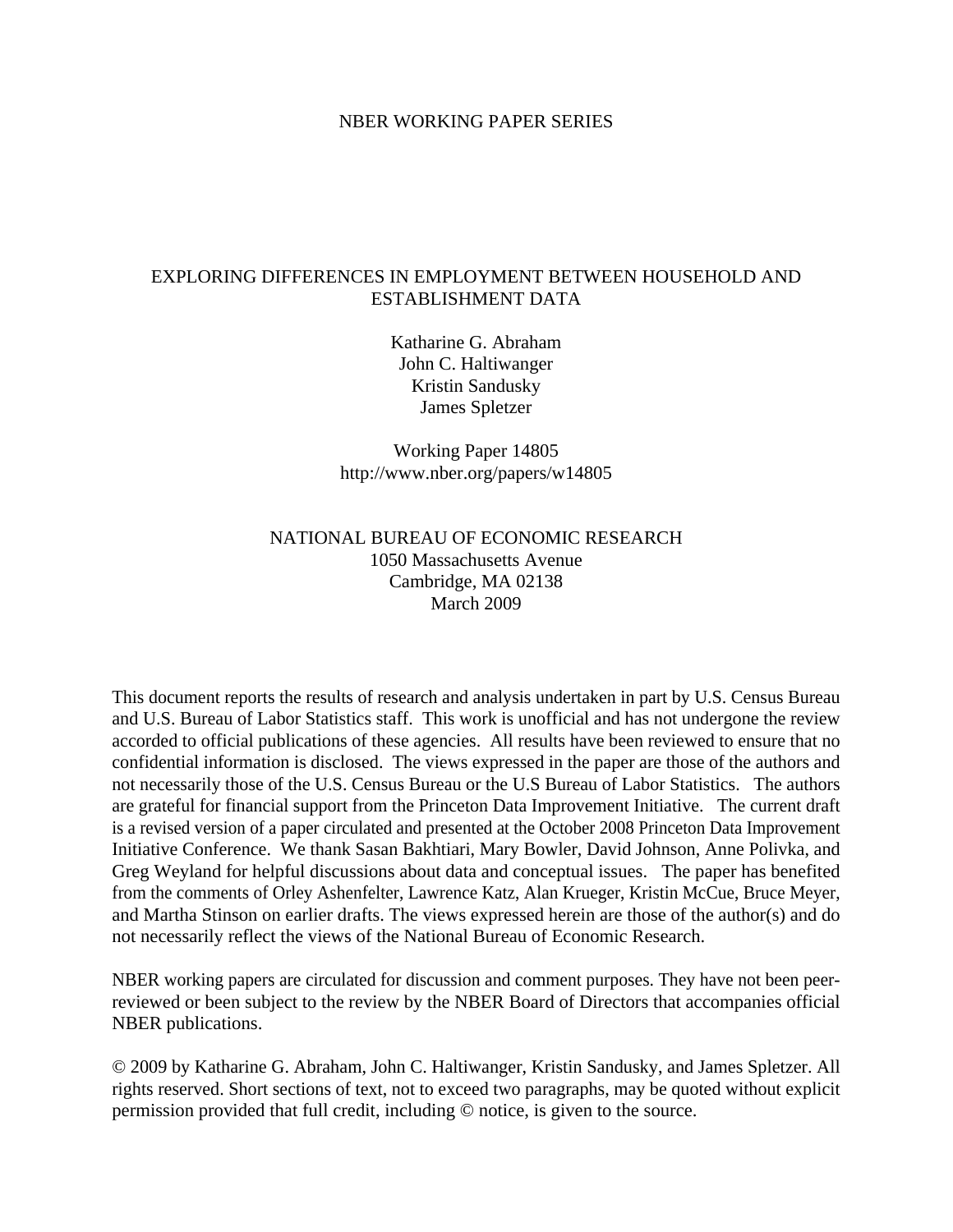Exploring Differences in Employment between Household and Establishment Data Katharine G. Abraham, John C. Haltiwanger, Kristin Sandusky, and James Spletzer NBER Working Paper No. 14805 March 2009 JEL No. C80,J21

### **ABSTRACT**

Using a large data set that links individual Current Population Survey (CPS) records to employer-reported administrative data, we document substantial discrepancies in basic measures of employment status that persist even after controlling for known definitional differences between the two data sources. We hypothesize that reporting discrepancies should be most prevalent for marginal workers and marginal jobs, and find systematic associations between the incidence of reporting discrepancies and observable person and job characteristics that are consistent with this hypothesis. The paper discusses the implications of the reported findings for both micro and macro labor market analysis.

Katharine G. Abraham Joint Program in Survey Methodology 1218 LeFrak Hall University of Maryland College Park, MD 20742 and NBER kabraham@survey.umd.edu

John C. Haltiwanger Department of Economics University of Maryland College Park, MD 20742 and NBER haltiwan@econ.umd.edu

Kristin Sandusky U.S. Bureau of Census LEHD Program 4700 Silverhill Road Suitland, MD 20233 lee.k.sandusky@census.gov

James Spletzer Bureau of Labor Statistics 2 Massachusetts Avenue, NE, Suite 4945 Washington, DC 20212 Spletzer.Jim@bls.gov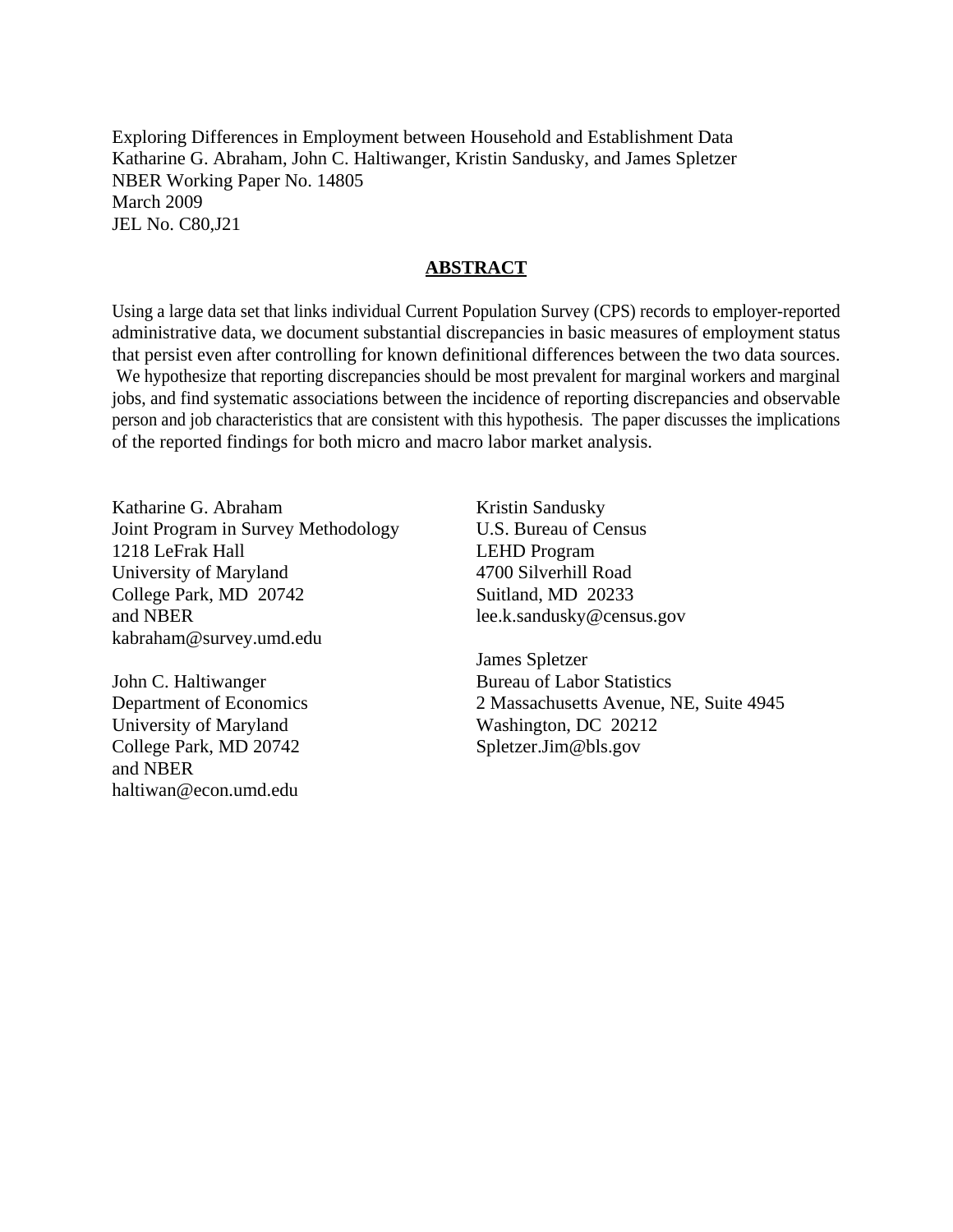#### **I. Background**

 Labor economists and others interested in the labor market rely both on data from household surveys, such as the Current Population Survey (CPS), and on data from employer surveys, such as the Current Employment Statistics Survey (CES). Questions frequently have been raised about whether household-provided and employer-provided data yield a consistent picture of labor market activity. The differing trends in CPS employment and CES employment leading up to and following the 2001 recession, for example, provoked a great deal of discussion about whether the two sets of numbers could be reconciled and, if not, which survey should be believed. The present study is concerned with discrepancies in the reporting of employment status between individuals and employers. Using CPS records matched to unemployment insurance (UI) wage records for the same individuals, we document the large discrepancies in individuals' employment status in the two sources of data. We also provide evidence of systematic relationships between individuals' personal and job characteristics and the incidence of these discrepancies. These findings have important implications for individual-level labor market analysis and for the analysis of aggregate labor market trends.

 There is an existing literature that uses linked employer-employee microdata to compare household and employer reports of job characteristics. In a seminal study, Mellow and Sider (1983) analyzed data from a January 1977 CPS supplement that collected information both from workers and from their employers, with a focus on the extent and implications of measurement error in conventional labor market variables such as wages, hours worked, industry, occupation, and union status. Bound and Krueger (1991) used data from a match of CPS respondents to Social Security Administration (SSA) earnings records to study measurement error in earnings data, and Bound et al (1994) used data from the PSID validation study to study measurement error in earnings and other labor market variables. Roemer (2002) and Abowd and Stinson

1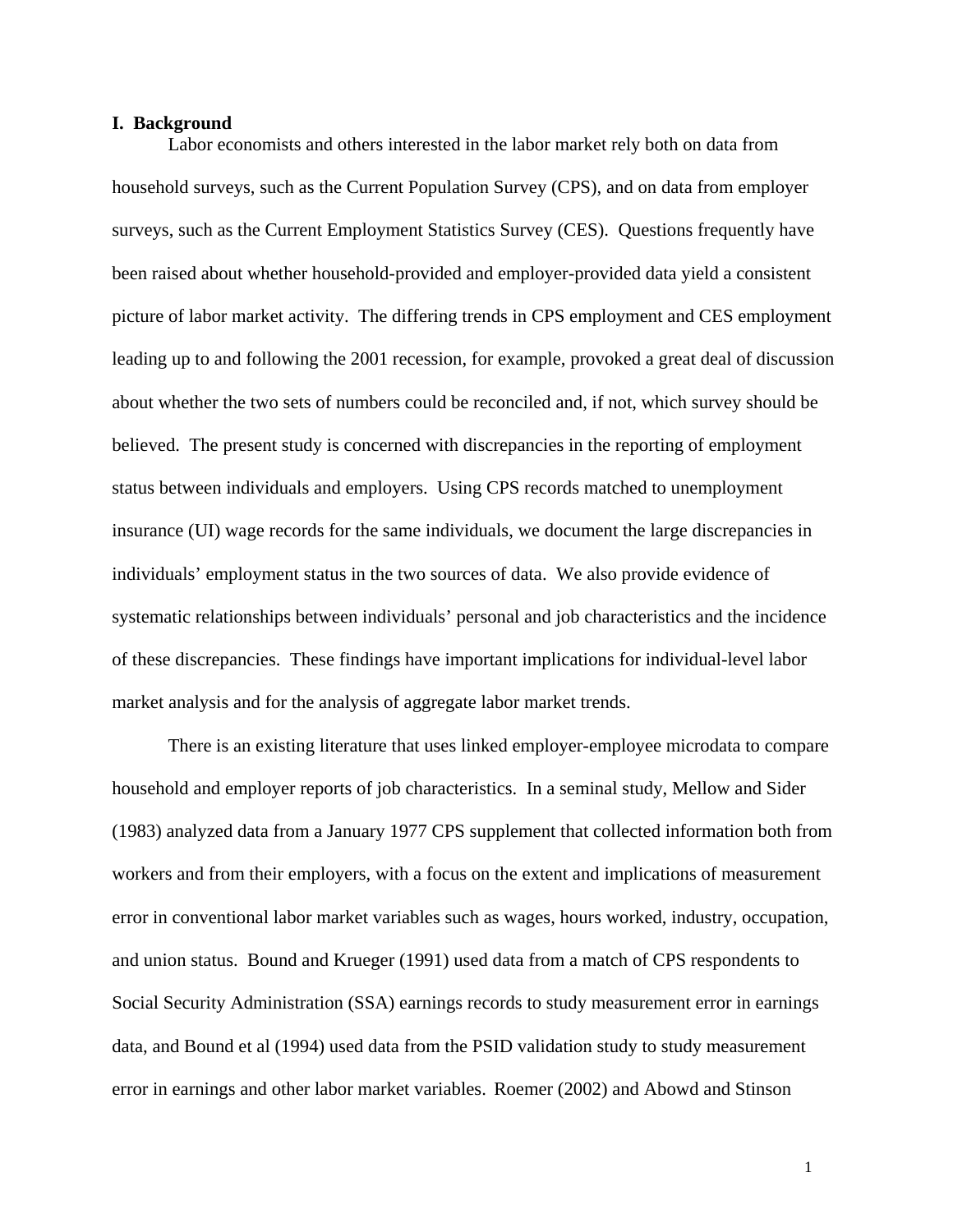(2002) use SIPP data matched to SSA earnings data to study measurement error in earnings. Each of these studies provides valuable information about discrepancies in the reporting of job characteristics for people who say they are employed and for whom employer-reported job information can be obtained, but none of them addresses discrepancies in the reporting of employment status by households and employers.

 Another relevant literature is a set of studies that have compared the effects of labor market programs estimated using survey data collected from individuals to the effects estimated from administrative UI wage records obtained from employers. In these studies, the incidence of employment in the study population features prominently in the analysis. Kornfeld and Bloom (1999) is an early example; in a comparison of the impact of job training funded under the Job Training Partnership Act (JTPA), Kornfeld and Bloom find only modest differences between quarterly employment rates computed from survey data versus UI wage records. In a recent study of how Job Corps participation affects subsequent employment outcomes, Schochet et al (2008) find that quarterly employment rates are considerably higher in the survey data relative to the UI wage records. Schochet et al's interpretation of this finding is that the UI wage records may not be capturing short duration informal jobs. Hotz and Scholz (2001) provide a useful survey of studies that use UI wage record data to study the low income population, focusing on the strengths and weaknesses of survey data versus administrative data for learning about the employment experience of this population. While of considerable value, these studies are by design focused on a narrow segment of the population. To our knowledge, despite their potentially important implications for a variety of labor market analyses, no existing study has systematically examined discrepancies in the reporting of employment status for the population as a whole. This is an important contribution of our analysis.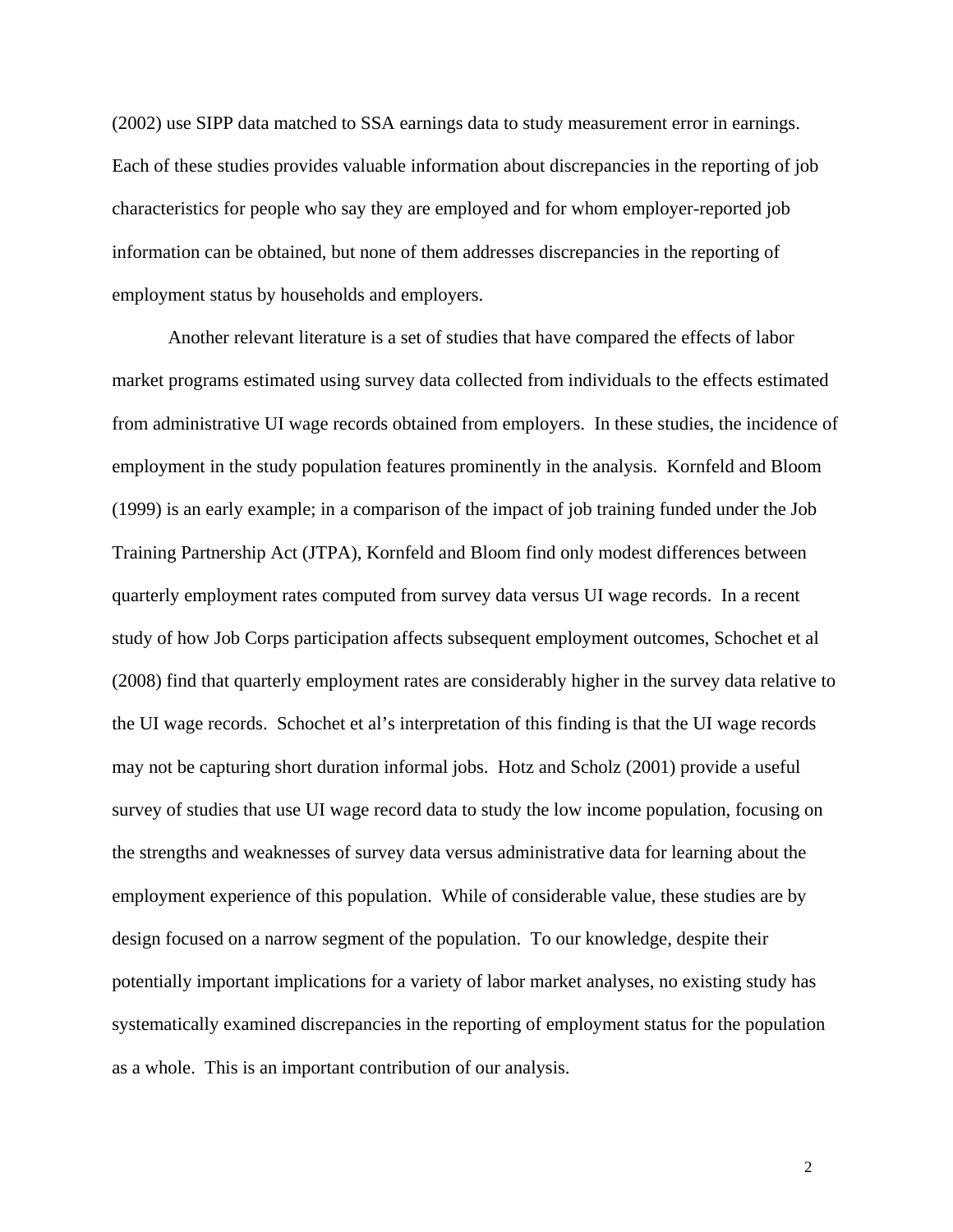At the macro level, the different behavior of CPS and CES employment series during the late 1990s and early 2000s has attracted considerable attention. This CES-CPS employment trend discrepancy is evident in Figure 1. Two CPS series are shown in the figure, one the published CPS employment figures and the other an adjusted series that makes the CPS numbers as comparable as possible to the CES numbers. As can be seen, the adjusted CPS series matches the CES series well in many years, but CES employment grew markedly faster than CPS employment from 1998 through 2001, opening a large gap between the two series, and then retreated just as markedly between 2001 and 2003. As discussed by Bowler and Morisi (2006), a wide variety of hypotheses have been offered about the divergent behavior of CES and CPS employment over the 1998 through 2003 period, but no compelling explanation has been documented.<sup>1</sup> We consider the possibility that the explanation lies with the changing importance of "fringe" employment and associated discrepancies in the reporting of employment status between household-provided and employer-provided data that change in importance over time. The development of this idea is another contribution of our paper.

 The paper proceeds as follows. Section II outlines the framework that guides our analysis. Section III describes the linked dataset containing CPS information together with UI wage records for the same individuals that is used in our empirical work. We then turn, in Section IV, to an examination of discrepancies between household-reported and employerreported employment status, the factors that explain those discrepancies, and their implications for labor market analysis. Section V considers the movements over time in aggregate employment estimates derived from household-reported and employer-reported data and the role of reporting discrepancies associated with different personal and job characteristics in explaining

 $\overline{a}$ 

 $1$  Earlier studies that have examined alternative explanations for the differing trends in the two series include Juhn and Potter (1999) and Nardone et al (2003).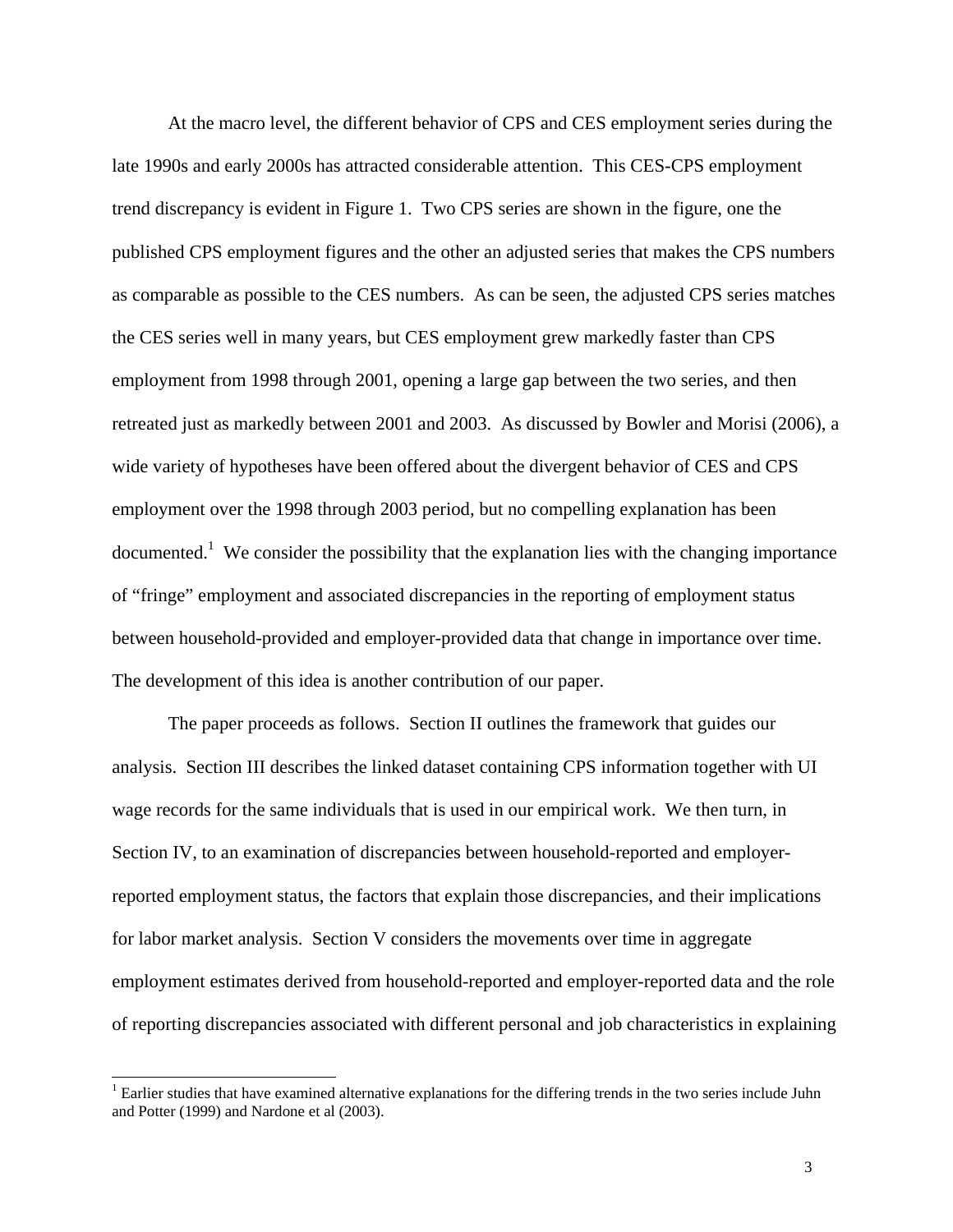the differing behavior of these aggregate series. We end with some concluding observations and suggestions for future research.

### **II. Framework for Analysis**

 We begin by asking why it is that discrepancies might arise between what individuals say about their employment status and the information about their employment status found in employer records. With respect to the classification of employment status for a particular individual, four different outcomes are possible. A person may be recorded as having a wage and salary job in neither data set  $(X_1)$ ; as having a wage and salary job in the employer-reported but not the CPS data  $(X_2)$ ; as having a wage and salary job in the CPS but not the employerreported data  $(X_3)$ ; or as having a wage and salary job in both data sets  $(X_4)$ . These outcomes are illustrated in the table below. The number of employed people in the employer-provided data is

|                            |                | Wage and salary job reported by employers |             |  |
|----------------------------|----------------|-------------------------------------------|-------------|--|
|                            |                | No                                        | <b>Yes</b>  |  |
| Wage<br>and salary         | N <sub>0</sub> | $X_1$                                     | $X_2$       |  |
| job reported<br>in the CPS | Yes            | $X_3$                                     | $\mathbf X$ |  |

equal to  $X_2 + X_4$ ; the number of employed people in the CPS data is equal to  $X_3 + X_4$ . Note that, even if there are substantial discrepancies in the way that individuals are categorized in the household and the employer data, the total number of employed persons in the two sources will be similar if the magnitudes of  $X_2$  and  $X_3$  are similar.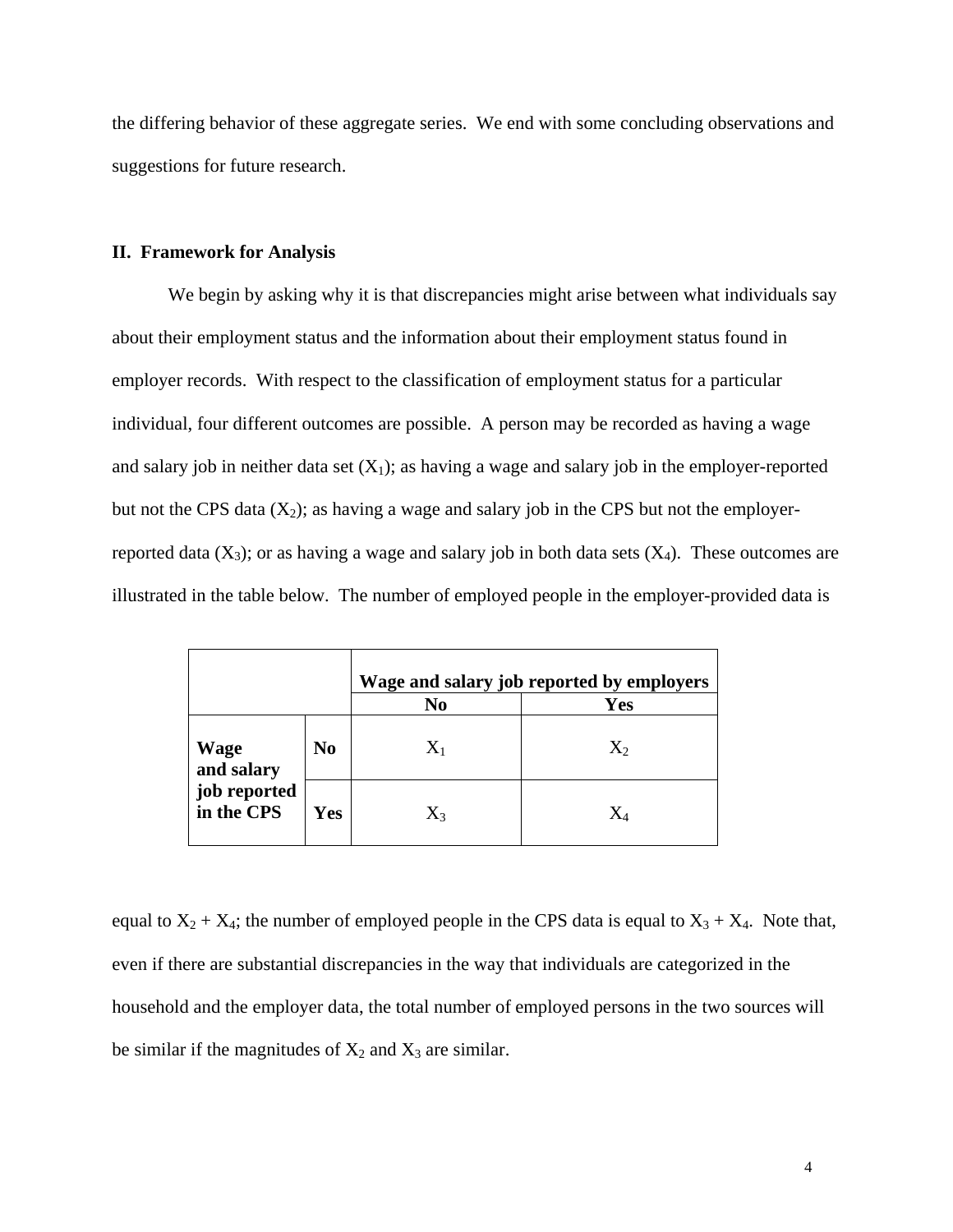We are most interested in the  $X_2$  and  $X_3$  cells and the reasons for the reporting discrepancies that place people in those cells. We hypothesize that people who hold jobs that they do not view as their main activity – positions that might be termed *marginal* – should be especially likely to show up in employers' records but not be reported during a household survey interview, that is, especially likely to appear in the  $X_2$  cell. People who hold *off-the-books* jobs for which the employer does not keep formal records or, alternatively, people who do regular work for a firm but are considered by those firms to be *independent contractors or consultants* may report themselves as employed in a household survey interview but will not show up in employer records, making them likely to appear in the  $X_3$  cell. To the extent that these hypotheses about how people end up in the off-diagonal cells are valid, they should have implications for the characteristics of both the workers and the jobs found in these cells.

 When an individual who is attending school or an individual who has retired from a career job is asked whether they are working (or when someone else in their household is asked whether they are working), employment activity may not be reported because the individual considers him- or herself to be "a student" or "retired" rather than "a worker." This suggests that young adults and people near or past retirement age should be relatively more likely to be counted in the  $X_2$  category. Whatever the characteristics of the job incumbent, we also would expect short-term, low-hour or low-earnings jobs to be more likely than other jobs that are present in administrative data not to be reported in a household survey, either because the people in these jobs do not consider working to be their primary activity or because they are not working during the CPS reference week.

 Individuals who have earned income from an off-the-books job or from working as an independent contractor or consultant may regard themselves as employed, since they report to an

5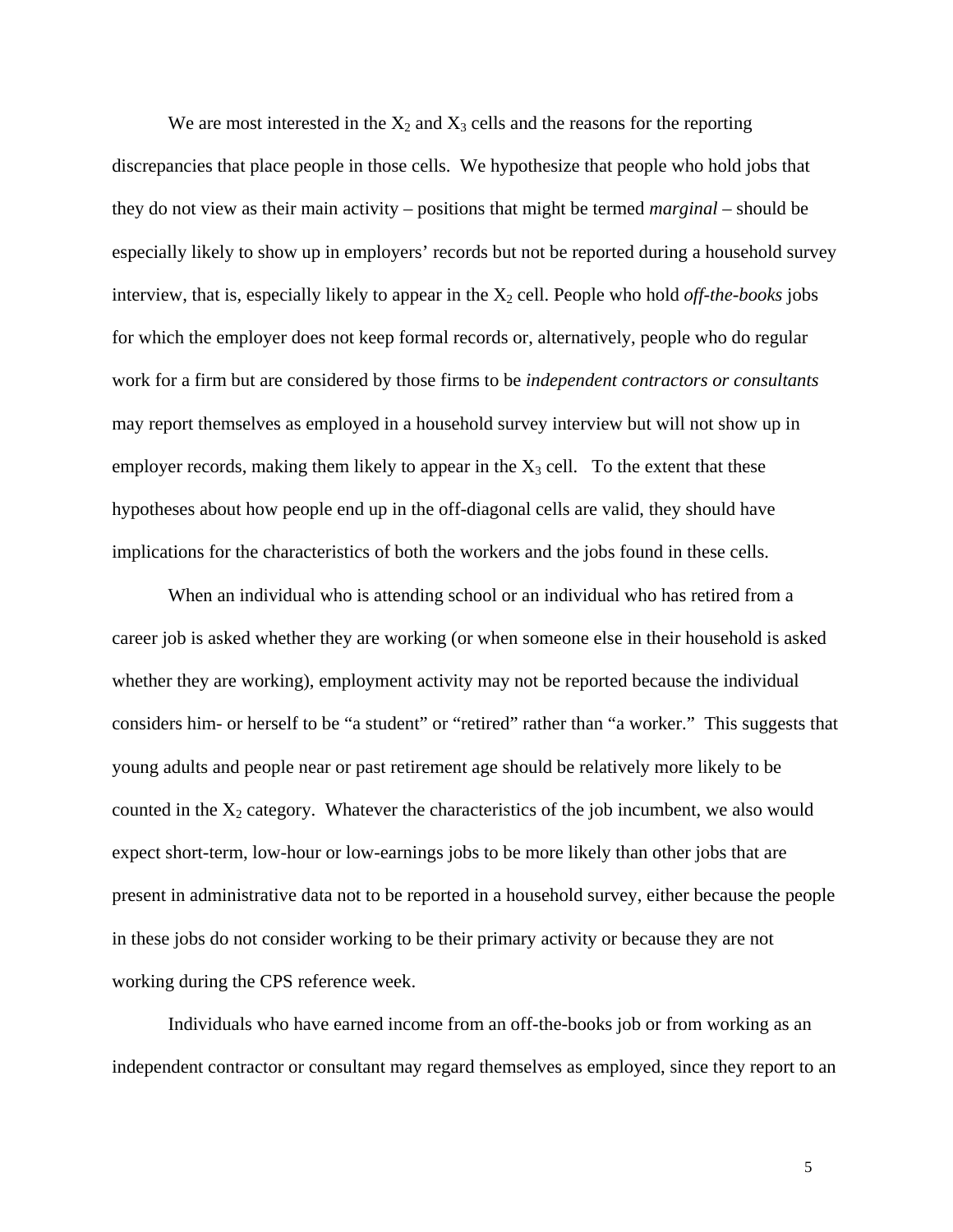employer and perhaps work alongside other wage and salary workers. Money paid to an off-thebooks worker typically will not appear anywhere in an employer's records. Independent contractors may receive earnings that are reported to the Internal Revenue Service on a Form 1099, but such earnings are not considered to be wages and are not subject to unemployment insurance taxes. Because they have no reported UI earnings, all such workers who tell the CPS interviewer that they are employed would be counted in the  $X_3$  category. Those more likely to appear in the  $X_3$  category might include, for example, workers with low education who may be more likely to work off the books, highly educated people who may be more likely to work as independent contractors, or anyone in an industry or occupation in which there are a large number of self-employed workers, suggesting the potential for confusion in the reporting of employment status. To the extent that this sort of employment also tends to be less stable or less intensive, measures of job continuity, hours of work, and earnings also may help to explain individuals' presence in the  $X_3$  cell.

 Another way that household-reported and employer-reported data could differ is that, among those the two sources agree hold wage and salary jobs, some could have multiple jobs in one of the data sources but not in the other. We consider four possibilities. A person may be recorded as having a single wage and salary job in both data sets  $(Y_1)$ , as having one wage and salary job in the CPS but more than one in the employer-reported data  $(Y_2)$ , as having more than one wage and salary job in the CPS data but just one job in the employer-reported data  $(Y_3)$  or as having more than one wage and salary job in both data sets  $(Y_4)$ . If all multiple job holders had

|  |                       | Number of wage and salary jobs |
|--|-----------------------|--------------------------------|
|  | reported by employers |                                |
|  | One                   | Two plus                       |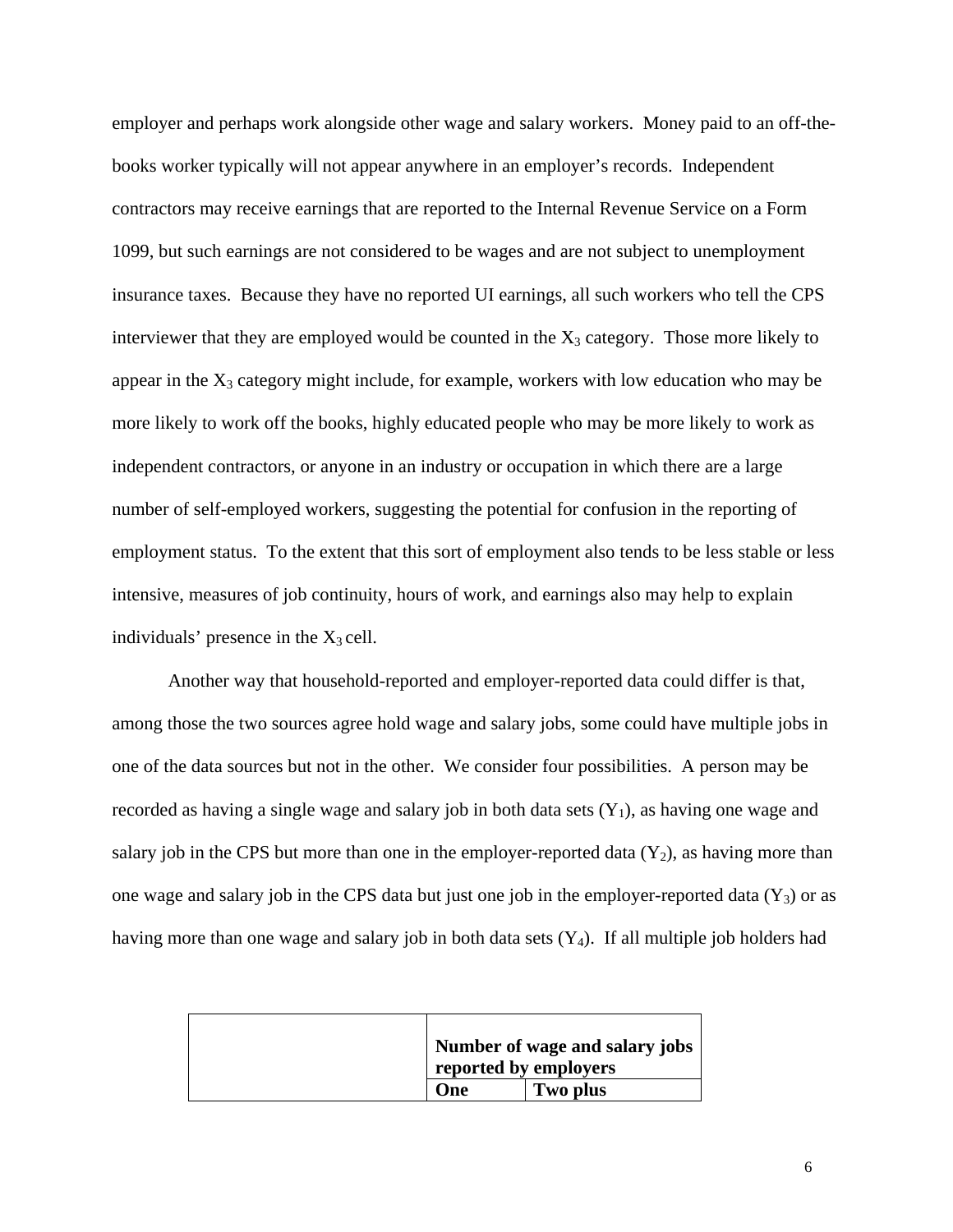| Number of wage   One<br>and salary |                       | ${\rm Y_2}$ |
|------------------------------------|-----------------------|-------------|
| jobs reported<br>in the CPS        | <b>Two plus</b> $Y_3$ |             |

exactly two jobs and were classified as employed in both data sets, the total number of jobs recorded in the employer-provided data would equal  $X_2 + Y_2 + X_4 + Y_4$  and the total number of jobs in the household-provided data would equal to  $X_3 + Y_3 + X_4 + Y_4$ <sup>2</sup>. The difference between the employer-based and the household-survey-based job count thus will depend on the difference between  $X_2 + Y_2$  and  $X_3 + Y_3$ . For the same reasons that we expect those whose primary jobs are short-lived or involve low hours or low earnings to be likely to appear in the  $X_2$  or  $X_3$  cell in the employment matrix, we also expect those whose second jobs have similar characteristics to be more likely to appear in the  $Y_2$  or  $Y_3$  cell in the number-of-jobs matrix.

<sup>&</sup>lt;sup>2</sup> Because they exclude some jobs, these sums provide lower bound estimates of the total number of jobs. In the data we examine later in the paper, which cover the years 1996 to 2003, approximately 15 percent of persons who are categorized as employed in both the CPS and the UI data hold more than one UI job; on average, these individuals hold 2.2 UI jobs, not 2.0 jobs. We are not able to estimate reliably the number of jobs held by CPS respondents, so cannot provide a similar figure for CPS multiple job holders. In addition, there are some people who have no job in one data source but hold multiple jobs in the other. Individuals recorded as employed in the UI data but not employed in the CPS (the  $X_2$  cell) account for less than 6 percent of persons with multiple jobs in the UI data; individuals recorded as employed in the CPS but not in the UI data (the  $X_3$  cell) account for only about 10 percent of persons with multiple jobs in the CPS using a restrictive definition and 15 percent using a more lenient definition. Taking both sources of omission into account would increase the total number of UI jobs by about 3.5 percent and, assuming that CPS multiple job holders also hold an average of 2.2 jobs, increase the total number of CPS jobs by between 4.0 and 5.0 percent. While the sums shown thus understate actual employment by a few percentage points, they appear to track movements in actual employment very closely.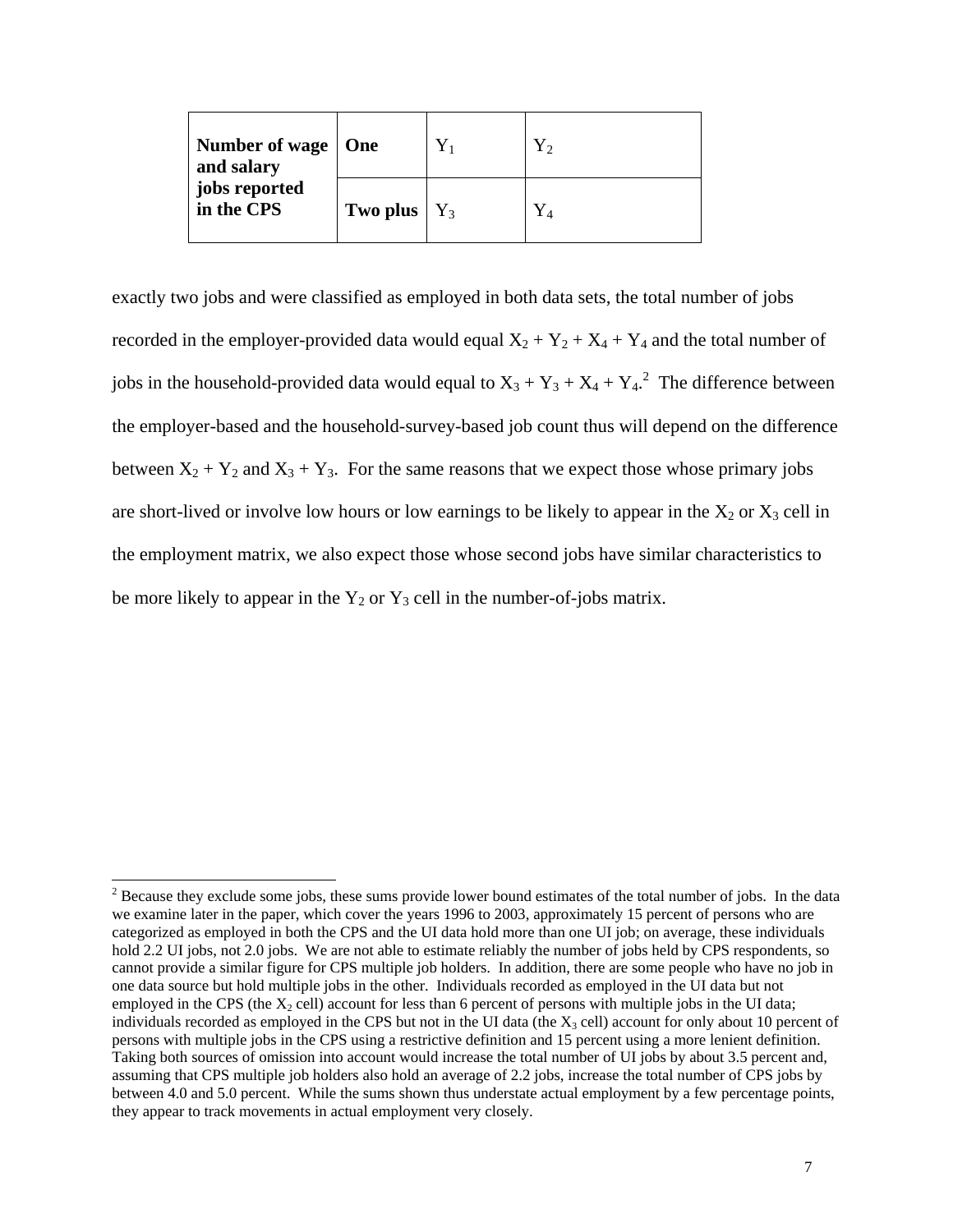## **III. Data and Measurement**

 $\overline{a}$ 

To examine the levels and composition of the various X's and Y's in the cells of the data tables just described, we require direct individual-level comparisons of employer-reported and household-reported employment status. We accomplish this by linking CPS records to unemployment insurance (UI) wage records for the same individuals. Given the growing interest in the use of UI wage records for labor market analysis and program evaluation, discrepancies between the CPS records and the UI records are of interest in their own right.<sup>3</sup> In addition, since the reports that employers provide in response to survey inquiries should be based on the same records that are used to prepare their UI wage reports, the patterns of any discrepancies we observe between the CPS and UI data may well be reproduced more broadly in discrepancies between employer survey and household survey data. The CES employment estimates, specifically, are benchmarked to the Quarterly Census of Employment and Wages (QCEW) employment counts, which derive from the reports employers must file along with payment of their UI taxes, so that inferences based on comparisons of CPS and UI wage record data seem quite likely to carry over to understanding the differences in behavior of the CPS and CES employment series.

In order to make direct comparisons between the CPS and UI data, we must be able to match workers in the two datasets. A linked individual-level dataset that includes both CPS and UI information has been constructed by the Census Bureau's Longitudinal Employer-Household

<sup>&</sup>lt;sup>3</sup> Examples of studies that use UI wage record data for labor market analysis include Jacobsen, LaLonde and Sullivan (1993) and Schoeni and Dardia (1996) who study the impact of job displacement on workers' earnings; Abowd, McKinney and Vilhuber (2009), who study the impact of job displacement on human capital; Haltiwanger, Lane and Spletzer (2007), who study the relationship between earnings and productivity of workers; Brown, Haltiwanger and Lane (2006) who study the impact of economic turbulence on firm productivity and workers' career paths; Kornfeld and Bloom (1999), who measure the impact of participation in Job Training Partnership (JTPA) programs on low income individuals; and Cancian et al (1999), who examine the subsequent earnings experiences of individuals who exited Aid to Families with Dependent Children (AFDC).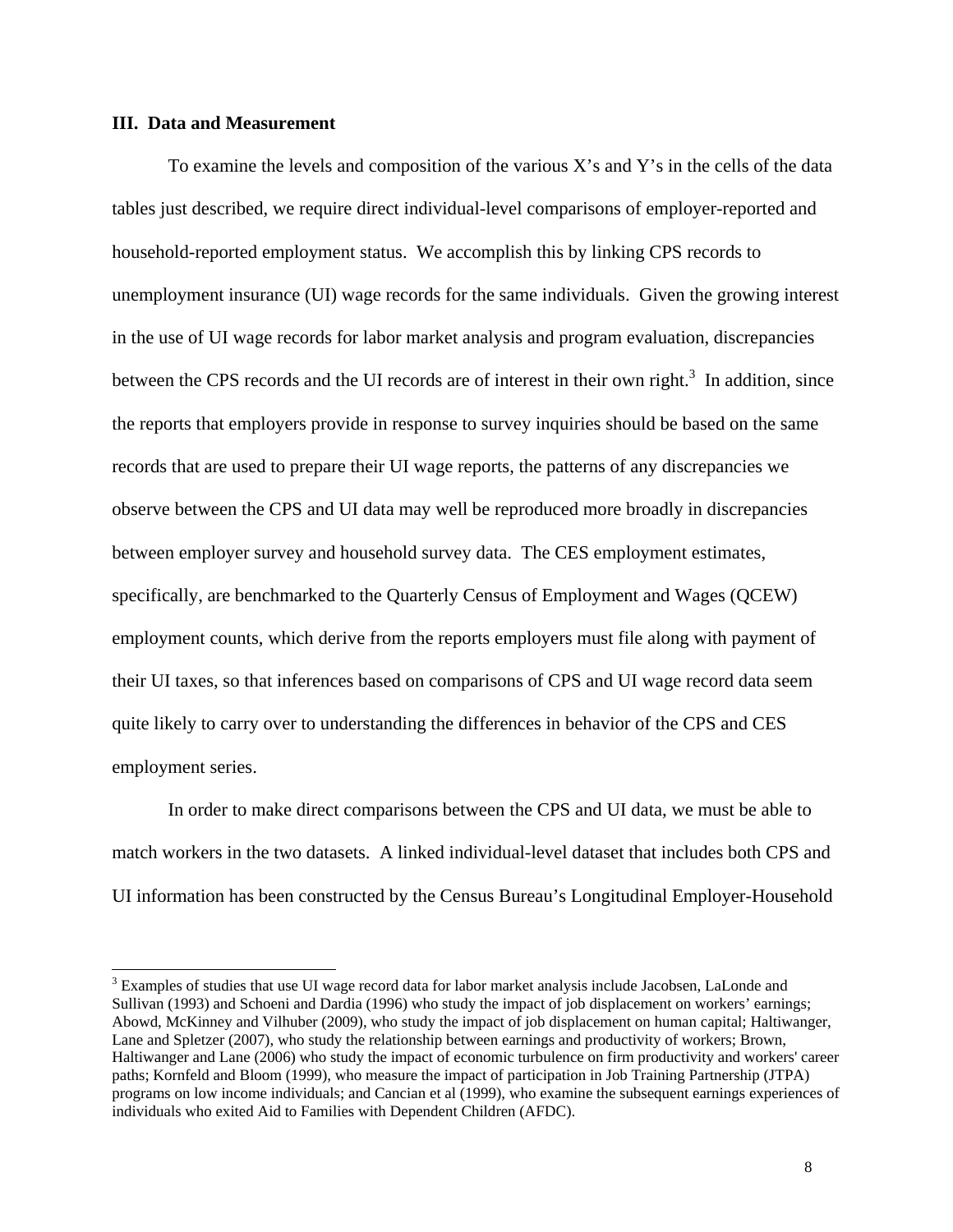Dynamics (LEHD) program.<sup>4</sup> To create this dataset, individuals' CPS records have been matched to their UI records using Protected Identity Keys (PIKs) that are based on Social Security numbers (SSNs). The data set used in our analysis covers 16 states over the period from 1996 through 2003.

Each quarter, employers in each of these states are required to report the quarterly earnings of each of their employees to the agency that administers the state UI system. Small agricultural employers typically are excluded from state UI systems and separate systems cover railroad workers and federal employees. State UI records also generally do not reflect the earnings of unincorporated self-employed workers (see Stevens 2007). Our analysis focuses on what we term in-scope employment – wage and salary employment in the private sector excluding agriculture and private household jobs, plus state and local government employment.<sup>5</sup>

We are able to look at employment in the first quarter of each of the years for which we have data. Although the CPS provides monthly employment information, the UI data contain quarterly employment and earnings records. Further, the PIKs that permit CPS records to be linked to the UI records are available only for March. Because we need to construct a quarterly employment measure from the CPS records that can be matched to the employment information contained in the UI records, our sample must be restricted to persons who responded to the CPS in January, February and March. Further, PIKs are missing for approximately 20 to 30 percent of March CPS respondents. The sample available for analysis consists of approximately 12 to 15 thousand individuals per year who are resident in the 16 states for which we have UI wage records. As explained in detail in the Data Appendix, we use propensity score methods to reweight our data to ensure that they represent the population of interest, at least with respect to

 $\overline{a}$ 

 $4 \text{ A comprehensive description of the LEHD data infrastructure can be found in About et al. (2009).}$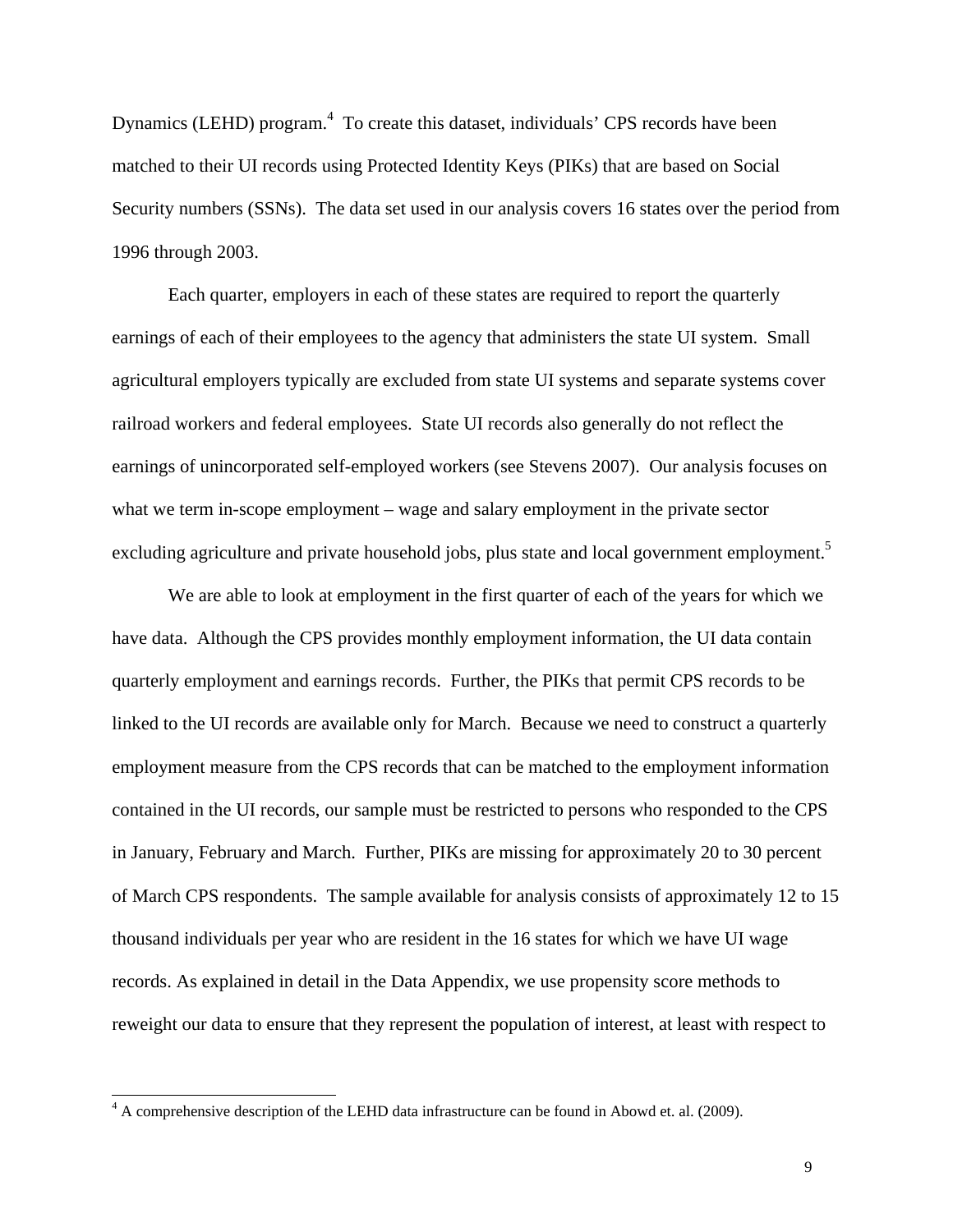their observable characteristics. For comparability with published CPS employment estimates, our sample is restricted to persons age 16 years and older.

 Each of the quarterly wage records in the UI data for our matched sample identifies the employing business, the worker, and the earnings paid by that business to the worker over the quarter. Individuals with at least one report of positive in-scope earnings in the UI data during the first quarter are categorized as employed. Individuals for whom more than one employer reported in-scope earnings during the quarter are categorized as multiple job holders. We also create variables that capture the earnings on each worker's highest-earning job and, for those holding more than one job, the earnings on any additional jobs. In addition, by looking at whether the individual had earnings with a given employer in the previous quarter and/or the subsequent quarter, we are able to identify what we term long-duration jobs, by which we mean jobs that continued across at least two successive quarters.

 Constructing quarterly employment measures using CPS data is more complicated than constructing the parallel UI employment measures because we cannot always be certain whether a second job reported by a CPS respondent is an in-scope job or whether a person who is employed in two successive months in the CPS had the same or a different employer. Given these uncertainties, we have constructed two measures of CPS multiple-job-holding, one based on applying more restrictive criteria than the other. We also construct several measures intended to capture the characteristics of the jobs that people hold. These include measures of the stability of both the main job and any additional jobs, the weekly hours worked on these jobs, and, for the main job, the level of earnings associated with the job. An additional variable captures whether the individual works in an industry and occupation with a high proportion of workers who are

 <sup>5</sup> <sup>5</sup> Note that, except for the exclusion of federal workers, our definition of in-scope employment is similar to the CES employment definition.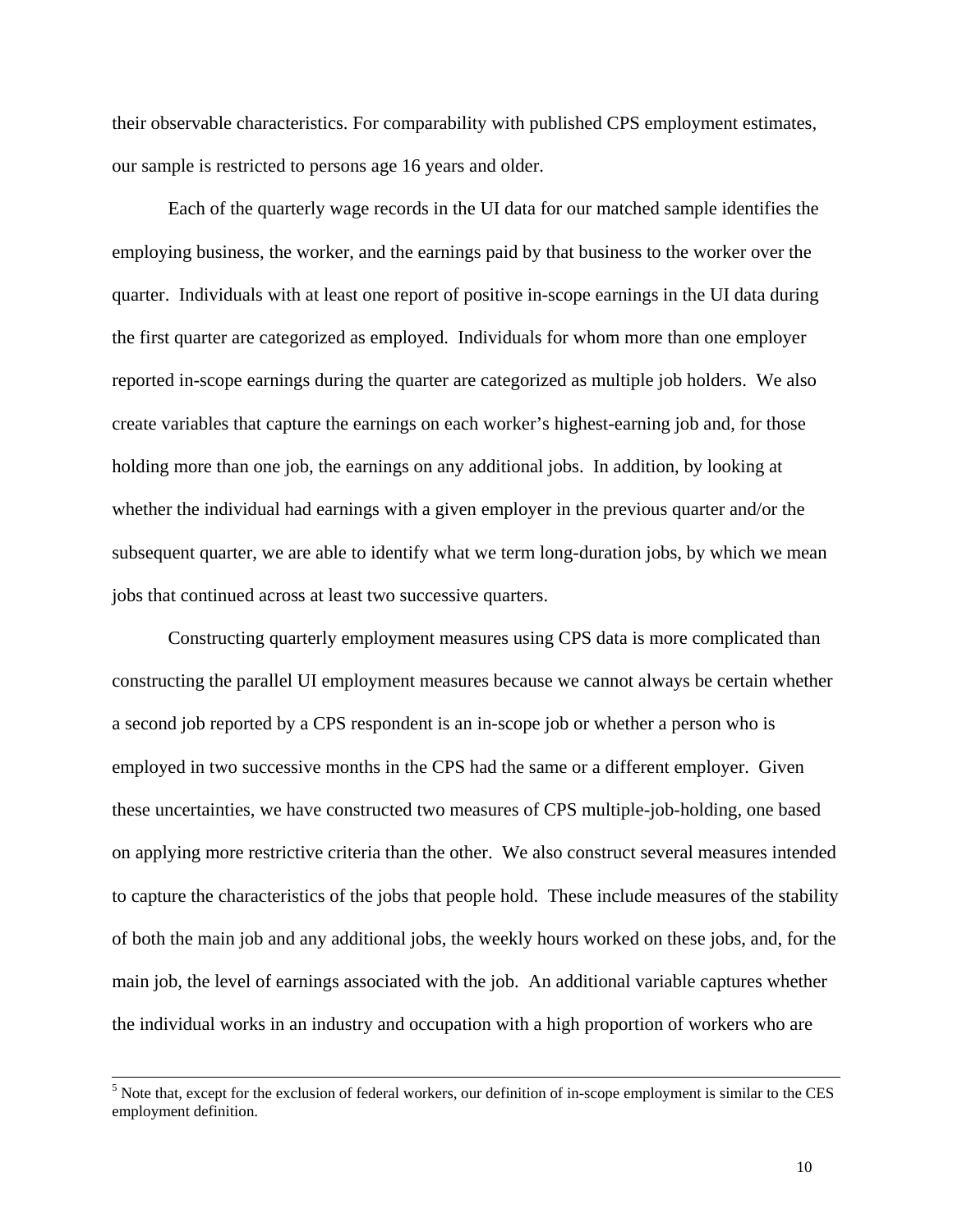self-employed, which we take as an indicator of potential confusion in the reporting of employment status. The Data Appendix provides additional details about all of the UI and CPS variables used in the analysis.

 We would like for the weighted estimates of employment in our 16 states based on the restricted linked sample just described to be consistent with estimates based on the full CPS sample and with estimates based on the complete UI wage records database for the same states. In Table 1, we compare employment estimates based on our linked sample to estimates based on the larger datasets, including the number of people employed in the CPS as of March, the number of people in the CPS employed at any point during the first quarter, the number of people for whom jobs are recorded in the UI data during the first quarter, and the number of jobs recorded in the UI data during the first quarter. The larger data set used for the CPS estimates consists either of everyone living in one of our 16 states who responded to the March CPS or to the January, February and March CPS, depending on whether we are looking at March employment or first quarter employment; the larger data set used for the UI estimates is the full set of wage records for our 16 states. As expected, in the CPS data shown in the top panel of the table, the number of people employed in at least one month of the quarter exceeds the number employed in March, by about 6 percent on average. The number of people who report holding at least one in-scope wage and salary job during the first quarter of the year is from 9 to 12 percent larger in the CPS data than in the UI data.

 For both sets of CPS numbers, the estimated number of employed people is very similar whether we use our linked sample, which is restricted to those for whom a PIK is available and responded in all three months of the quarter, or the most inclusive sample for which the estimate in question can be produced. This is a reassuring if not surprising indication that our sample

11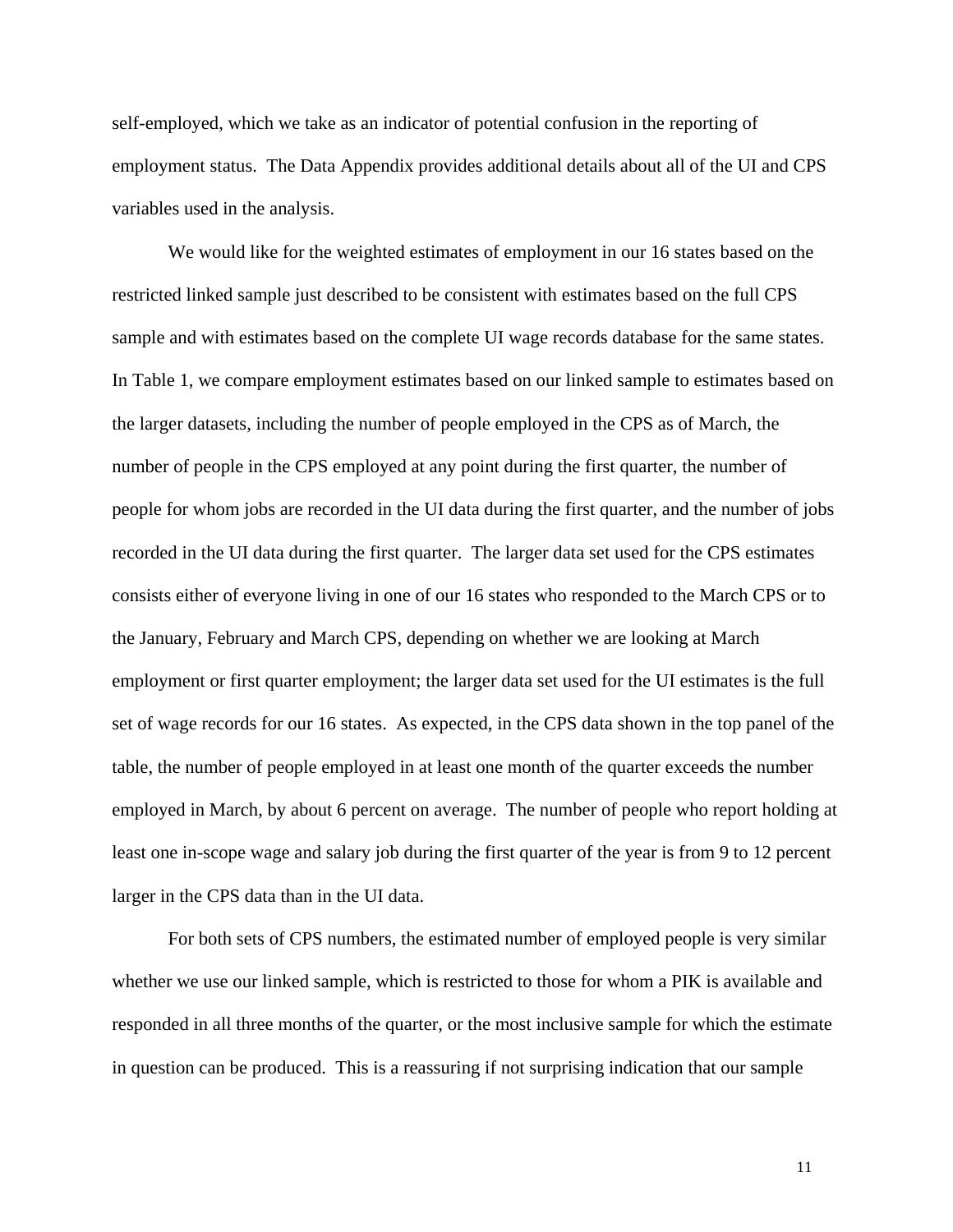estimation weights are performing as intended. The bottom panel of the table, however, reveals that our linked sample produces UI employment estimates that fall slightly short of the actual numbers calculated from the full UI wage records database. This is true both for estimates of the number of employed people and for estimates of the number of jobs. The most likely explanation for this discrepancy is that we are not finding all of the UI jobs held by those in the linked sample, whether because the employer is located outside of the 16 states for which we have UI wage records or because there is a problem with the PIKs used to carry out the necessary record linkages. Although the discrepancy is not large, it has potential implications for our empirical analysis that we consider further in the next section of the paper.

# **IV. Individual-level Differences in Employment and Multiple-Job-Holding Status in CPS versus UI Records**

We turn now to comparisons of employment status (i.e., working or not working in an inscope job during the first quarter of the year) and multiple-job-holding status (i.e., holding more than one in-scope job during the first quarter of the year) in individual-level matched CPS-UI data. The results we report are based on the pooled micro data for our 16 states over the years 1996 through 2003 and are weighted using adjusted CPS estimation weights as described in the Data Appendix. In addition to looking at the number of people in the different X and Y cells described earlier, we also explore the personal and job characteristics that predict membership in the off-diagonal cells of these tables.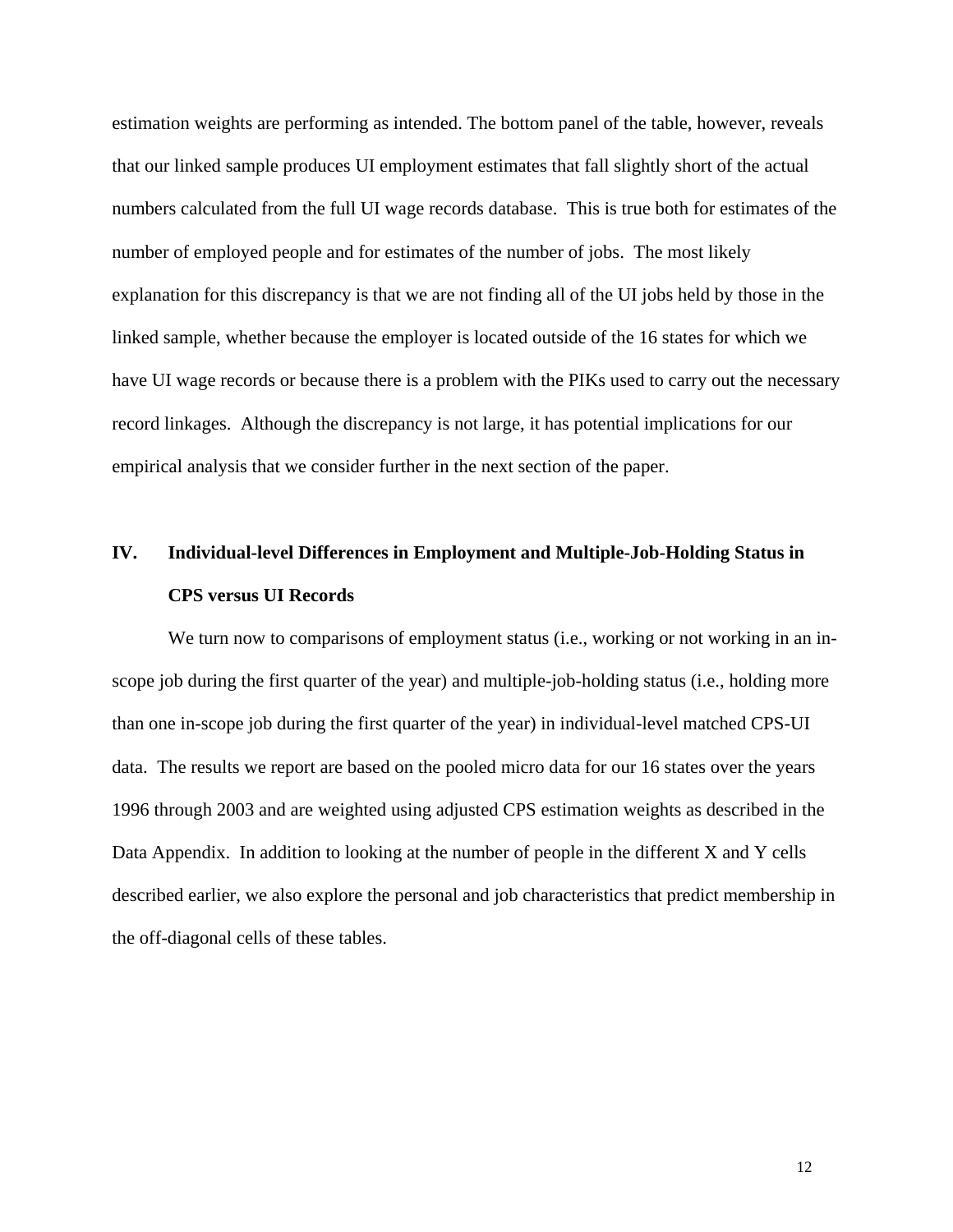#### *A. Discrepancies in Employment Status*

 We begin with Table 2, which summarizes the basic patterns of discrepancy in the categorization of individuals as employed versus not employed in an in-scope job in the CPS versus the UI data, using a simple two by two matrix. As a reminder, for our purposes, an inscope job is defined as a non-agricultural private-sector wage and salary job, a state government job or a local government job. In discussing these tables, we refer to the  $X_1$  through  $X_4$ categories outlined earlier.  $X_1$  workers, for instance, are workers who do not have an in-scope job in either the UI or the CPS. Overall shares, row shares, and column shares are presented in the table along with the associated standard errors.

 On average over the eight year period covered by our data, 49.1 percent of individuals aged 16 and older are employed as an in-scope worker in both the CPS and the UI data during the first quarter of the year; 37.1 percent are not in-scope workers in either the CPS or the UI data; 3.4 percent are in-scope workers in the UI but not in the CPS; and 10.5 percent are in-scope workers in the CPS but not in the UI. Looking at conditional relationships, 6.4 percent of inscope UI workers are not in-scope CPS workers and 17.6 percent of in-scope CPS workers are not in-scope UI workers. Given the large size of the pooled matched dataset, the standard errors of these estimates are low.

 The share of CPS workers for whom we can find no UI job is very large. An obvious concern is that we almost certainly are missing some UI jobs held by people in our CPS sample because of problems with the matching of CPS records to the UI wage records. The incomplete geographic coverage of our linked data set is one reason for missing jobs – we have wage records for 16 states and search for jobs held by any CPS respondent across all of those states, but we do not observe UI jobs in the remaining 34 states and the District of Columbia. SSN

13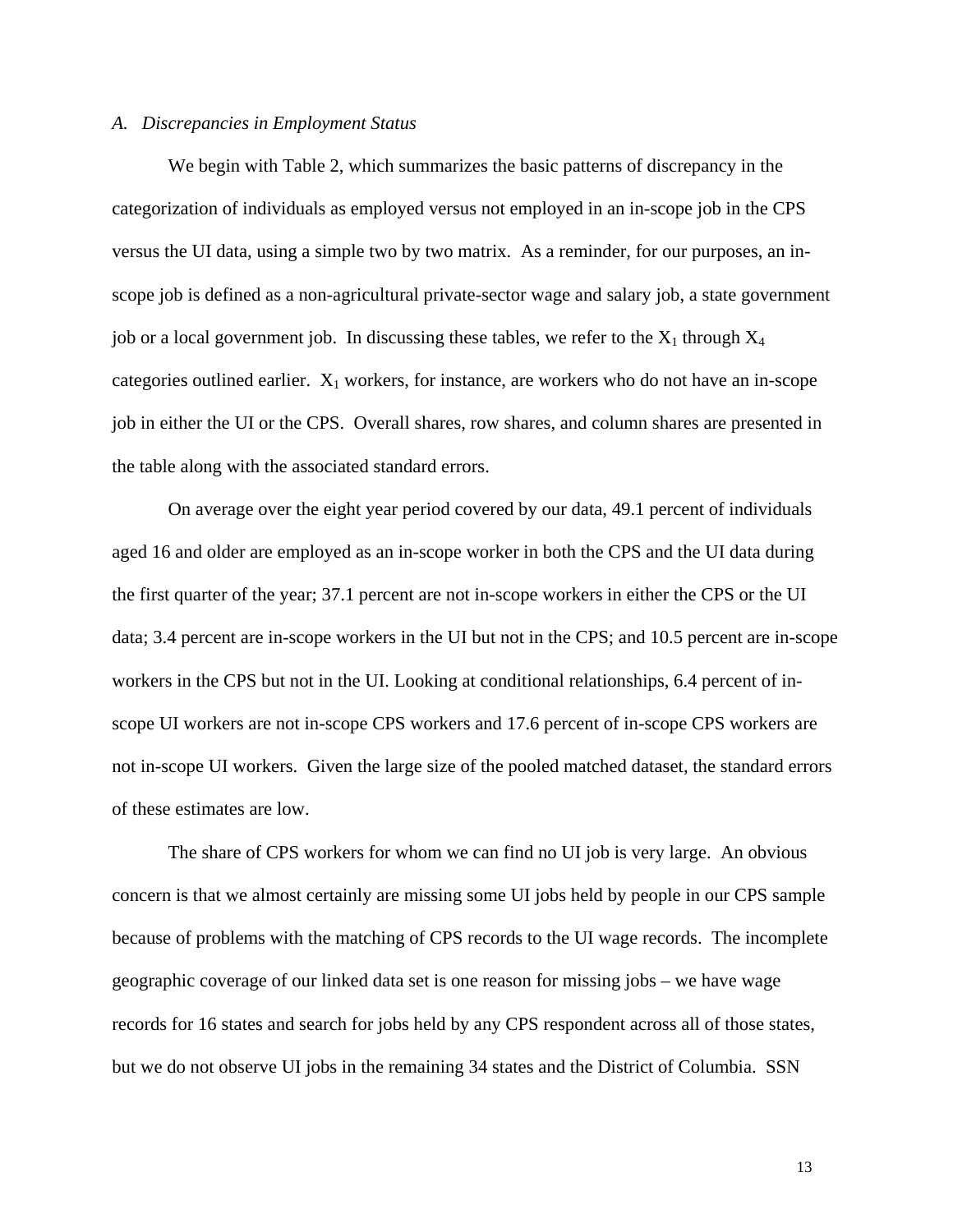errors in either the CPS data or the UI data also would cause us to miss UI jobs held by people in the 16-state CPS sample. Any failure to identify a UI job held by a CPS respondent will raise the share of CPS workers with no UI job and also could affect the share of UI workers with no CPS job.<sup>6</sup> Because we appear to be missing only a relatively small number of UI jobs, however, we do not believe that taking them into account would produce any qualitative change in our conclusions.

 Recall that the observations in our linked data set are weighted to represent the total population. By construction, the weights reproduce the total CPS population, and they also do a very good job of reproducing total CPS employment. To the extent, however, that we are not successful in locating all of the UI wage records that exist for CPS sample members, estimated UI employment based on the linked data set will fall short of actual UI employment in our 16 states. Calculations using the full UI wage records database show that the average number of people with first-quarter UI jobs  $(E_{UI})$  in our 16 states over the years 1996-2003 is 55.503 million; the average *estimated* number of UI job-holders  $(\hat{E}_{U}$ ) based on the weighted values from our linked data set is 53.940 million. Based on the ratio of  $E_{U}$  to  $\hat{E}_{U}$  (1.029), we should have found altogether about 2.9 percent more people with UI jobs than we actually did. If UI jobs held by those with and without CPS jobs are equally likely to have been missed, our estimate that 6.4 percent of UI job holders report no CPS job would be unaffected by accounting

 $\frac{6}{6}$  More specifically, if we are missing UI jobs held by people who have no CPS employment,  $X_1$  will be too large and  $X_2$  too small; if we are missing UI jobs held by people who are employed in the CPS,  $X_3$  will be too large and  $X_4$  too small. Any adjustment made to account for missing UI jobs thus will lower  $X_3$  and raise  $X_4$ , unambiguously lowering  $X_3$  as a share of CPS employment. The effect on  $X_2$  as a share of UI employment will depend on whether the adjustment raises  $X_2$  by proportionally more than, in the same proportion as or proportionally less than it raises X4.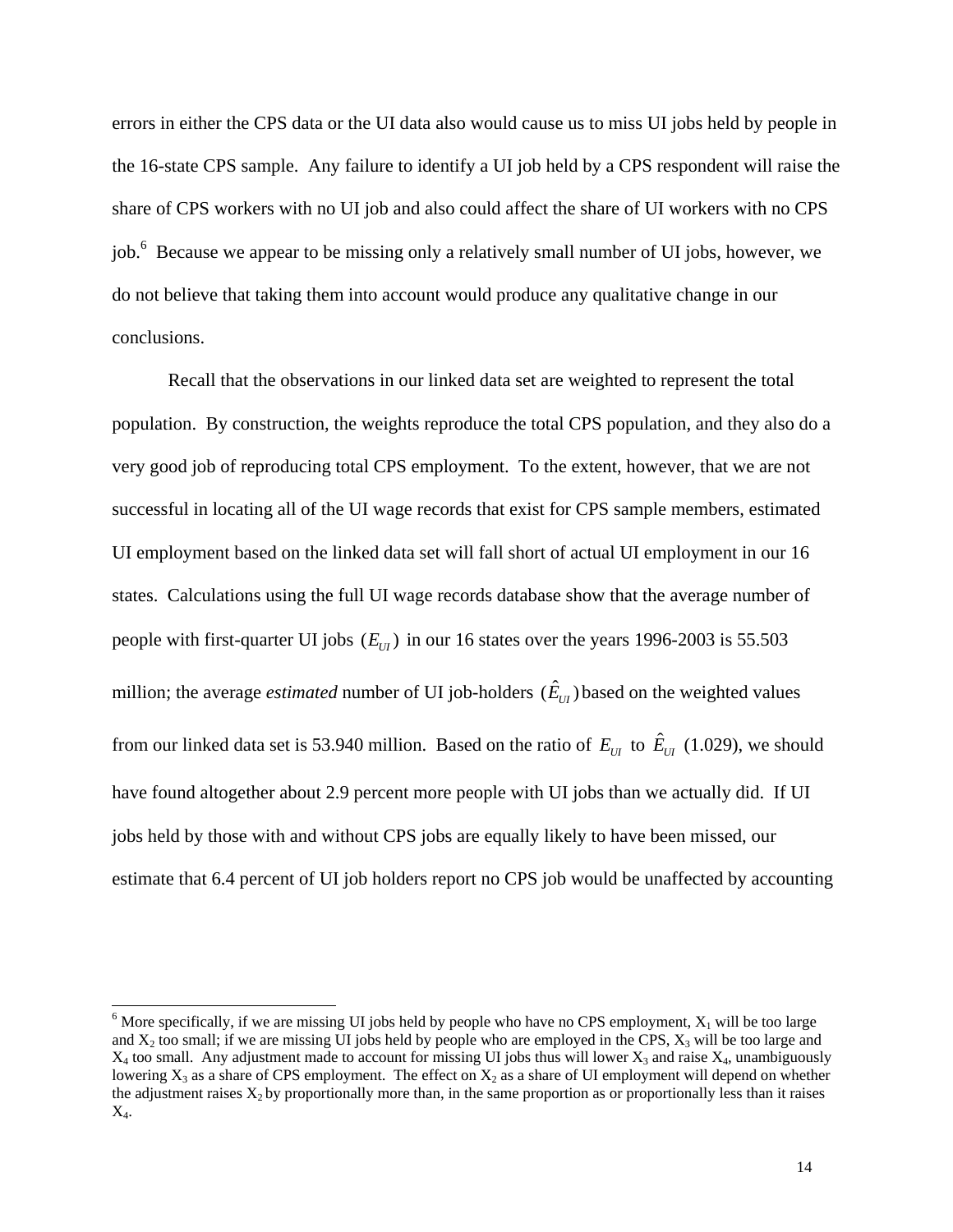for missed UI jobs, but the share of CPS job holders with no UI job would fall from 17.6 percent to 15.3 percent.<sup>7</sup> This is worth noting, but does not change the qualitative story told by Table 2.

 Seeking further evidence about the potential importance of missing UI jobs, we also replicated our analysis using data only for the three largest states in our linked sample, California, Florida and Texas. According to data from both the 2000 Census and the 2005 American Community Survey (ACS), only about ½ percent of California residents and just over 1 percent of Florida and Texas residents say they work in a different state, and it seems reasonable that, in a large state, a smaller share of residents should commute across state lines to jobs in another state than would be the case in a small state. Results based on data for these three states were very similar to those we report in the text. With regard to keypunching or reporting errors in Social Security numbers (SSNs), as described in the Data Appendix, only validated SSNs reported by CPS respondents are retained to form the PIKs we use to link the CPS and UI data. Bureau of Labor Statistics (BLS) research (BLS 1997) has found that UI wage records contain only a small proportion of invalid SSNs. While none of this additional evidence is definitive on its own, taken as a whole it seems to corroborate the conclusion from the calculations reported above that missing UI jobs cannot explain the patterns we observe in Table 2 and in particular cannot account for more than a small portion of the many CPS workers with no UI job.

 $\overline{a}$ 

 $<sup>7</sup>$  Some of the employed people found in the UI wage records for our 16 states likely were residents of one of the</sup> other 35 jurisdictions (34 states plus the District of Columbia) for which we do not have data. The implicit assumption underlying our calculations is that the number of people who live in our 16 states but have UI jobs in one of the other 35 jurisdictions is approximately equal to the number who live in one of the other 35 jurisdictions but hold UI jobs in one of our 16 states. Since each set of states accounts for very close to half of national employment over the period we study, we see this as a reasonable approximation. To the extent that those with UI jobs outside of their half of the country also have a UI job inside those boundaries, our calculations will overstate the biases resulting from missed UI jobs.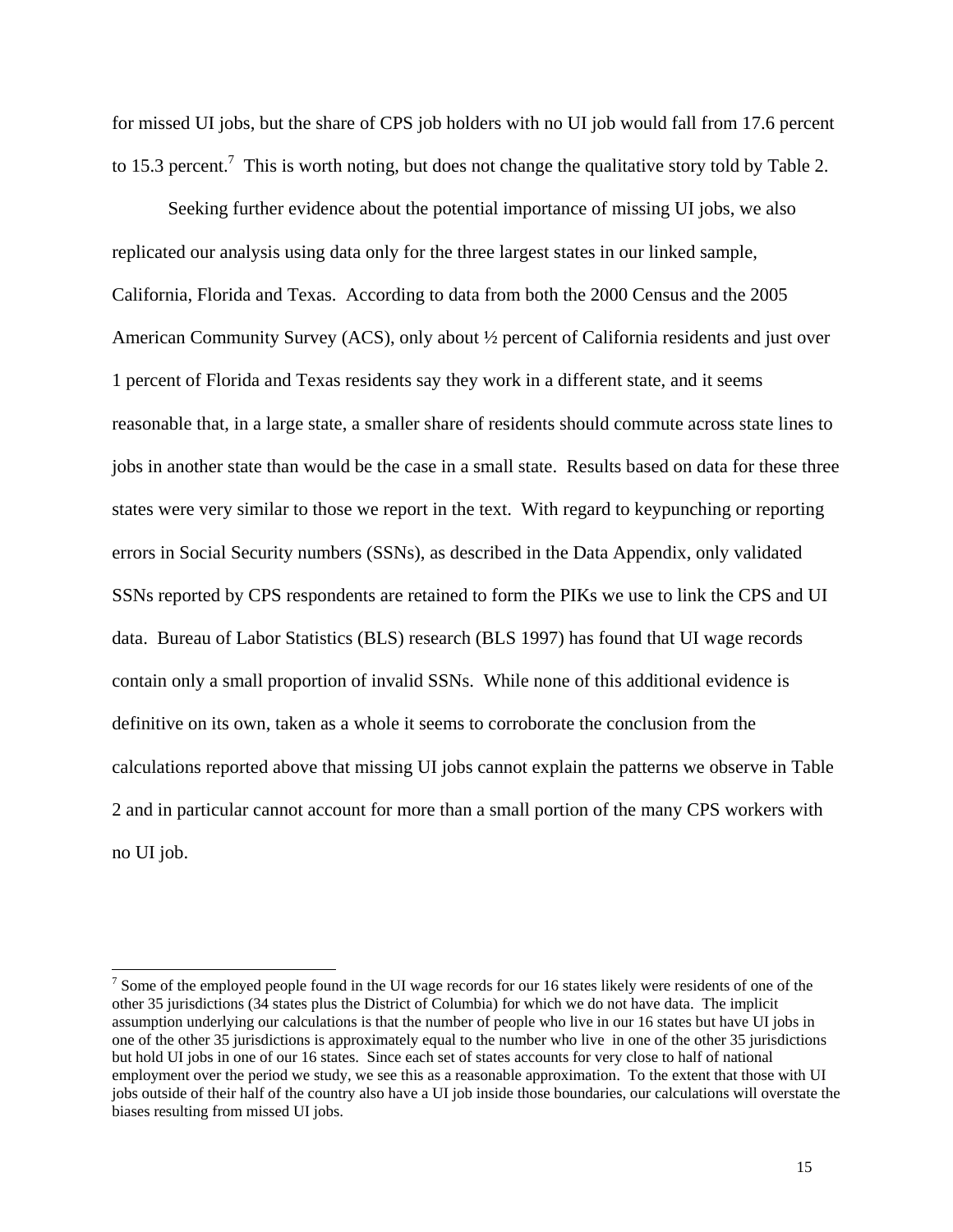# *B. Characteristics of X2 and X3 workers*

 $\overline{a}$ 

 In addition to knowing the relative sizes of the different cells in the employment status matrix, we also would like to know something about the personal and job characteristics that affect the probabilities of being found in the off-diagonal  $X_2$  or  $X_3$  cells. The linear probability models reported in Table 3 and Table 4 address these questions. 8 Results are reported both for models that include only demographic characteristics and models to which measures of job characteristics have been added. We interpret both sets of coefficient estimates with reference to whether characteristics seem likely to be associated with a job being either a marginal job (in the case of the  $X_2$  models) or an off-the-books or Form 1099 job (in the case of the  $X_3$  models). In addition to the demographic and job characteristic variables, all of the models also include year dummies.

The same demographic controls are used in both tables – age, education, sex, marital status, race, an indicator for whether the individual is foreign born, and an indicator for whether the individual is the CPS respondent in the household. Somewhat different information about job characteristics is available for UI jobs and CPS jobs. As predictors of whether a person who has at least one in-scope UI wage record reports no in-scope CPS job, Table 3 includes whether the individual held any long UI job during the quarter; whether the individual held two or more UI jobs during the quarter; and the level of earnings on the individual's primary UI job. Our expectation is that the stable UI jobs with higher earnings should be less likely to be missing in the CPS. As predictors of whether an individual reported as working in the CPS has no UI job, Table 4 includes measures of whether the individual had a work discontinuity (i.e., was not employed at the time of one or two of the monthly CPS interviews during the quarter); whether

<sup>&</sup>lt;sup>8</sup> Linear probability model coefficients are reported for ease of interpretation; probit models yield very similar marginal probability effects.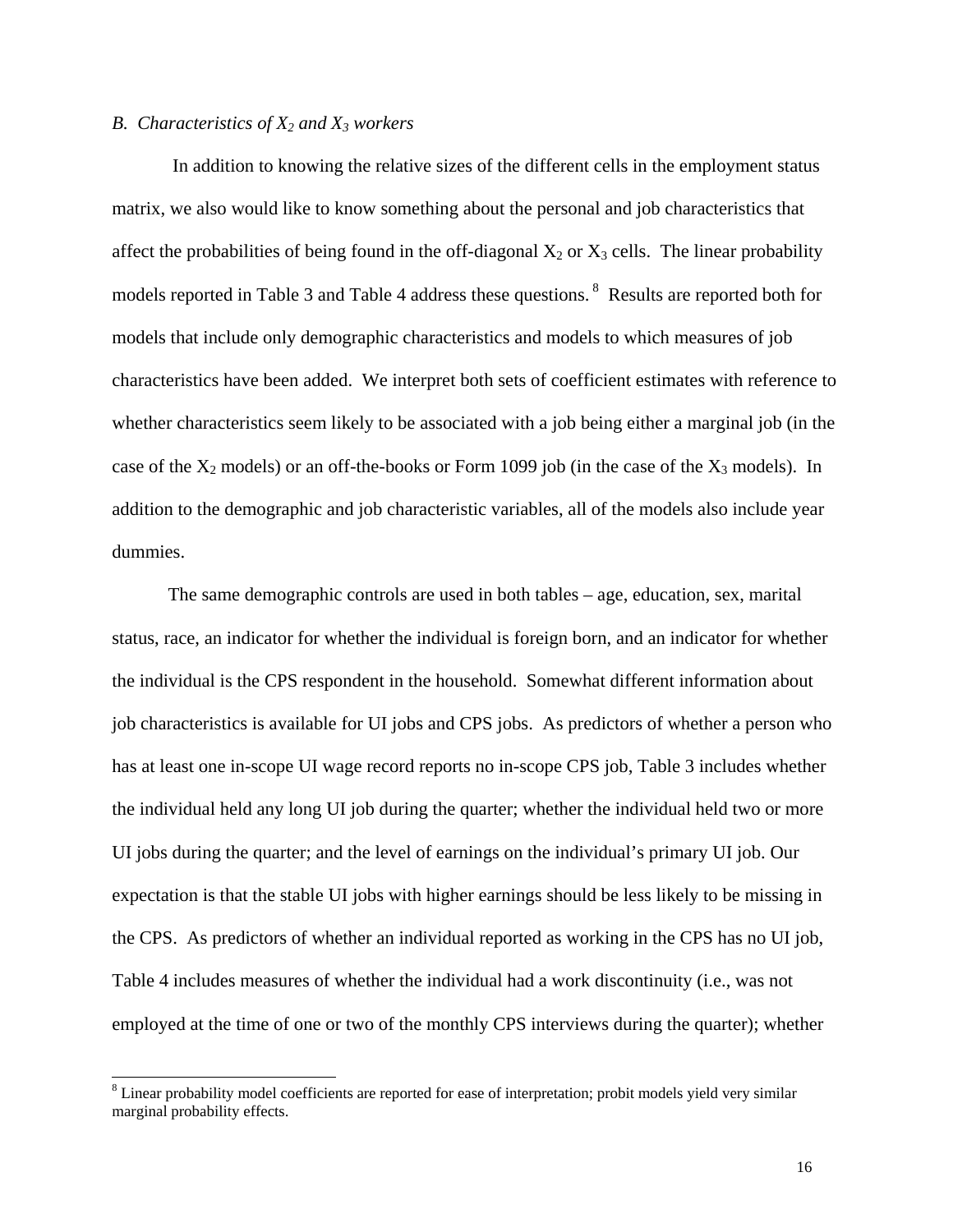the respondent works in an occupation and industry with a high percentage of self-employed workers; whether any of the CPS jobs held during the quarter were full time jobs; and a set of earnings dummies based on earnings in the main job for those who report employment in their outgoing rotation month (March or April). We expect work interruptions, working in jobs commonly held by contractors or consultants, or working in a part-time position to increase the likelihood that someone who reports a CPS job has no corresponding UI wage record. Our prior with regard to earnings is less clear – we would expect off-the-books workers typically to have low earnings, but independent contractors and consultants could be quite highly paid.

The first column of Table 3 reports results for models of the probability of being an  $X_2$ worker – having a job in the administrative data but no job in the CPS data – that include only demographic factors. Among these variables, being age 65 or older has the largest effect – all else the same, with no job characteristic controls, being in this age group raises the probability of being in the  $X_2$  category by 14 percentage points, and the effect remains large even after job characteristics are added to the model. This is consistent with our expectations, in that older workers may think of themselves as retirees rather than workers, but may nonetheless have some UI earnings. In the model in the second column that includes job characteristics, having very low earnings raises the probability of being an  $X_2$  worker, while having a long-lasting job or more than one UI job reduces the probability of being an  $X_2$  worker.

Table 4 reports results for similar models of the probability of being an  $X_3$  worker – having an in-scope CPS job, but no UI earnings. As in the models for the reverse situation, those over age 65 are especially likely to be found in the off-diagonal cell, though again the effect is weakened by the introduction of job characteristic variables in the second column. Other demographic characteristics that raise the probability of membership in the  $X_3$  cell are being

17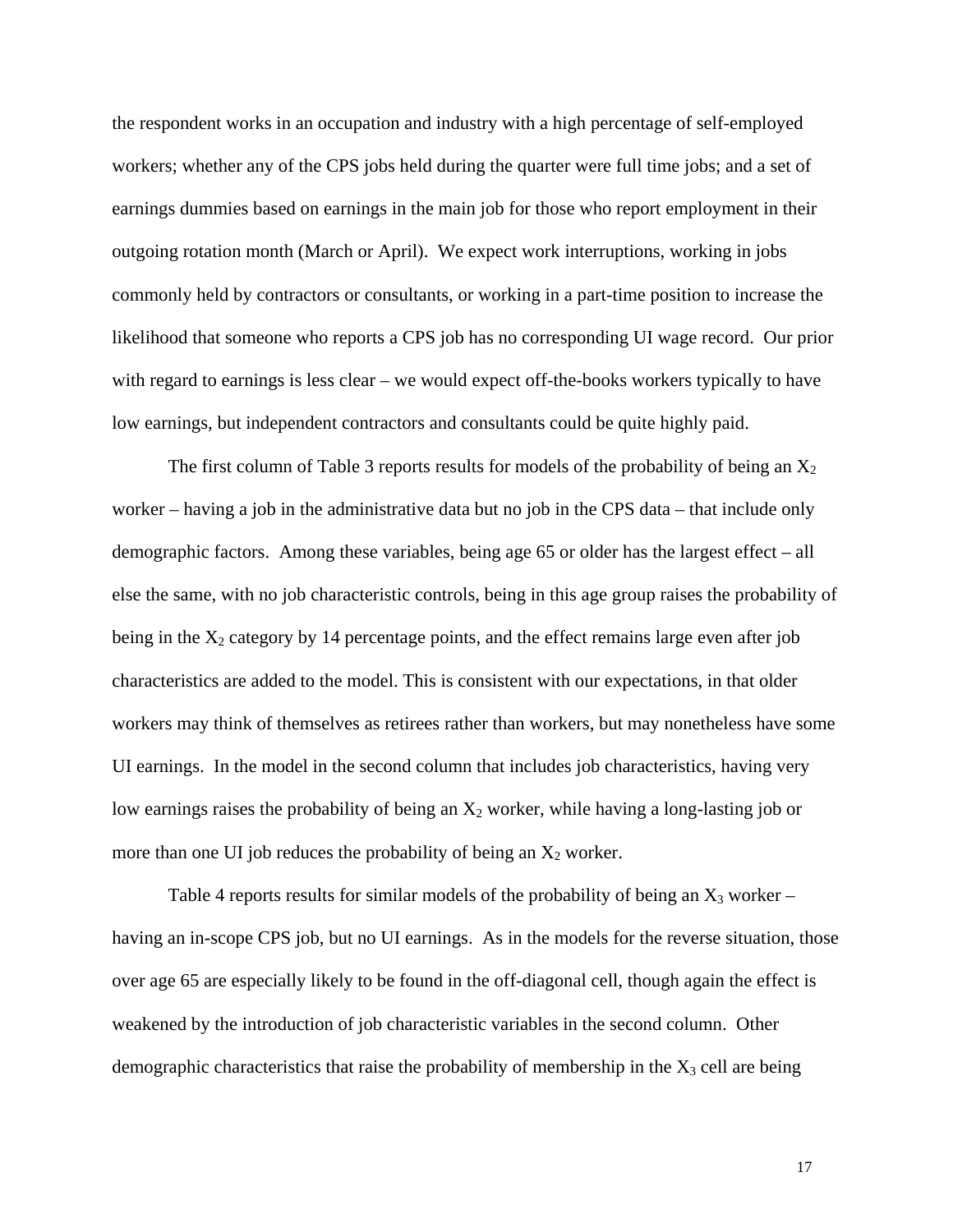male, non-black, or foreign born and having either a low or a very high level of education, all of which are insensitive to the addition of other controls. Some of these demographic characteristics seem more likely to be associated with holding an off-the-books job (e.g., being foreign born and having a low level of education), while others seem more likely to be associated with working as an independent contractor (e.g., being older, male and having a very high level of education), but the pattern of estimated coefficients as a whole is very consistent with our expectations. The job characteristic variables included in the second column of Table 4 add substantial additional explanatory power to the model. CPS workers who did not work all three months of the quarter, are in an industry and occupation with a high proportion of self-employed workers, had a very low earnings job or reported no earnings in the CPS outgoing rotation month have a substantially higher probability of being absent from the UI wage records. The job characteristic coefficient estimates in this model would seem primarily to be capturing the presence of off-the-books jobs, which one would expect to be more intermittent and lower-paying than other employment, in the  $X_3$  cell.

# *C. Discrepancies in Multiple-Job-Holding Status*

 In Table 5, we explore discrepancies in multiple job status, looking at employed individuals who report multiple jobs in the UI but not the CPS data (the  $Y_2$  group) or who report multiple jobs in the CPS but not the UI data (the  $Y_3$  group). Because of the difficulty of identifying workers in the CPS who held more than one job during the quarter, it is less straightforward to identify discrepancies along the single-versus-multiple-jobs dimension than along the whether-employed dimension and, as described in the Data Appendix, we have defined alternate indicators of holding multiple CPS jobs. The results reported in the text make use of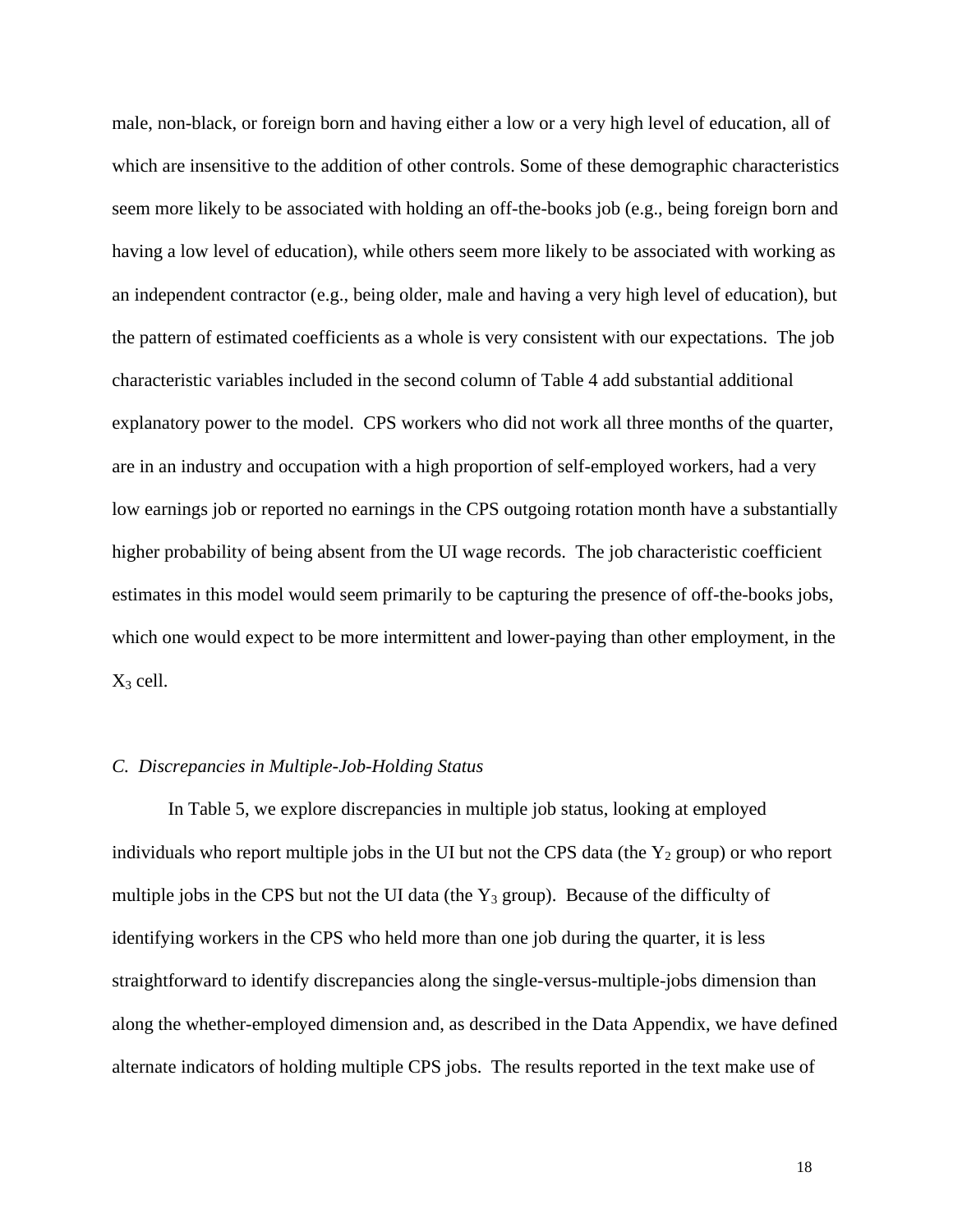the more restrictive of the two sets of criteria for identifying multiple job holders in the CPS, but our main findings are not affected which set of criteria we apply. The at-risk group in Table 5 is individuals who hold both a CPS job and a UI job – in other words, the  $X_4$  group from Table 2. Some 81.3 percent of such workers have just one job both in the CPS and in the UI, 4.6 percent have two or more jobs both in the CPS and in the UI, 10.4 percent have two or more UI jobs but only one CPS job and 3.7 percent have two or more CPS jobs but only one UI job. Row and column percents are again instructive. Some 69.2 percent of workers with two or more in-scope UI jobs have only one in-scope CPS job. Conversely, conditional on having two or more inscope CPS jobs, 44.6 percent of workers have only one in-scope UI job. In both cases, the conditional discrepancy is quite large. Although Table 5 is based on fewer observations than Table 2, the standard errors for the estimates reported remain small.

 Using a less restrictive approach to decide whether a CPS worker has more than one job roughly doubles the share of CPS workers who are categorized as multiple job holders (or at least possible multiple job holders). In our data, applying the less restrictive criteria reduces the share of UI multiple job holders who have just one CPS job from 69.2 percent to 53.9 percent (making  $Y_2$  smaller) and raises the share of CPS multiple job holders who have just one UI job from 44.6 percent to 58.3 percent (making  $Y_3$  larger). The overall share of those with more than one job in the CPS data is much more similar to that in the UI data when the less restrictive criteria are used. Most importantly, however, whichever set of numbers one looks at, there is considerable disagreement between the two data sources about which individuals hold more than one job over the quarter.

19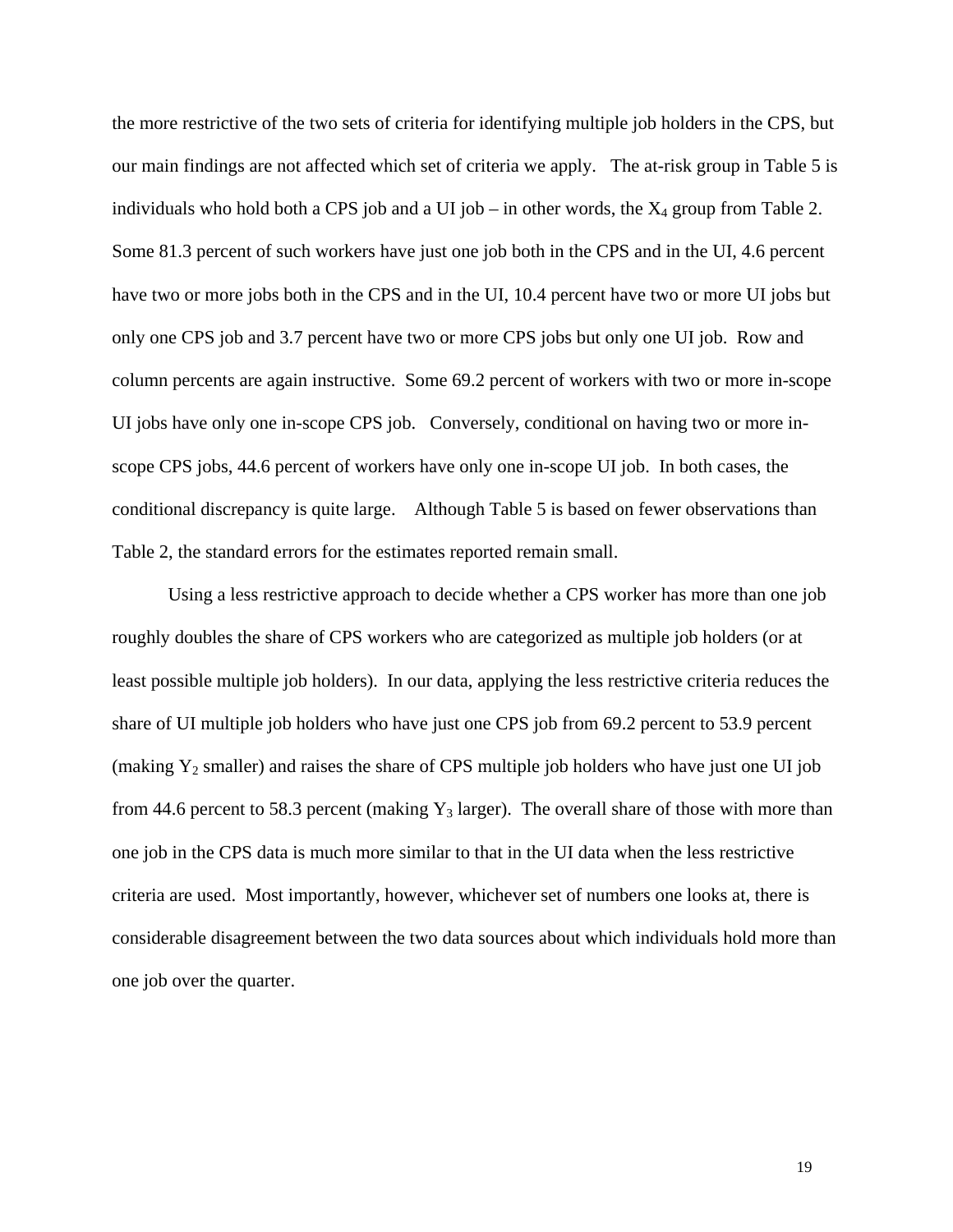# *D. Characteristics of Y2 and Y3 workers*

We now turn to an examination of the factors associated with discrepancies in multiple job holding status. Table 6 reports the results of models that seek to identify the factors associated with holding multiple UI jobs but only a single CPS job (that is, being in the  $Y_2$ .cell).. The model in the first column contains only demographic factors; characteristics of jobs beyond the first job are added in the second column. For those with multiple UI jobs, the likelihood of having only a single CPS job is lower for more educated and married workers, and higher for black and foreign born workers. We do not have strong priors about the coefficients on these variables, but the positive (negative) coefficients could be associated with holding short-term UI jobs that are not picked up during the CPS reference weeks. With regard to the job characteristic variables added in the second column, the most notable finding is that workers with the highestpaying second UI jobs are much more likely than those with lower-paying second jobs to be  $Y_2$ workers. This is not a pattern we had expected. It might be, for example, that individuals in some professions earn significant supplemental earnings that are not regarded by the worker as constituting a second job. We can imagine that people in certain types of jobs– for example, actors, skilled construction trades workers, college faculty, or even doctors or lawyers – might regard themselves as having one job but in fact have income that derives from multiple sources. Results very similar to those reported in Table 6 are obtained when the less restrictive criteria for identifying multiple job holders in the CPS are applied.

Table 7 reports results for models of the probability that CPS multiple job holders hold only one UI job (that is, are found in the  $Y_3$  cell). Personal characteristics that raise this probability include being highly educated, age 55 or older (though the effect is not statistically

20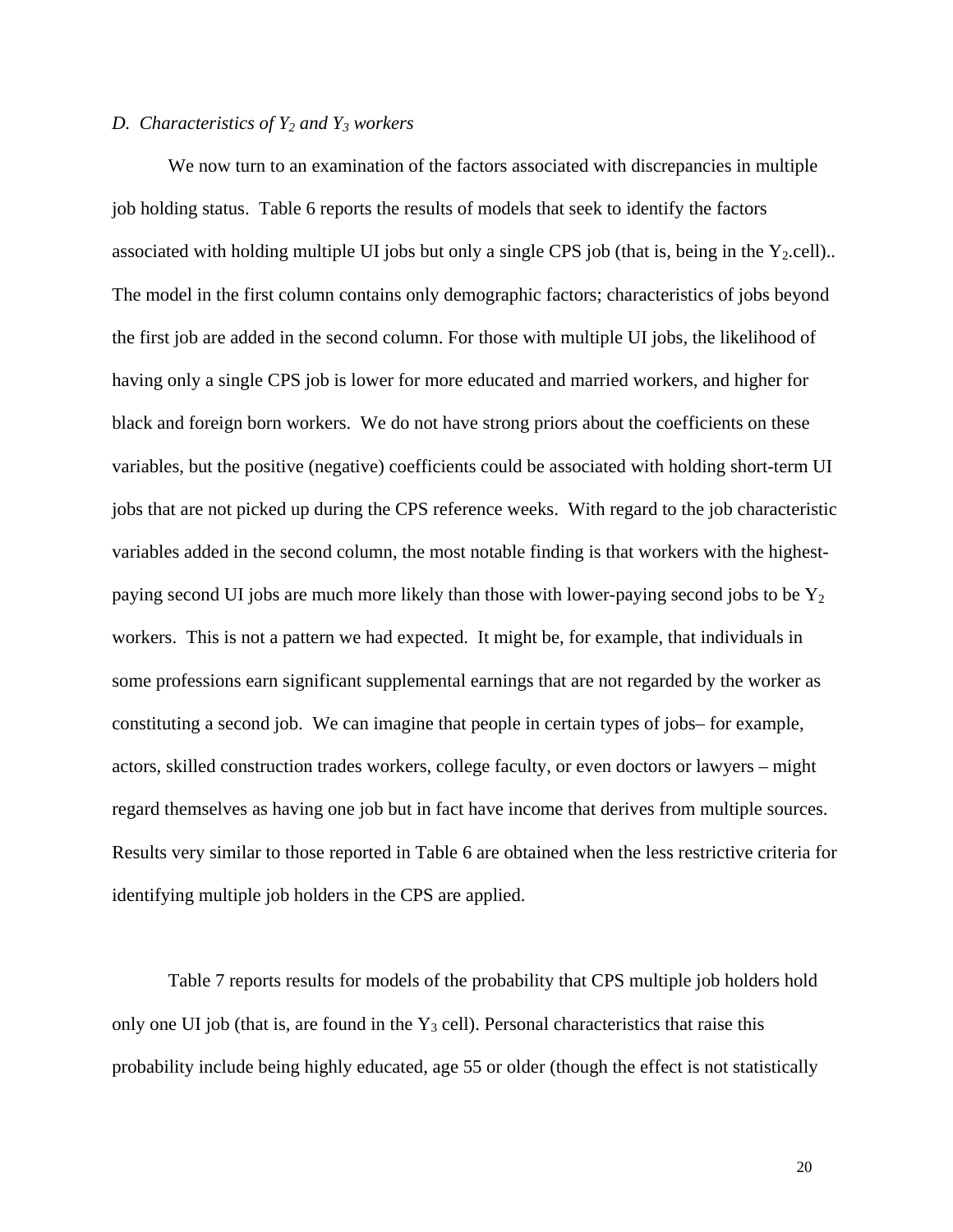significant for those age 65 and older), or male. The addition of job characteristics has little effect on the demographic variable coefficients, but raises the explanatory power of the model. Those who hold two simultaneous CPS jobs in one or more months, or work at least 16 hours a week on their second job(s) are much less likely to be  $Y_3$  workers. These findings seem most consistent with the existence of off-the-books employment that is reported in the CPS but for which no UI wage records exist. Much the same coefficient patterns hold when the more expansive definition of CPS multiple job holders is applied.

## *E. Implications for Cross-Sectional Labor Market Analysis*

 Our results thus far provide compelling evidence of substantial discrepancies between employment as measured in the CPS and employment as measured in UI wage records even when the scope of included employment is defined to be the same in both data sources. While there are sizeable discrepancies of both sorts, it is notable that the share of CPS wage and salary workers who hold jobs in the private sector, state government or local government for whom no UI wage record can be identified is substantially larger (17.6 percent) than the share of similar UI workers for whom the CPS records no corresponding employment (6.4 percent). On net, CPS estimates of the number of people with in-scope wage and salary jobs are significantly higher than the corresponding number based on UI data. According to the data reported in Table 1, on average over the eight years for which we have data, the number of people holding in-scope jobs in the CPS is more than 10 percent larger than the number holding in-scope jobs in the UI data. Making an adjustment for UI jobs we may have missed reduces this differential somewhat, but it remains large.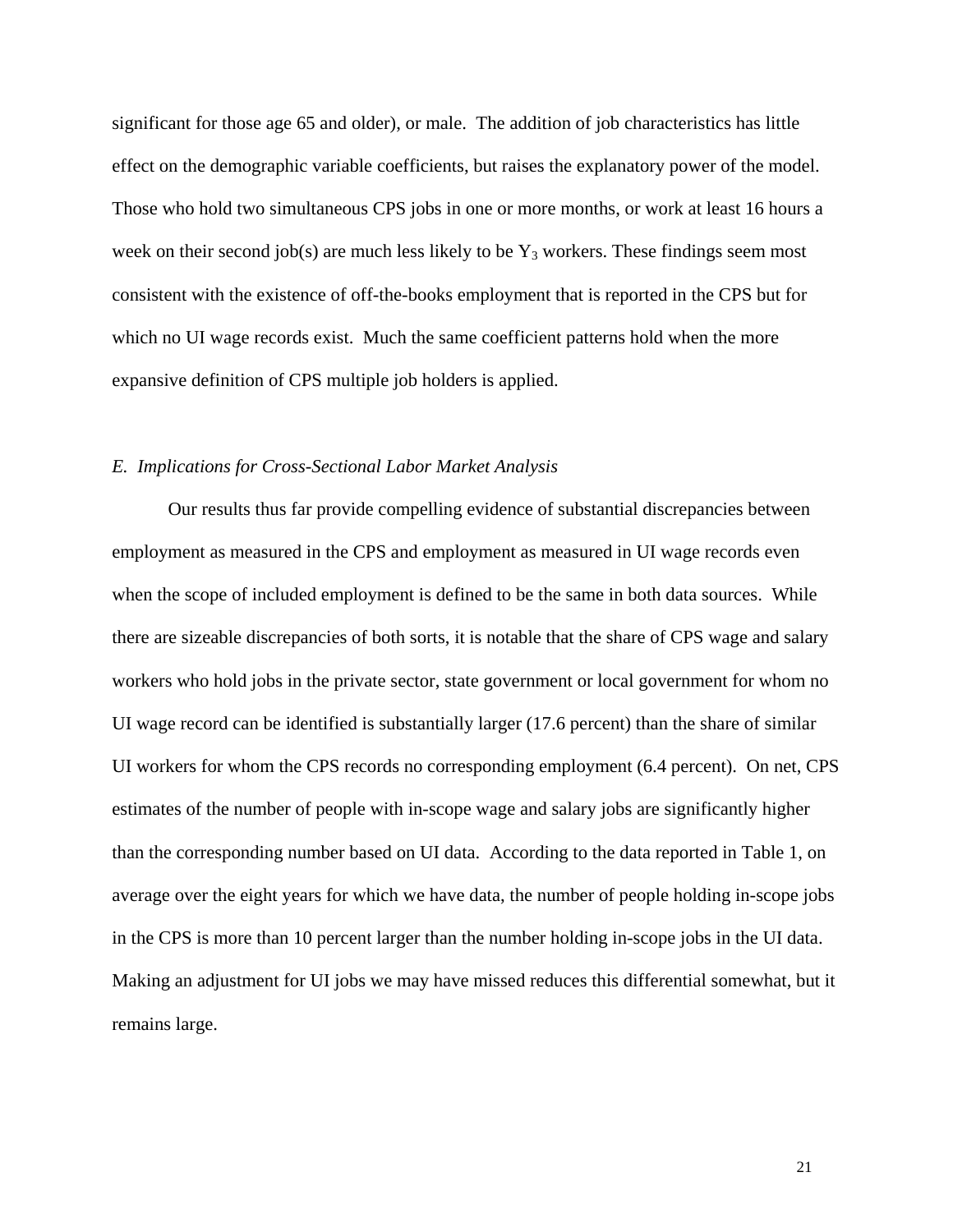The finding that there are many CPS workers for whom no UI earnings are reported is consistent with evidence for selected states that employers misclassify a significant share of their employees as independent contractors or pay them off the books. Based on data from in-depth audits of wage record reports filed in 1987 by a randomly-selected sample of 875 Illinois employers, Blakemore, Burgess and Low (1996) conclude that no UI taxes were paid for 13.6 percent of workers who should have been classified as employees. About half of these workers were incorrectly treated as independent contractors, with earnings reported on a Form 1099. Despite the increasing attention paid by state authorities to the worker classification issue, a series of more recent studies that use data from employer audits states must conduct to satisfy federal requirements conclude that there continues to be significant misclassification of workers as independent contractors. Carre and Wilson (2004), for example, find that about 5 percent of all workers in Massachusetts were misclassified as independent contractors over the 2001-2003 period; Belman and Block (2008) report a similar figure for Michigan based during 2003 and 2004. To the extent that the state audits cannot identify off-the-books workers for whom there is no paper trail, these figures understate the extent to which employer reports omit workers who should be classified as employees.

 For those who may wish to use either CPS data (or other household survey data) or UI wage record data (or other employer-reported information) for labor market analysis, the differences in how individuals are classified with respect to their employment status may be highly significant. We have already established that having a UI job but not a CPS job or vice versa is not random but rather is highly systematic with respect to both demographic and job characteristics. The systematic nature of the discrepancies implies that the associated classification error is not classical measurement error but correlated with characteristics that may

22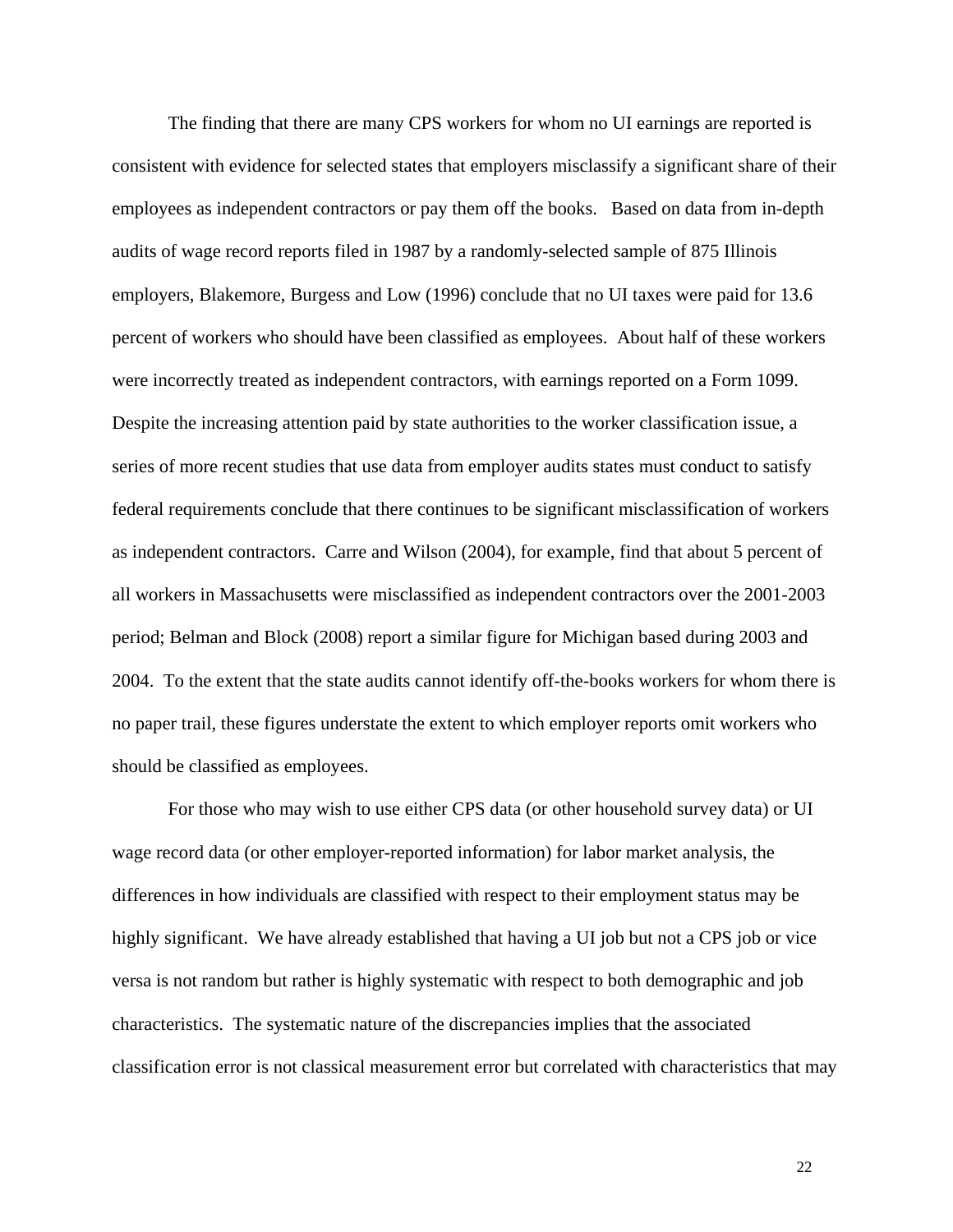be the focus of the analysis. For example, a study focusing on labor market outcomes for low wage workers with low job stability is likely to be more sensitive to such classification error relative to an analysis focused on high wage workers with high job stability.

For a labor market analyst, a closely related but different question is whether the estimated impact of labor market shocks or policies on labor market outcome depends on whether the study uses household or employer based data. This issue depends not only on the measurement error discussed above but, in the current context, how the factors that predict UI employment differ from those that predict CPS employment. If the same personal characteristics affect the propensity to be in the two off-diagonal groups either in a different direction or to a different degree, then the conclusions to be derived based on one data set rather than the are likely to differ in important ways. To address this question, using data for our full linked sample, we have fit models that relate being employed in either the UI data or the CPS data to individuals' personal characteristics.

Table 8 reports the marginal effects of personal characteristics on the probability that a person in the matched dataset is employed in the UI data and in the CPS data. We already know from the findings in Table 2 that the probability of having a CPS job is substantially higher than the probability of having a UI job. Table 8 provides the information necessary to quantify how these probabilities vary by personal characteristics. The Table 8 results show that prime age, educated, male, married, white, and U.S. born individuals are more likely to be employed both in the UI and in the CPS data, but there are notable differences in the magnitude of the estimated effects. For example, the positive marginal effect of having an advanced degree on employment is about 5 percentage points larger in the CPS than in the UI data, and the negative effect of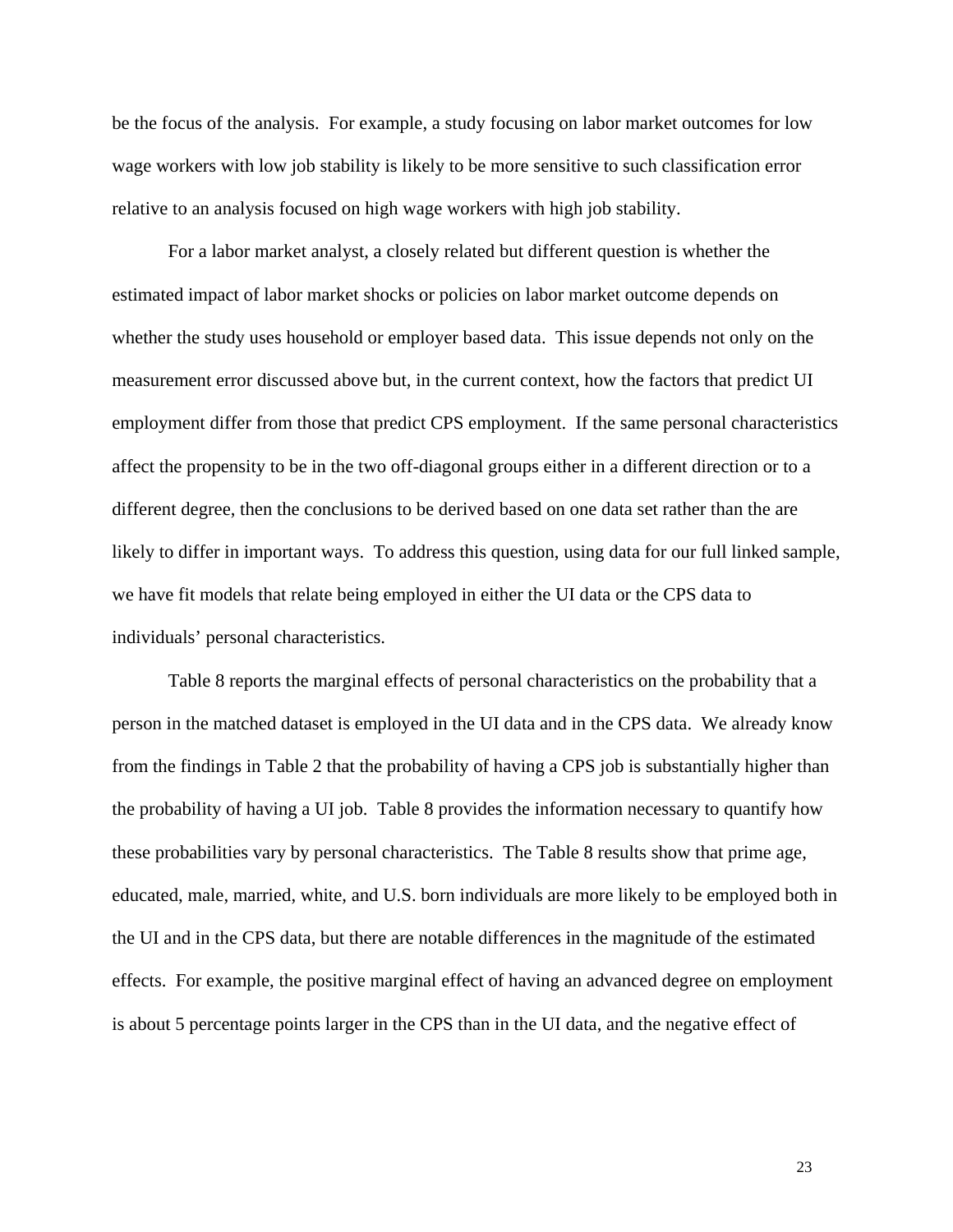having less than a high school education also is more pronounced (by about 2 percentage points) in the CPS than in the UI data.

 These findings translate into differences in probabilities of being employed in the CPS and the UI that vary markedly according to the individuals' personal characteristics. To take two extreme examples, for a black female aged 16-24 with less than a high school education, the predicted probability of employment is very similar across the two data sources (41 percent based on the CPS model versus 42 percent based on the UI model). On the other hand, for a white male aged 35-54 with an advanced degree, the predicted probability of employment is 84 percent based on the CPS model but just 69 percent based on the UI model.<sup>9</sup> These differences imply that, depending on the question and the groups of interest, the conclusions to be drawn from a labor market analysis could look quite different depending on whether employer-provided or individually-reported information was used to determine employment status.

 These same issues are relevant for analyses of the effects of policy (e.g., welfare policy or job training policy) or shocks (e.g., displacement) on labor market outcomes. Consider, for example, the standard treatment effect model:

$$
Y_{it} = X_{it}^{\dagger} \beta + \alpha T_{it} + (X_{it} * T_{it})^{\dagger} \delta + \varepsilon_{it}
$$

where the outcome of interest for person i in time t is  $Y_{it}$ ,  $X_{it}$  reflects person characteristics and  $T_{it}$  is the treatment. It is often of interest to include interactions of treatment with characteristics as treatment impacts are likely to vary with person characteristics. The impact of the treatment effect on the outcome is given by:

$$
dY_{it} / dT_{it} = \alpha + X_{it} \delta
$$

 $\overline{a}$ 

<sup>&</sup>lt;sup>9</sup> Both calculations assume that all other characteristics other than those identified are evaluated at the mean of their empirical distribution in the data.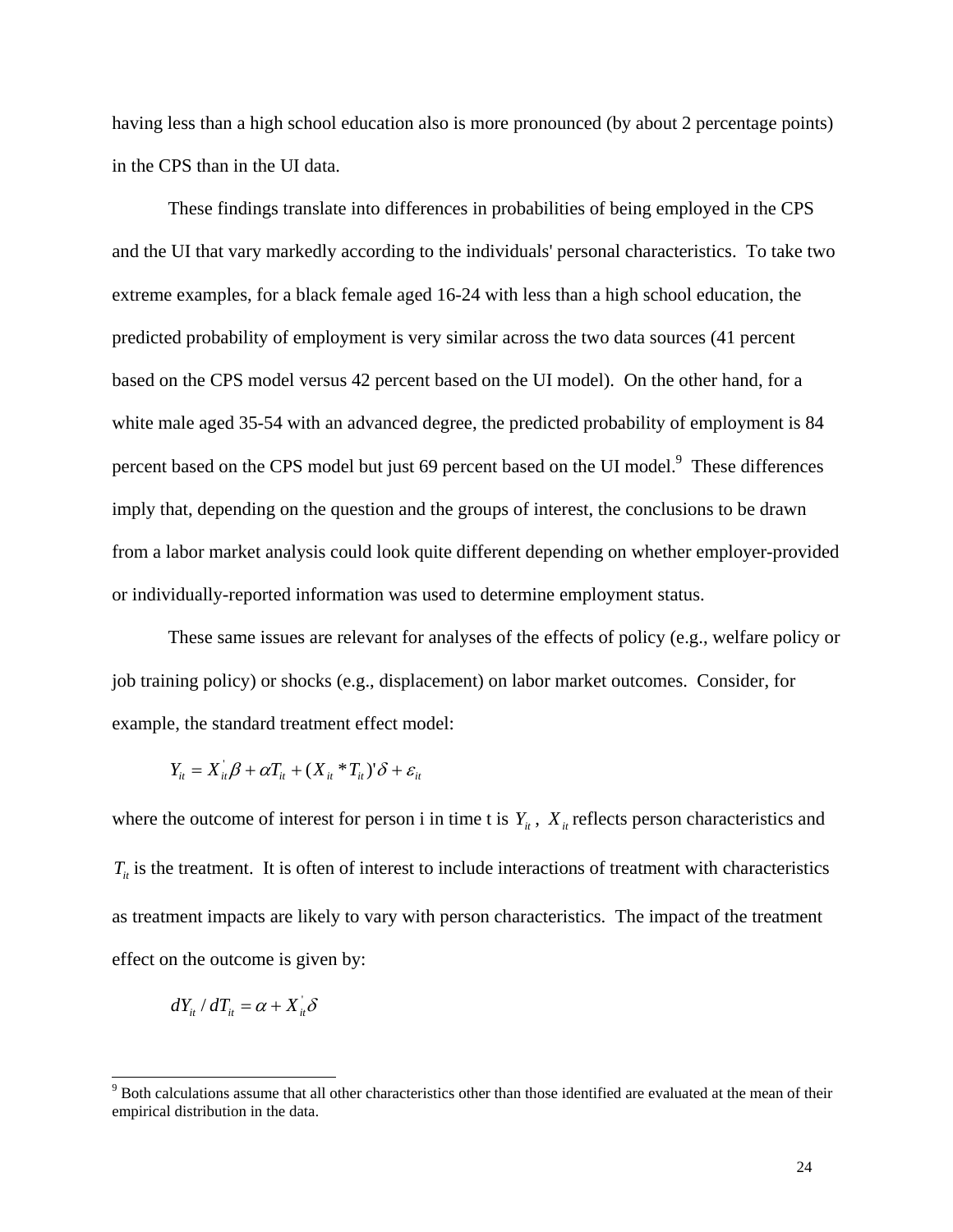With measurement error in the outcome that is correlated with person characteristics the estimate of the treatment effect likely will be biased. Our findings in Tables 2 through 7 provide compelling evidence that such concerns are relevant for outcomes such as employment status or the number of jobs. In addition, the findings in Table 8 imply that the estimate of the same treatment effect might be quite different across studies using household and employer based data.

# **V. Aggregate Time Series Patterns in the Discrepancy Between Household and Employer Based Employment**

The analysis in the previous section shows that there are large individual-level discrepancies in employment status and number of jobs recorded between the CPS and UI data. Moreover, these discrepancies are not random but are systematically related to person and job characteristics. In this section, we consider the aggregate time series implications of these individual-level findings.

#### *A. Are Aggregate Discrepancies Cyclical? Evidence and Conceptual Underpinnings*

We begin by recalling the rather different time series behavior of CPS and CES employment over the period from 1998 through 2003 that was displayed in Figure 1. Even after the CPS data have been adjusted to be more comparable to the CES data, CES employment grew considerably more rapidly than CPS employment during the last few years of the expansion that ended in 2001 and then fell sharply from 2001 to 2003 while CPS employment remained more level. While the period from 1998 through 2003 is unusual in the degree to which CES and CPS employment growth diverged, the data displayed in Figure 2 suggest that divergences between CES and CPS employment are a cyclical phenomenon. Figure 2 displays a 60 year history of the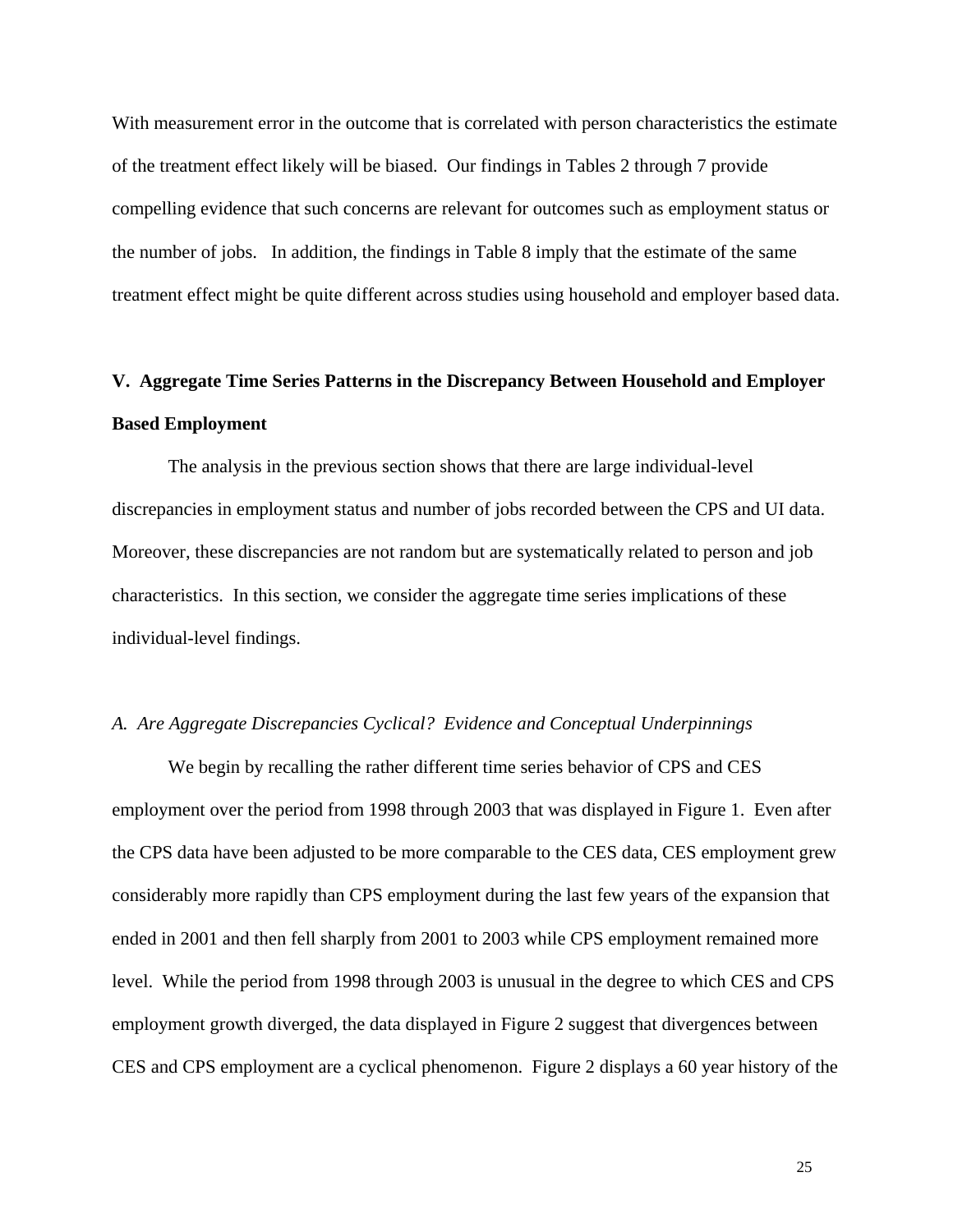ratio of CES employment to CPS nonagricultural wage and salary employment.<sup>10</sup> Over this longer period, establishment survey employment typically increases relative to household survey employment during business cycle expansions, then falls in relative terms during recessions and the early part of the subsequent recovery period. The clear message of Figure 2 is that whatever story we want to tell about the differing behavior of the CES and CPS employment series should have a cyclical dimension.

One relevant hypothesis is that, in tight labor markets, there may be a growing number of marginal jobs that are not reported in the CPS, leading to growth in the number of people in the  $X_2$  and/or  $Y_2$  cells. As economic activity strengthens, employers may become more inclined to hire extra help to cover peak workloads, raising the number of short duration wage and salary jobs. For example, the owner of a retail store might decide to hire 5 temporary staff over the Christmas holidays rather than 2 or 3 such people. To the extent that short duration jobs are less likely to be reported by CPS respondents, either because the respondent fails to report a short duration job that was in progress during the CPS reference week or because the job does not overlap the CPS reference week, this might lead us to expect an increase in  $X_2$  as the economy tightens (i.e., to expect that  $X_2$  will be procyclical). A similar dynamic might be in play for  $Y_2$ . Note that increases in  $X_2$  and/or  $Y_2$  should be associated with an increase in CES employment relative to CPS employment.

 $\overline{a}$ 

<sup>&</sup>lt;sup>10</sup> Among the conceptual differences between the CPS and the CES employment series are that the CPS includes the unincorporated self-employed, unpaid family workers, agricultural and related workers, private household workers, and workers who have a job but were not paid during the survey reference week, all of whom are excluded from the CES. In addition, the CPS counts the number of employed people, whereas the CES counts the number of jobs. To produce the adjusted CPS employment series shown in Figure 1, employment among the various groups excluded from the CES is subtracted from the published CPS employment figures and then, to account for the fact that some CPS respondents hold more than one job, the number of multiple job holders is added to put the CPS employment figure on a jobs basis. The largest adjustments are those for the self-employed and multiple job holding. See Bowler and Morisi (2006) for further details. In the longer historical series shown in Figure 2, it is not possible to make all of these adjustments, but the self-employed, unpaid family workers and agricultural and related workers have been excluded from the CPS series. The most important adjustment not made in Figure 2 is that for multiple job holding.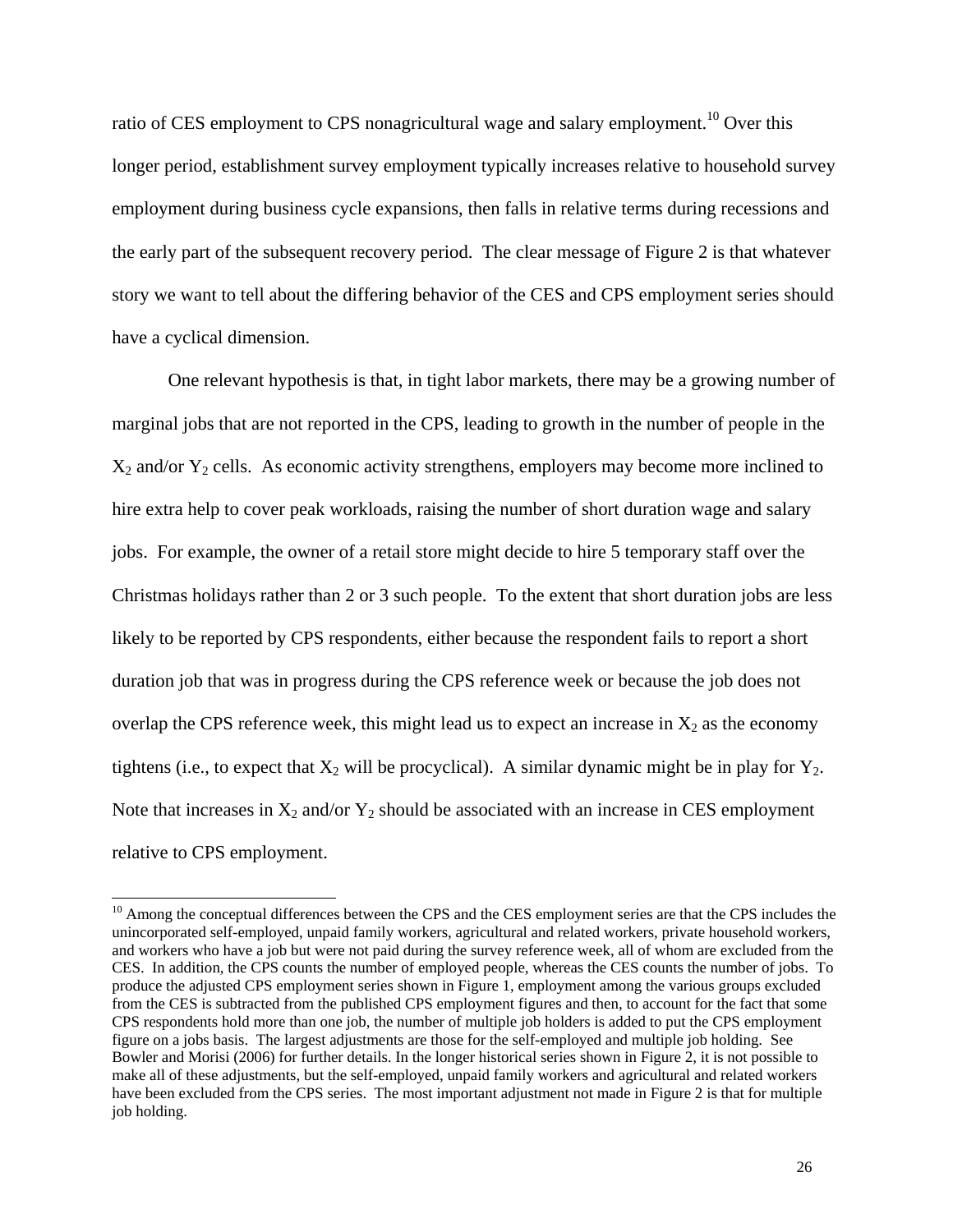Off-the-books or Form 1099 employment also may be cyclical. Suppose that, as economic activity strengthens and labor markets become tighter, people tend to leave informal jobs (jobs not recorded on employer payrolls) for formal jobs (jobs that employers report). Alternatively, during periods of stronger economic activity, employers might "regularize" more of their jobs, converting them from off-the-books, independent contractor or consultant positions to jobs for which the employer pays applicable employment taxes. As labor markets tightened, we might expect  $X_3$  to fall. In addition, to the extent that those affected are multiple job holders, we might expect  $Y_3$  to fall. Put another way, we might expect both  $X_3$  and  $Y_3$  to be countercyclical. Decreases in  $X_3$  and/or  $Y_3$  also should be associated with a growing gap between CES and CPS employment.

 In order for our linked CPS-UI data to be useful for understanding the cyclical behavior of the CPS and CES employment series, it must be the case that CPS and UI employment series derived from the linked data set behave similarly to the published CPS and CES employment series. The two sets of numbers are not strictly comparable. The linked sample includes data only for sixteen states and, to match the coverage of the UI wage records, we have restricted our attention to jobs in the private sector, state government or local government. Another difference is that the series based on the linked sample are quarterly measures for the first quarter of the year, rather than monthly measures that cover the entire year. Finally, the linked sample estimates are based on a much smaller sample than the published estimates. Despite these differences, the linked sample CPS and UI employment estimates display the same puzzling pattern as the published CPS and CES employment estimates, with the UI-based employment estimate rising faster than the CPS-based employment estimate between the first quarter of 1998 and the first quarter of 2001, and then falling towards the CPS employment series. Additional

27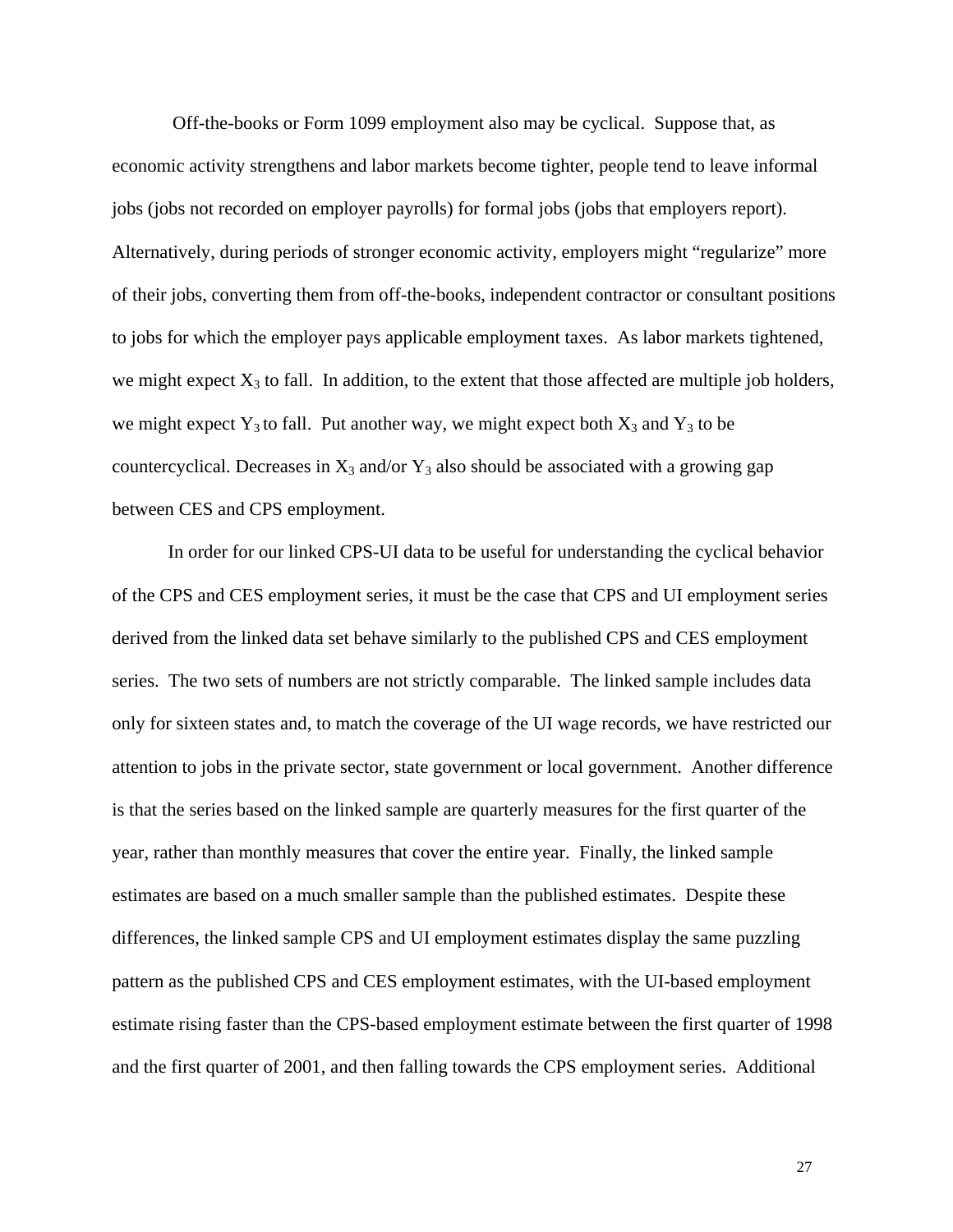details may be found in the Data Appendix, but the similarity of the patterns observed in employment estimates based on our linked sample to those based on published estimates gives us reason to think that our linked sample data can be useful for understanding the trend discrepancies between CPS and CES employment.

#### *B. Aggregate Time Series Patterns in Marginal Workers and Marginal Jobs*

In this subsection, we turn to the question of whether person and job characteristics that help account for the cross sectional variation in the off diagonals of the X and Y matrices also can help account for the aggregate time series patterns. While we acknowledge that our matched sample is not ideally suited to address this question, given that we have only eight years of data covering one cyclical episode, we nonetheless believe that there is useful information to be gleaned from an investigation of changes in the number of marginal  $(X_2)$  and off-the-books or Form 1099  $(X_3)$  jobs over this period.

 Using estimates derived from the weighted matched CPS-UI sample, Figure 3 displays the trend both in the number of people employed in the UI but not the CPS  $(X_2)$  and in the number of people employed in the CPS but not in the UI  $(X_3)$ . The  $X_3$  series is larger in magnitude and considerably more volatile. What matters for the gap between the employer- and household-based employment estimates is the relative trends in  $X_2$  and  $X_3$  over time. All else the same, any increase in  $X_2$  relative to  $X_3$  will be associated with growth in UI employment relative to CPS employment; conversely, any decrease in  $X_2$  relative to  $X_3$  will be associated with a decline in UI employment relative to CPS employment. To the extent that  $X_2$  and  $X_3$  grow or shrink together, the gap between the UI and CPS employment series will not be affected.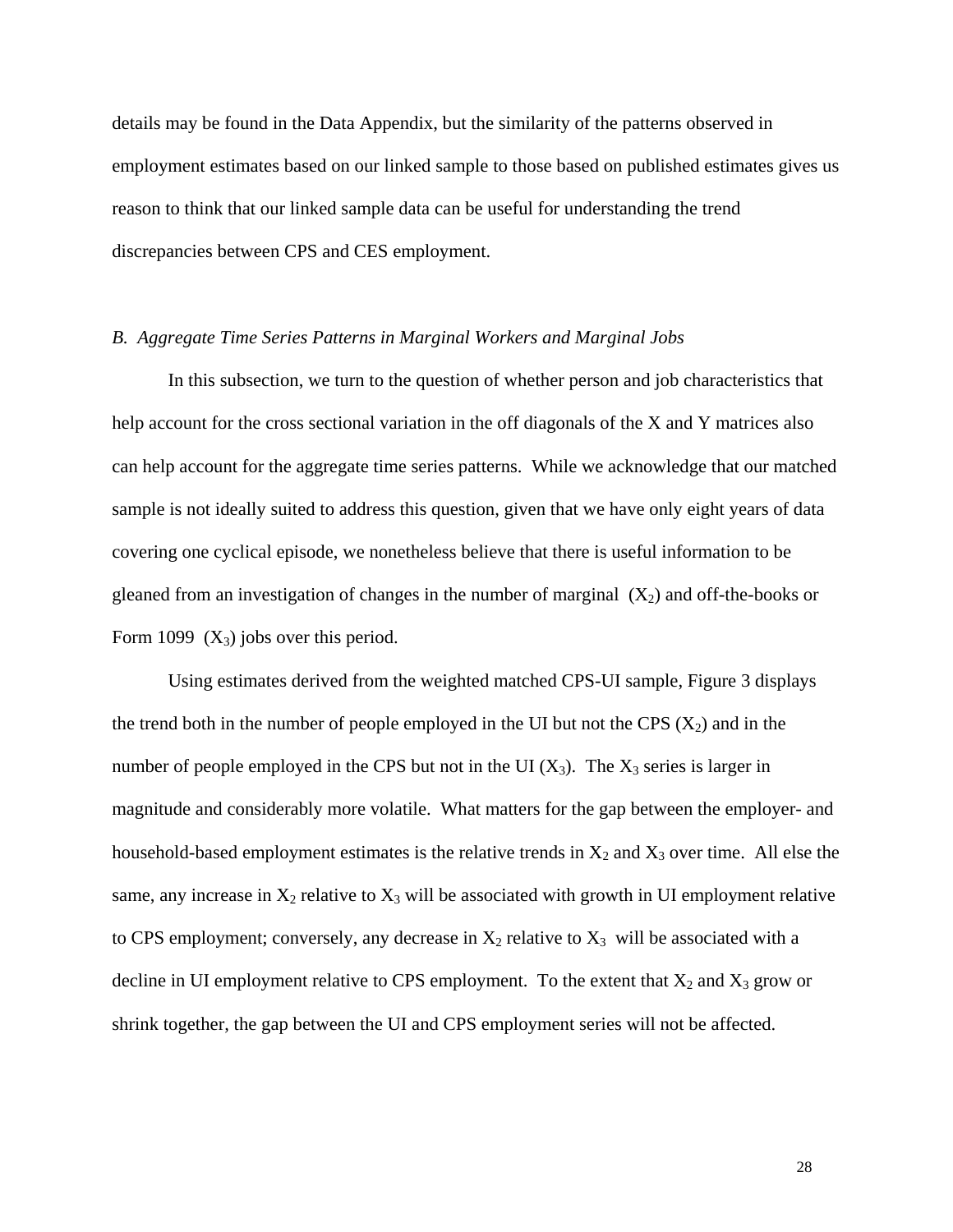Over the period from 1996 to 2001,  $X_2$  and  $X_3$  fluctuate relative to one another, but not in a consistent fashion. Over the 2001 to 2003 period  $X_3$  grew by about 900,000 workers while  $X_2$ fell by about 300,000 workers, both movements that would have contributed to the relative increase in CPS employment over this period. The modest decline in  $X_2$  is consistent with a shrinking number of marginal (short duration or low earnings) jobs. The larger increase in  $X_3$  is consistent with more marked growth in the number of off-the-books or independent contractor jobs. The combined swing of about 1.1 million jobs is substantial and is an important factor in the shrinking discrepancy between the household and employer job counts over this subperiod.

 Figure 4 displays the trend in the number of people categorized as holding more than one in-scope job in the UI data but a single in-scope job in the CPS data  $(Y_2)$  and the trend in the number of people categorized as holding more than one in-scope job in the CPS data but a single job in the UI data  $(Y_3)$ .<sup>11</sup> The trend line for the Y<sub>3</sub> series is relatively flat but the behavior of the  $Y_2$  series is more interesting, showing that the number of people in the  $Y_2$  category grew markedly between 1996 and 1999 and leveled off thereafter.

Here again what matters for the gap between employer- and household-based employment estimates is whether the difference between  $Y_2$  and  $Y_3$  is changing over time. The gain in the number of people holding multiple jobs in UI but not in CPS  $(Y_2)$  from 1996 to 1999 is substantial.  $Y_2$  grows by about 1.6 million people. In contrast, the number of people holding multiple jobs in CPS but not in UI ( $Y_3$ ) grows by about 200,000. The difference between  $Y_2$  and  $Y_3$  grows substantially over the 1996 to 1999 period — by about 1.4 million people – contributing significantly to the increase in the UI job count relative to the CPS job count over these years.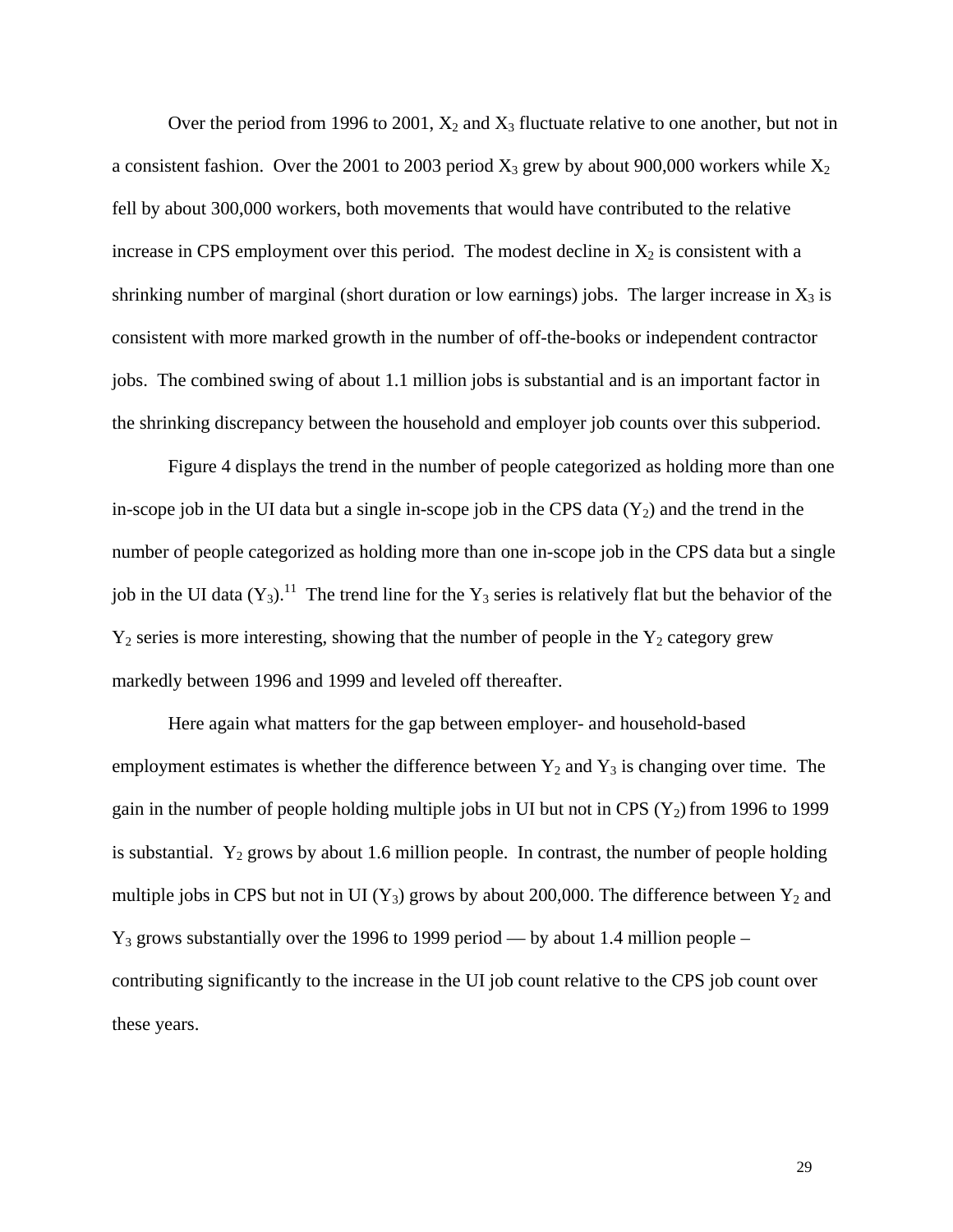Looking at Figures 3 and 4 together suggests that different components of the offdiagonal elements of the employer and household data play a role in the different subperiods. One of the reasons that the employer job count grew so rapidly relative to the household job count over the 1996 to 1999 period appears to be that the number of employed people holding multiple jobs increased faster in the employer than in the household data. Then in the downturn from 2001 through 2003, employment status plays a bigger role, with growth especially in the number of individuals identifying themselves as employed in the household data but not in the employer data.

The combined effects are illustrated in Figure 5. Figure 5 includes the actual combined counts and predicted combined counts (where the latter are explained further below). In terms of the actual combined off-diagonal elements, Figure 5 shows the estimate of the jobs in the CPS not in the UI  $(X_3+Y_3)$  and an estimate of the jobs in the UI but not in the CPS  $(X_2+Y_2)$ .<sup>12</sup> It is apparent in Figure 5 that the number of jobs in the UI but not found in the CPS grew more rapidly that the number of jobs in the CPS but not found in the UI over the 1996 to 2001 period. Jobs counted in the UI but not found in the CPS grew by 2.3 million while the number of jobs counted in the CPS but not in the UI grew by about 600,000. These patterns correspond well with the patterns in Figure 1 showing that employer based employment statistics grew more rapidly over this period relative to household based statistics. In contrast, from 2001 to 2003, Figure 4 shows that the number of jobs found in the CPS but not in the UI rose modestly while the number of jobs found in the UI but not in the CPS fell. Jobs counted in the CPS but not found in the UI grew by 800,000 over this period while jobs counted in the UI but not found in

 $11$  As in the previous sections, we focus the analysis on the more restrictive definitions of multiple job holding in the CPS. However, we have conducted the analysis in this section using the less restrictive definition and the main conclusions in this section are robust to the use of this alternative.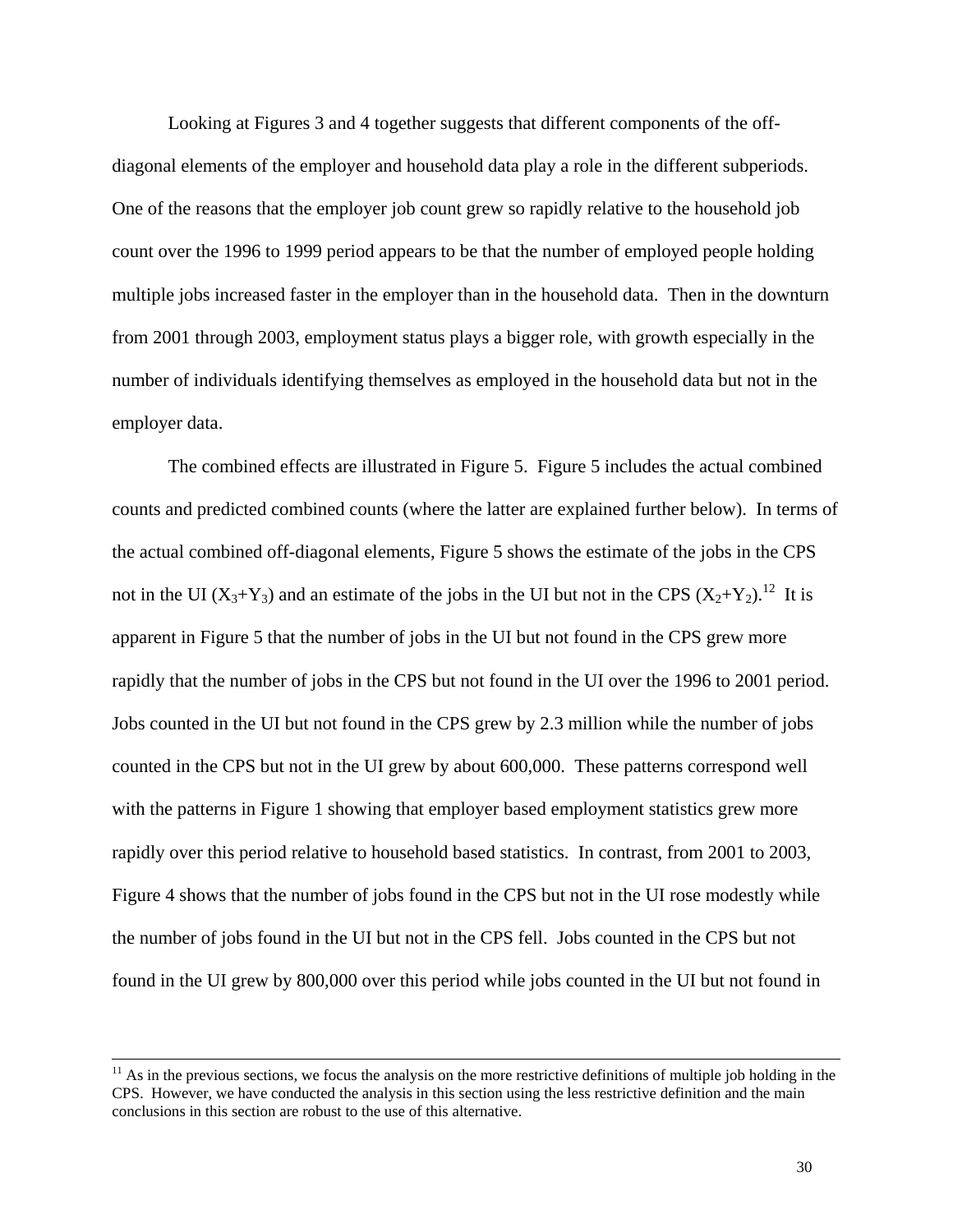the CPS fell by about 500,000. Again, this pattern corresponds well with the pattern in Figure 1 that shows that over this time period employment from employer based data fell relative to employment from the household data.

## *C. Simulating the Fluctuations in Observed Employment*

We now turn to exploring whether changes in the composition of marginal workers and marginal jobs over time can account for the patterns in Figures 3, 4, and 5. To explore this question, we use information on the composition of workers and jobs in each year together with the estimated coefficients from the linear probability models to simulate aggregate values for  $X_2$ ,  $X_3$ ,  $Y_2$  and  $Y_3$ . The simulated shares of employment falling into the various X and Y categories are computed using the intercept term and the average of the year dummy coefficients from the relevant linear probability model plus the vector product of the characteristic coefficient estimates and the annual characteristic values. It is important to emphasize that we do not use the variation in the estimated year effects (rather only their average) since then the predicted and actual shares in each of the off-diagonal categories by year would be equal by construction.

 To simulate the number of workers in the different X and Y categories, we multiply these simulated shares by the number of UI or CPS workers, as appropriate, or by the number of UI or CPS multiple job holders. Our simulated value for  $X_2$ , for example, equals the predicted probability that a UI worker is not a CPS worker times the number of UI workers in the year in question. In each case, the coefficient estimates employed are taken from the model that includes both demographic characteristics and job characteristics. Another point to note is that, rather than using our linked sample to compute the shares of worker and job types by year, we

<sup>&</sup>lt;sup>12</sup> Note that this is an underestimate of the true combined totals since the estimates for  $Y_2$  and  $Y_3$  are conditional on the person having at least one job in both the CPS and UI data. A small fraction of individuals have multiple jobs in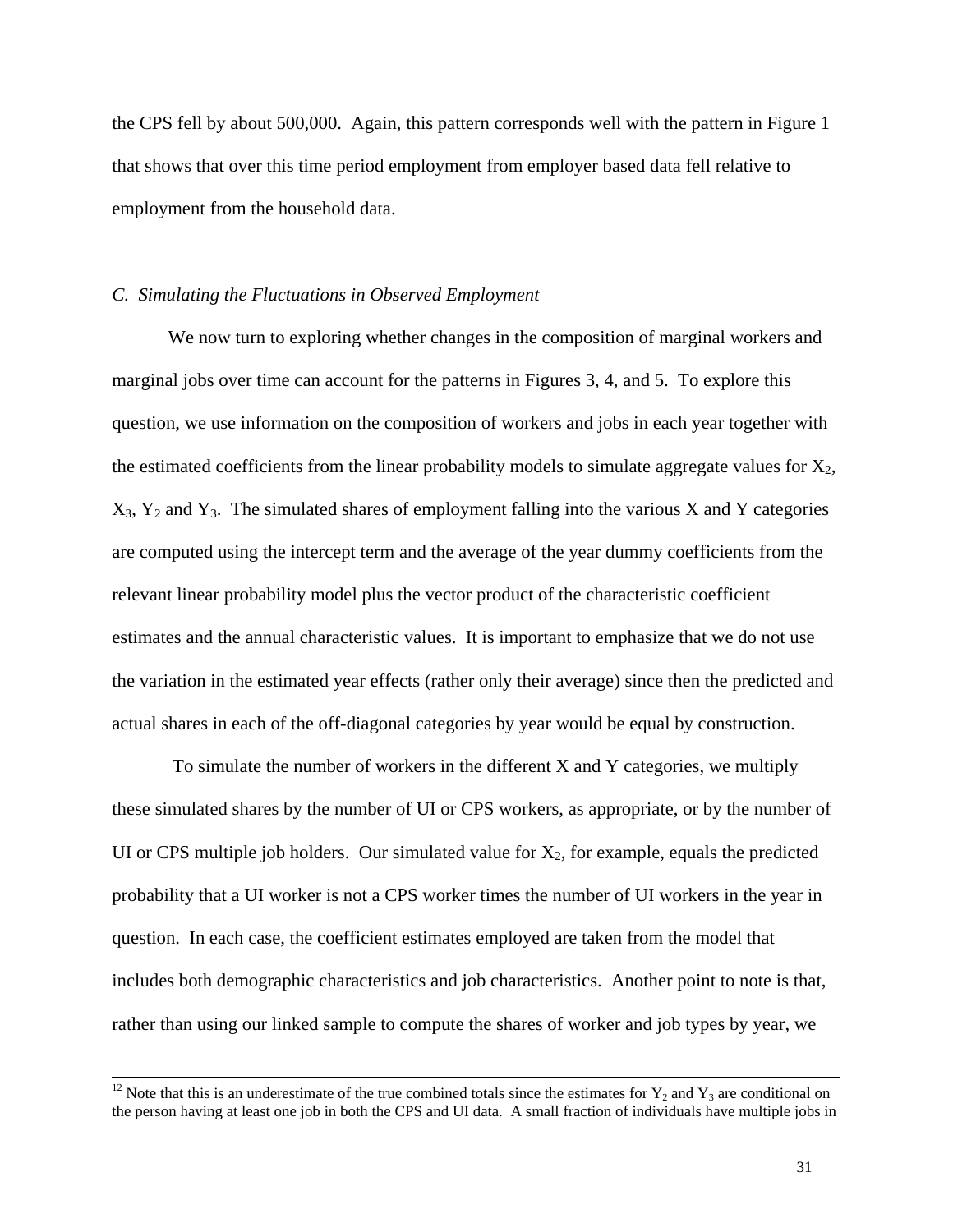use the possible largest dataset for each characteristic variable. Specifically, for the demographic characteristics and CPS job characteristics we use all of the records for people in our 16 states who completed CPS interviews in January, February and March in the year in question, rather than the more restricted CPS sample for which a PIK was available. For the UI job characteristics, we use all of the UI wage records available for our 16 states. The reason for using these larger databases is to reduce the sampling variation in the simulated X and Y values; one consequence is that the average of the simulated values will not necessarily equal the average of the predicted values, as would be the case if we had used sample-based characteristic values.

Figure 5 displays the predicted values calculated as just described. The simulated and actual values need not behave especially similarly – it would be entirely possible for the factors that explain the variation in the number of people in the off-diagonal cells to have been captured by the year dummies in the models rather than by the demographic and job characteristic variables. The simulated values are somewhat smoother than the actual values, which is not especially surprising given that the simulation process eliminates random variations. The main message of the figure is that all of the key patterns in the raw data – from 1996 to 2001, the increase in the number of jobs in the UI but not in the CPS, and, from 2001 to 2003, the increase in the number of jobs in the CPS but not in the UI and fall in the number of UI jobs not found in the CPS – are capture reasonably well by the predicted values.

 $\overline{a}$ 

the CPS and no jobs in the UI and vice versa. See footnote 2 for details.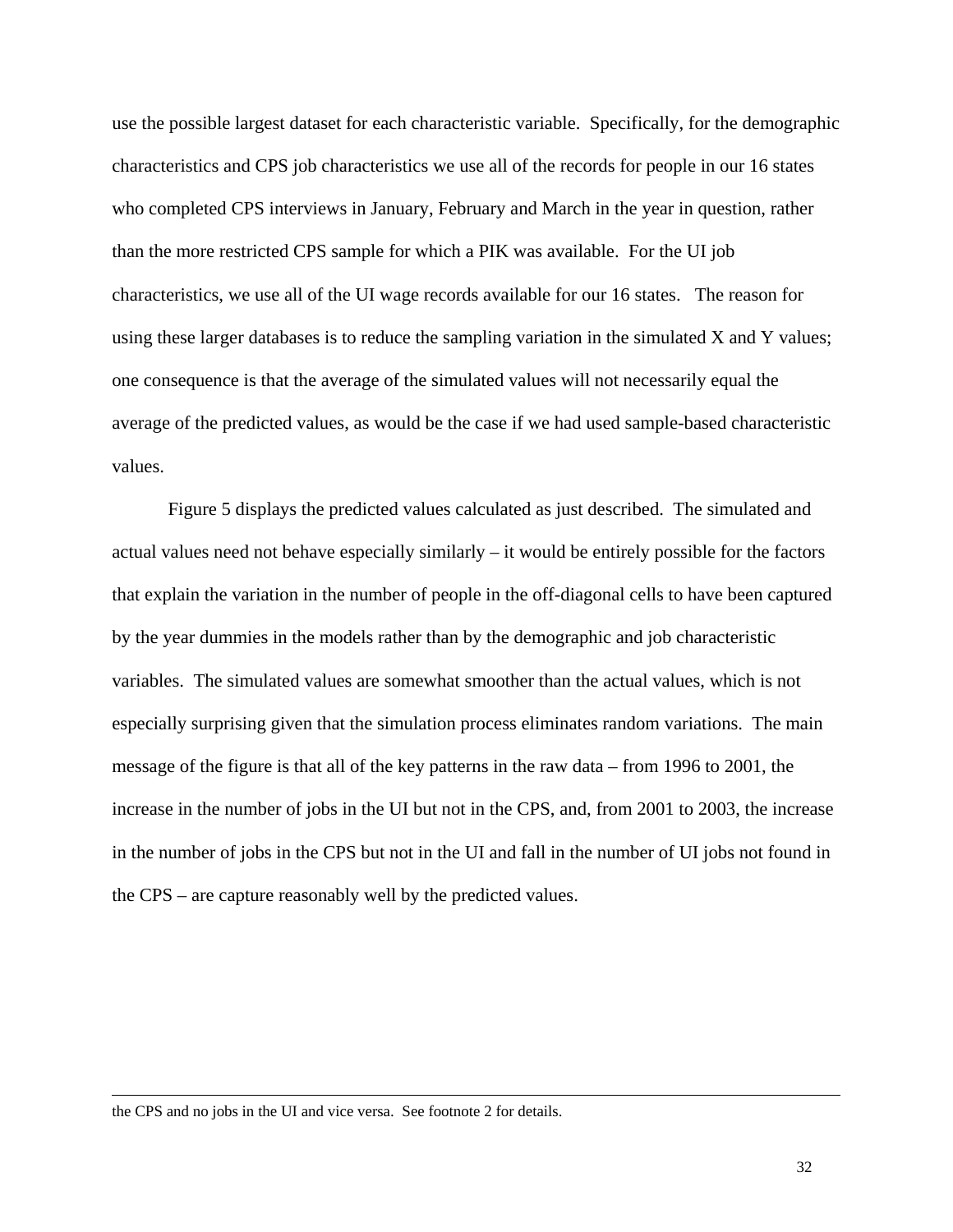### **VI. Concluding Remarks**

 Using a large matched data set of CPS respondents to UI wage records, we find large discrepancies in employment status and in the number of jobs for the same set of individuals. Our basic results show that 17.6 percent of CPS workers who are working in a job that should be covered in the UI cannot be found and that 6.4 percent of UI workers who should be reported as working in the CPS are missing. Even larger discrepancies are found for multiple job holders. Some 69.2 percent of multiple job holders in the UI have only one job in the CPS and 44.6 percent of multiple job holders in the CPS only have one job in the UI.

 We find further that the large off-diagonal discrepancies are not random but systematically associated with observable person and job characteristics. UI workers not found in the CPS tend to have person and job characteristics consistent with marginal employment that the worker would not consider their main activity and thus might fail to report. CPS workers not found in the UI data have person and job characteristics consistent with off-the-books or independent contractor work relationships. Similar remarks apply to discrepancies for multiple job holders. Taken together, our findings support the hypotheses we develop that suggest that it is workers and jobs on the margin for which household survey data and employer-provided data are most likely to yield discrepant results.

These findings have implications for microeconomic labor market analyses as well as for discrepancies in aggregate time series patterns of employment from household and employer data. For microeconomic analysis, the findings identify types of people and types of jobs for which analysis of labor market outcomes is likely to be especially sensitive to the associated classification error. Moreover, the estimated impact of events and policy on labor market outcomes is likely to vary depending on whether household or employer data are used, especially

33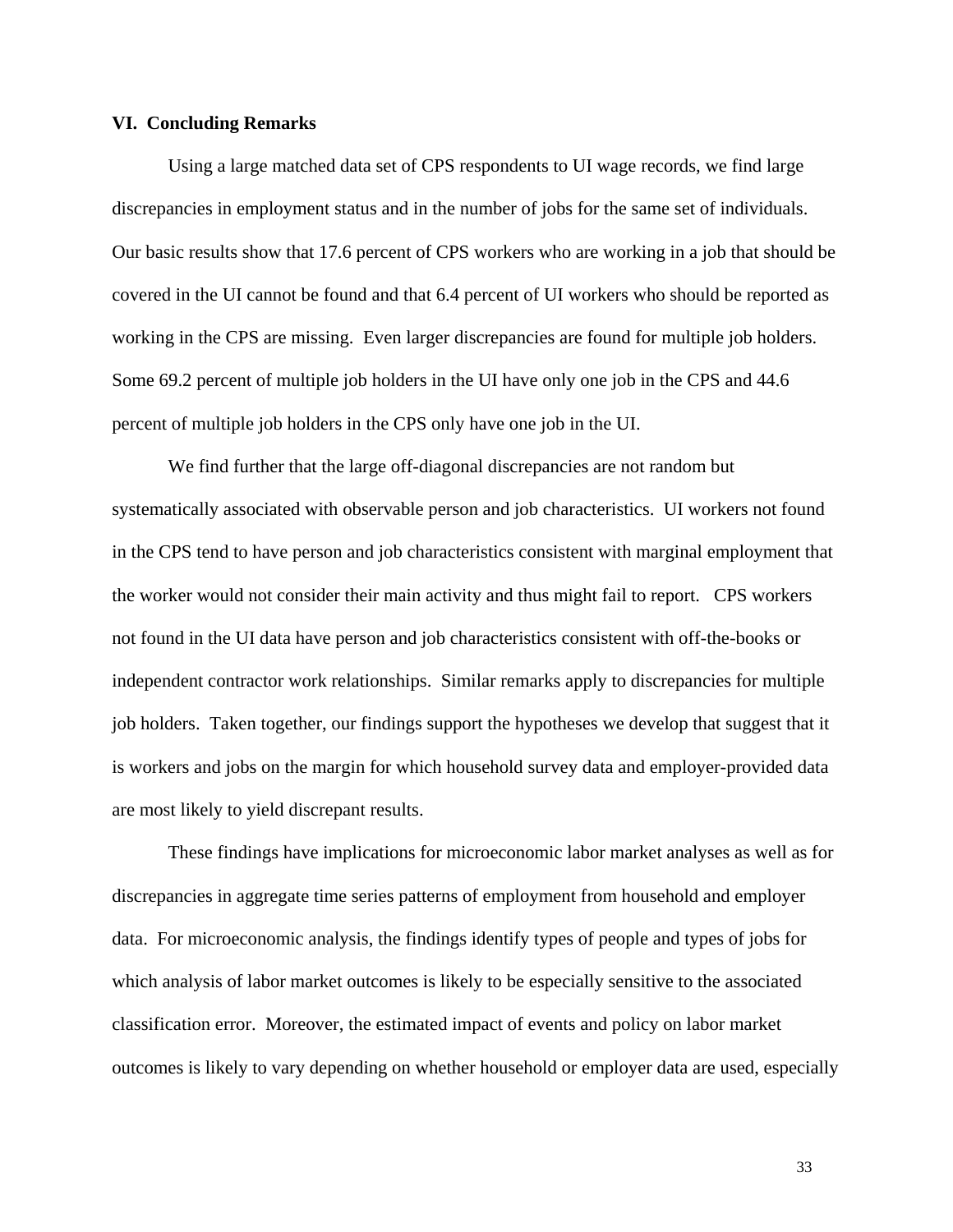for workers with the person and job characteristics that are associated with the largest discrepancies. With regard to aggregate measures of employment and their different movements over time, we find some suggestive evidence that understanding these discrepancies lies in understanding the cyclicality of marginal workers and marginal jobs. Our quantitative analysis in this latter respect is only suggestive since our analysis of the aggregate time series patterns is based on only one cyclical episode. Since the microeconomic findings point to workers and jobs on the margin as being the most subject to discrepancies, however, it makes intuitive sense that it should be precisely marginal workers and marginal jobs that are the most sensitive to changing economic conditions.

Together with other available information, the linked dataset we have developed should be useful for a variety of labor market analyses. For example, the linked data can be used to study the factors associated with non-receipt of unemployment benefits, and in particular, whether lack of qualifying work experience or some other factor are responsible for so many unemployed individuals not collecting unemployment benefits. For this and other analytic purposes, it would be desirable to extend the time series of matched CPS and UI data and to update these series on an ongoing basis. This would particularly useful for developing a better understanding of differences in the cyclical pattern of aggregate employment estimates based on household-reported versus employer-reported data. In addition to lengthening the time period covered by the matched dataset, extending its geographic coverage also would be desirable. Among other advantages, a national database should yield sufficient regional variation that cyclical patterns could be investigated taking advantage of differences in the cycle across regional labor markets.

.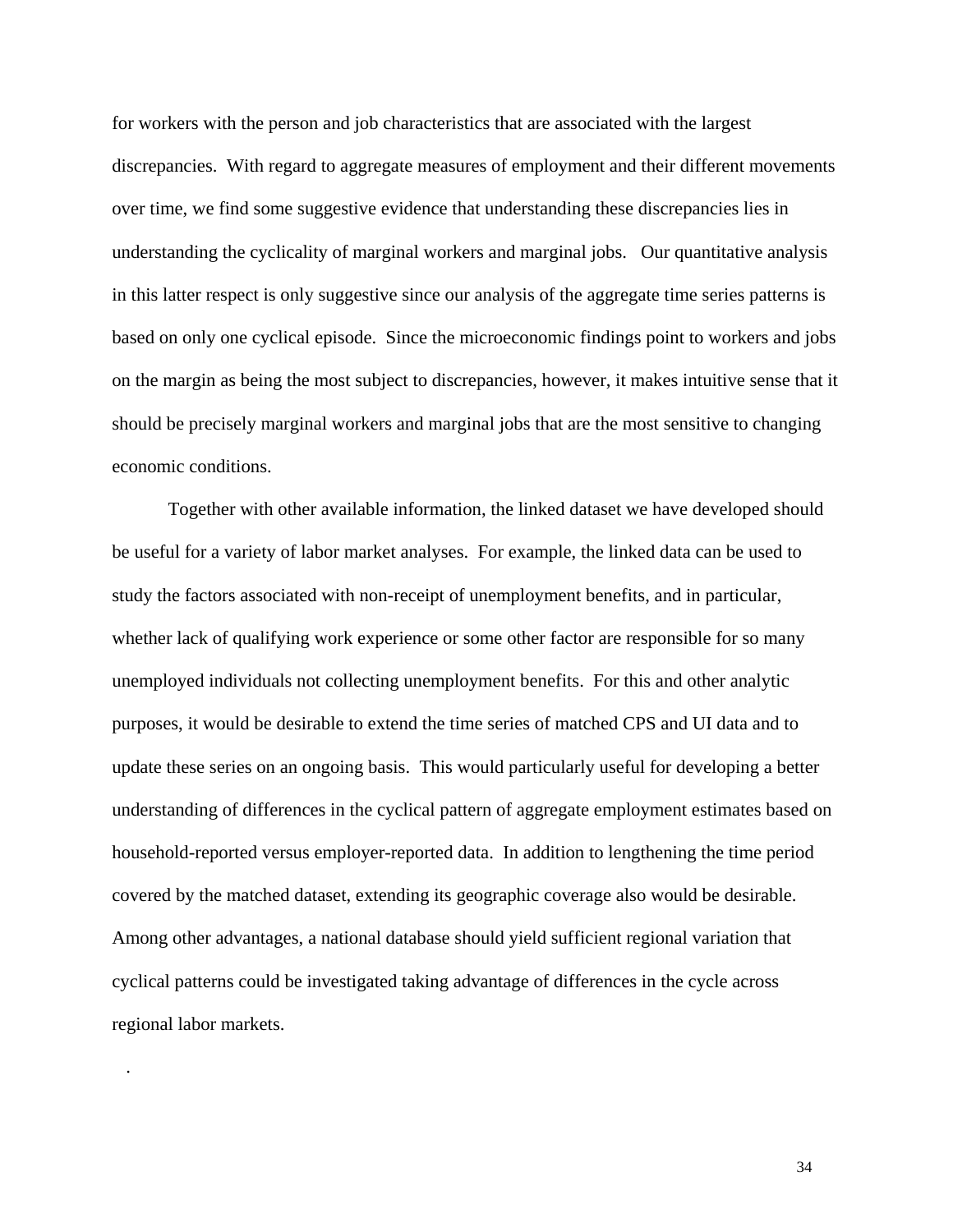## **References**

- Abowd, John M. and Martha H. Stinson. 2005. "Estimating Measurement Error in SIPP Annual Job Earnings: A Comparison of Census Survey and Administrative Data." Unpublished working paper. Available at http://courses.cit.cornell.edu/jma7/abowd-stinson-200501.pdf (accessed February 21, 2009). NOT CURRENTLY CITED
- Abowd, John M., Bryce E. Stephens, Lars Vilhuber, Fredrik Andersson, Kevin L. McKinney, Marc Roemer, and Simon Woodcock. 2009. "The LEHD Infrastructure Files and the Creation of the Quarterly Workforce Indicators" in *Producer Dynamics* (Dunne, Jensen and Roberts, ed), Chicago: University of Chicago Press.
- Abowd, John M., Kevin L. McKinney, and Lars Vilhuber. 2009. "The Link Between Mass Layoffs, Human Capital and Firm Deaths" in *Producer Dynamics* (Dunne, Jensen and Roberts, ed), Chicago: University of Chicago Press.
- Belman, Dale L. and Richard Block. 2008. "The Social and Economic Costs of Economic Misclassification in Michigan." Unpublished manuscript.
- Blakemore, Arthur E., Paul L. Burgess and Robert D. St. Louis. 1996. "Employer Tax Evasion in the Unemployment Insurance Program." *Journal of Labor Economics*, April, 14(2), 210-230.
- Bowler, Mary and Teresa L. Morisi. 2006. "Understanding the employment measures from the CPS and CES survey." *Monthly Labor Review*, February, 23-38.
- Bound, John and Alan B. Krueger. 1991. "The Extent of Measurement Error in Longitudinal Earnings Data: Do Two Wrongs Make a Right?" *Journal of Labor Economics*, vol.9, no. 1, pp. 1-24.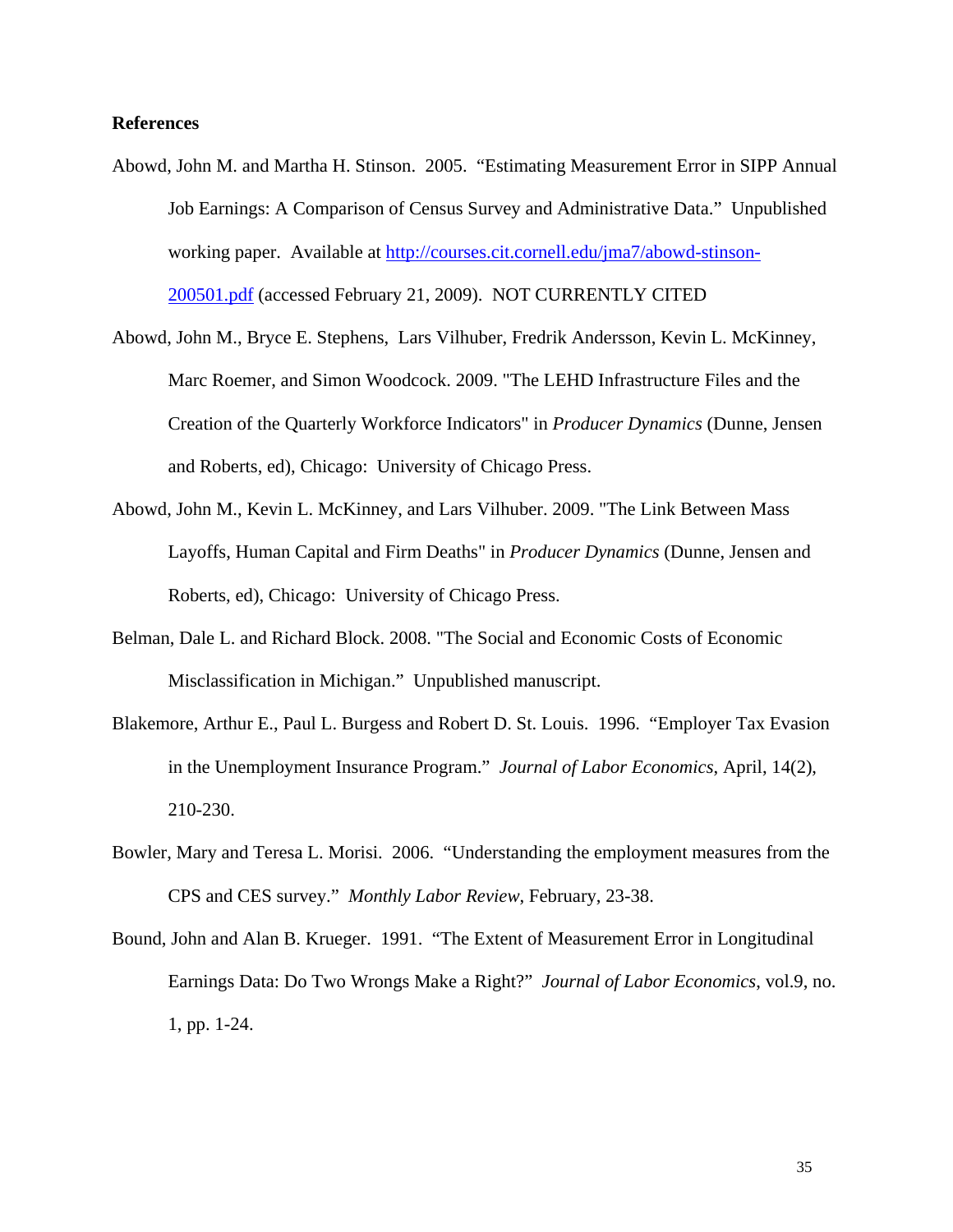- Bound, John, Charles Brown, Greg J. Duncan, and Willard L. Rodgers. 1994. "Evidence on the Validity of Cross-sectional and Longitudinal Labor Market Data." *Journal of Labor Economics*, vol.11, no. 3, pp. 345-368.
- Brown, Clair, John Haltiwanger and Julia Lane. 2006. *Economic Turbulence: Is A Volatile Economy Good For America?*, Chicago: University of Chicago Press.
- Bureau of Labor Statistics. 1997. "Quality Improvement Project: Unemployment Insurance Wage Records." Unpublished report. October.
- Carre, Francoise and Randall Wilson. 2004. "The Social and Economic Costs of Employee Misclassification in Construction." Report of the Construction Policy Research Center, Harvard University.
- Cancian, Maria, Robert Haveman, Thomas Kaplan and Barbara Wolfe. 1999. "Post-Exit Earnings and Benefit Receipt Among Those Who Left AFDC in Wisconsin." University of Wisconsin Institute for Research on Poverty Special Report No. 75. Available online http://www.irp.wisc.edu/publications/sr/pdfs/sr75.pdf (accessed February 28, 2009).
- Haltiwanger, John, Julia Lane and James Spletzer. 2007. "Wages, Productivity, and the Dynamic Interaction of Businesses and Workers." *Labour Economics,* vol. 14(3), 575-602.
- Hotz, V. Joseph and John Karl Scholz. 2001. "Measuring Employment and Income for Low-Income Populations with Administrative and Survey Data." In *Studies of Welfare Populations: Data Collection and Research Issues*, Washington, DC: National Academy Press.
- Jacobsen, Louis S, Robert J. LaLonde, and Daniel G. Sullivan. 1993. "Earnings Losses of Displaced Workers." *American Economic Review*, September, 83(4), 685-709.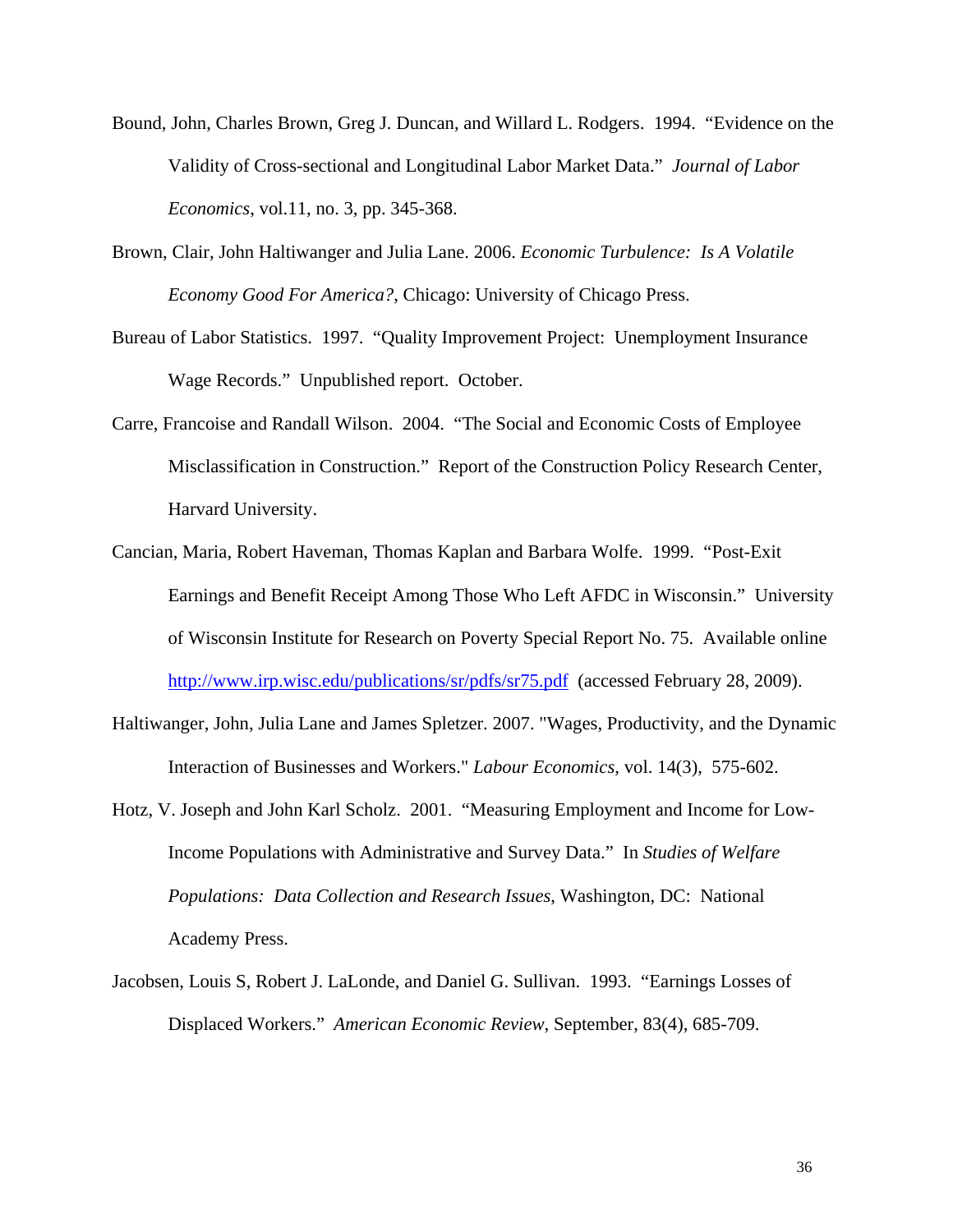- Juhn, Chinhui and Simon Potter. 1999. "Explaining the Recent Divergence in Payroll and Household Employment Growth." *Federal Reserve Bank of New York Current Issues in Economics and Finance*, December, 1-6.
- Kornfeld, Robert and Howard S. Bloom. 1999. "Measuring Program Impacts on Earnings and Employment: Do Unemployment Insurance Wage Reports from Employers Agree with Surveys on Individuals?" *Journal of Labor Economics*, vol.17, no. 1, pp. 168-197.
- Mellow, Wesley and Hal Sider. 1983. "Accuracy of Response in Labor Market Surveys: Evidence and Implications." *Journal of Labor Economics*, vol.1, no. 4, pp. 331-344.
- Nardone, Thomas, Mary Bowler, Jurgen Kropf, Katie Kirkland and Signe Wetrogan. 2003. "Examining the Discrepancy in Employment Growth Between the CPS and the CES." Paper prepared for presentation to the Federal Economic Statistics Advisory Committee. October.
- Roemer, Marc. 2002. "Using Administrative Earnings Records to Assess Wage Data Quality in the March Current Population Survey and the Survey of Income and Program Participation." LEHD Technical Paper #TP-2002-22. Available at http://lehd.did.census.gov/led/library/techpapers/tp-2002-22.pdf (accessed February 21, 2009).
- Schoeni, Robert F. and Michael Dardia. 1996. "Wage Losses of Displaced Workers in the 1990s." Labor and Population Working Paper No. 96-14, Rand Corporation.
- Schochet, Peter Z., John Burghardt, and Sheena McConnell. 2008. "Does Job Corps Work? Impact Findings from the National Job Corps Study." *American Economic Review*, vol.98, no. 5, pp. 1864-1886.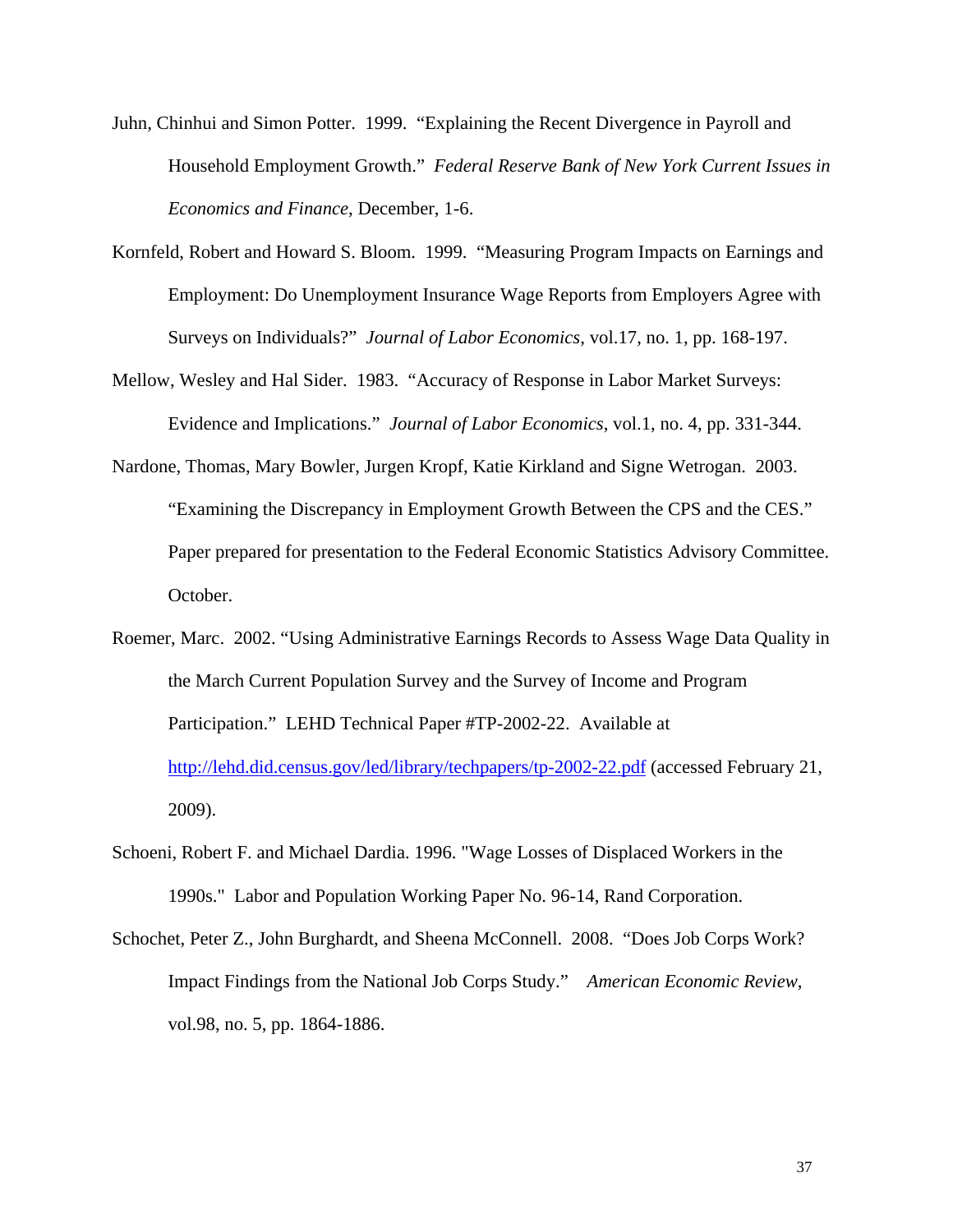Stevens, David W. 2007. "Employment That Is Not Covered by State Unemployment Insurance Laws." LEHD Technical Paper #TP-2007-04. Available at http://lehd.did.census.gov/led/library/techpapers/tp-2007-04.pdf (accessed February 24, 2009).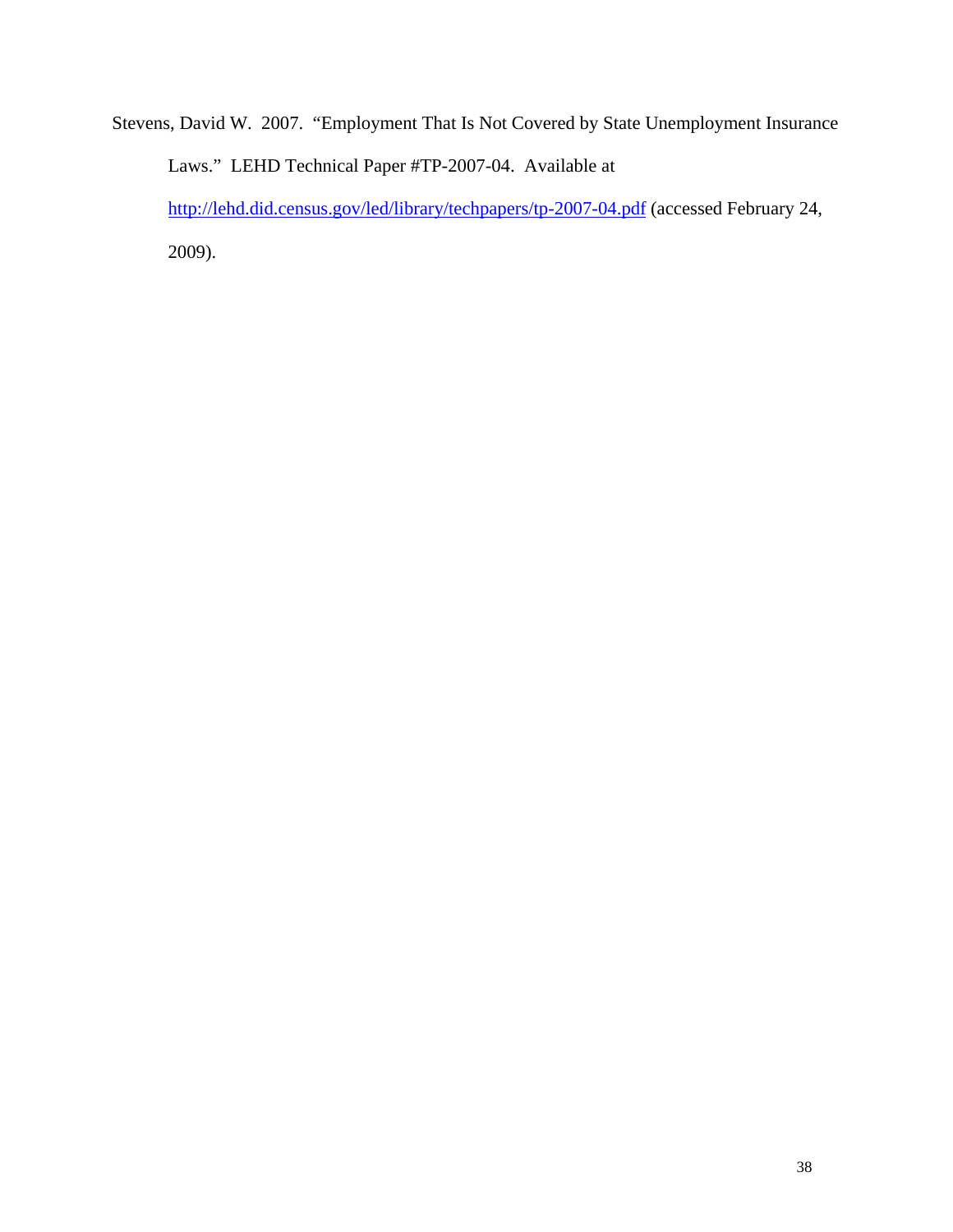

# **Figure 1: Household and Payroll Survey Employment, Seasonally Adjusted, 1994-2009**

SOURCE: Bureau of Labor Statistics, February 6, 2009.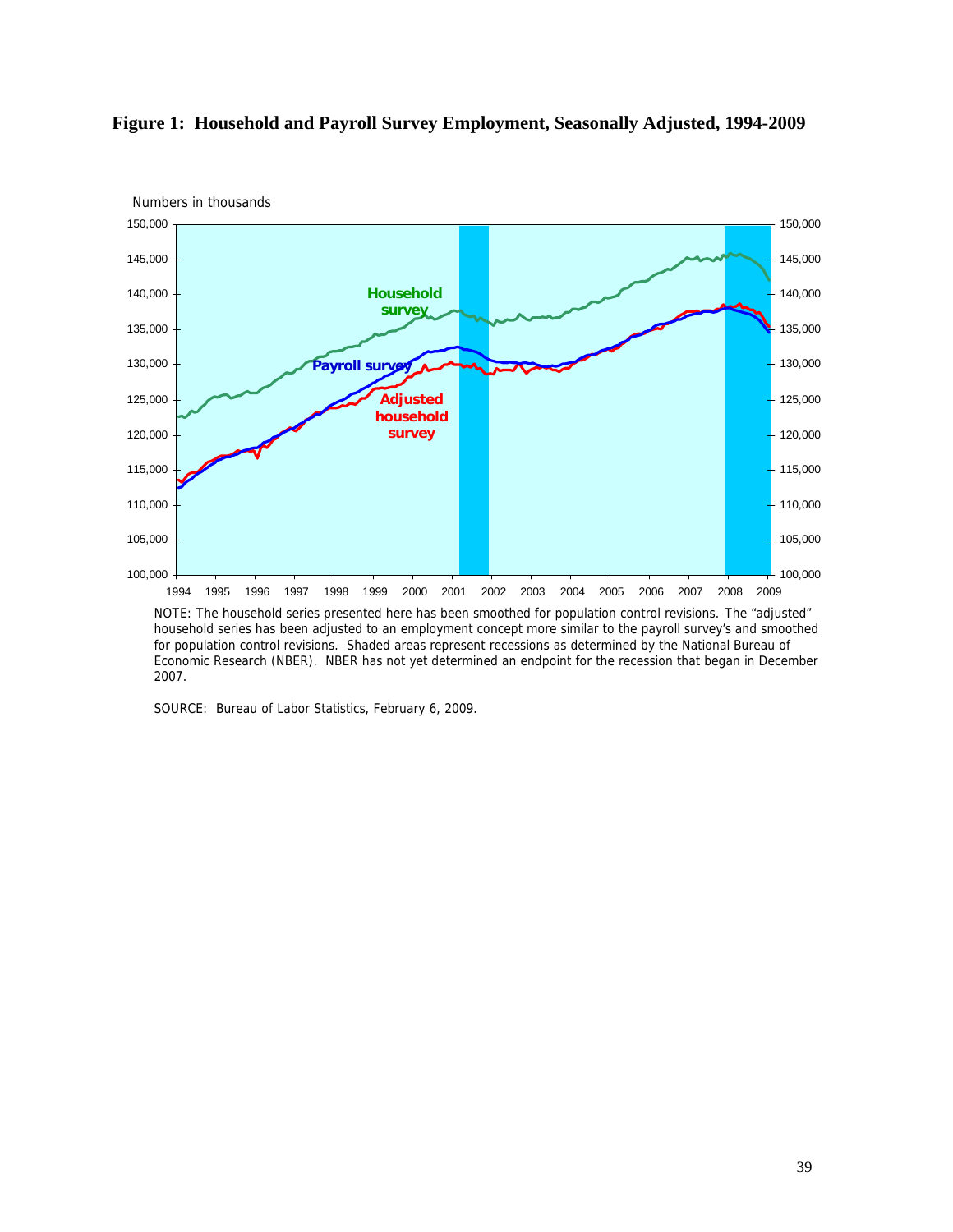

**Figure 2: Ratio of Establishment Survey Employment to Household Survey Nonagricultural Wage and Salary Employment, 1948-2004** 

Source: Bowler and Morisi, 2006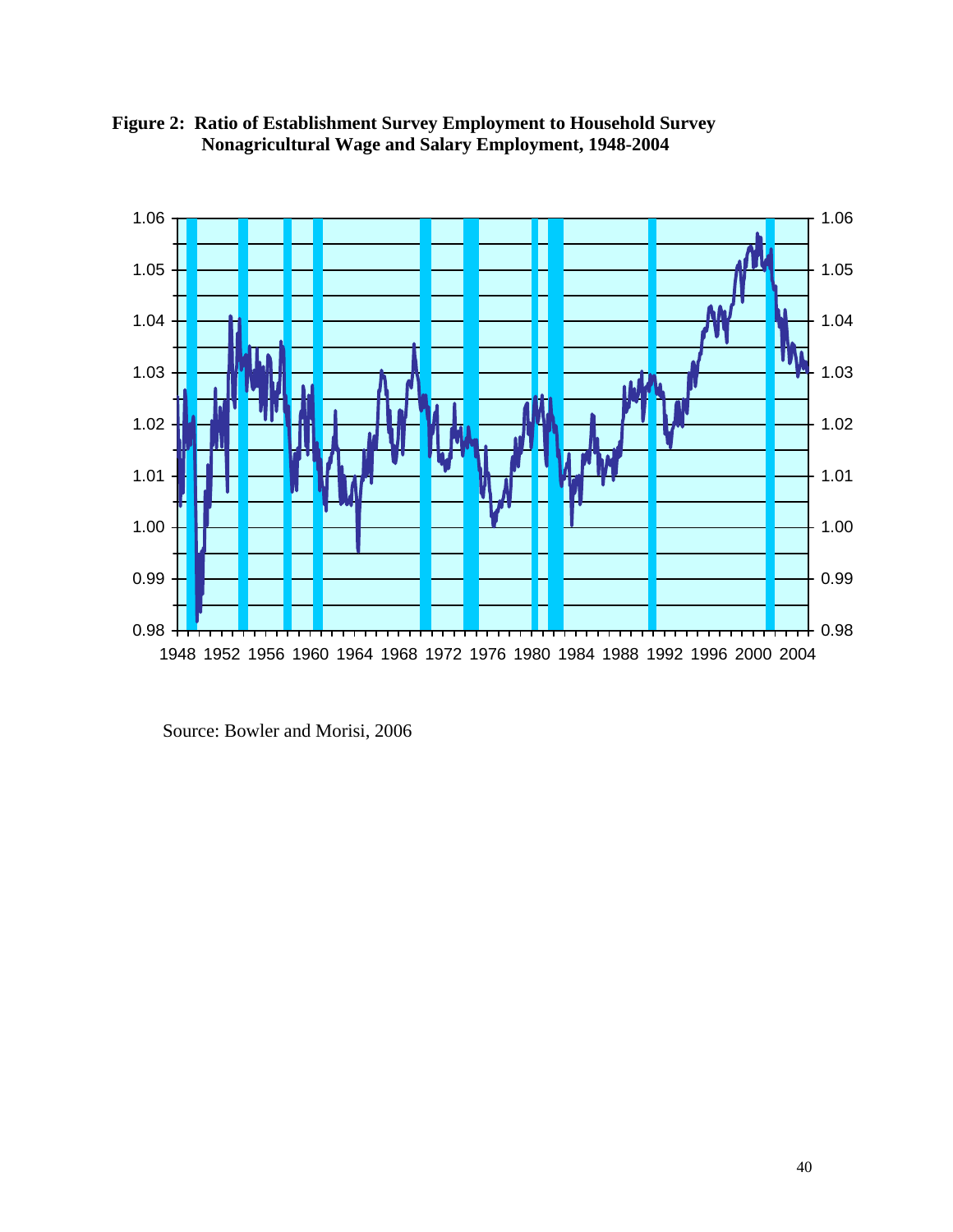

 **Figure 3: Estimated Number of People in Off-Diagonal In-Scope Employment Cells, 1996-2003 (in millions)** 

**Figure 4: Estimated Number of People in Off-Diagonal Multiple Job Status Cells, 1996-2003 (in millions)** 

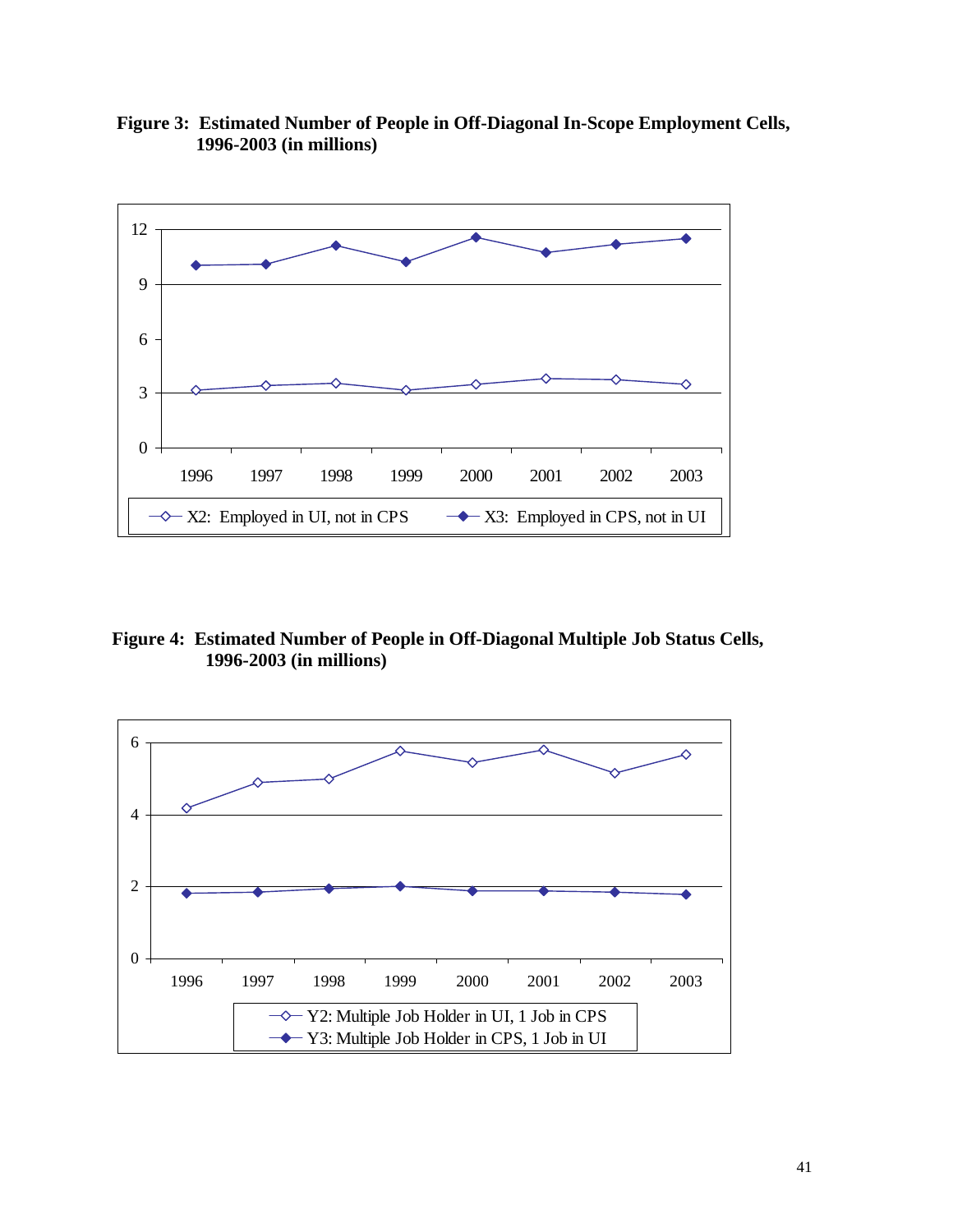**Figure 5: Estimated Number of Jobs in Combined Off-Diagonal Cells (Number of Persons Working plus Number of Multiple Job Holders), 1996-2003 (in millions)** 

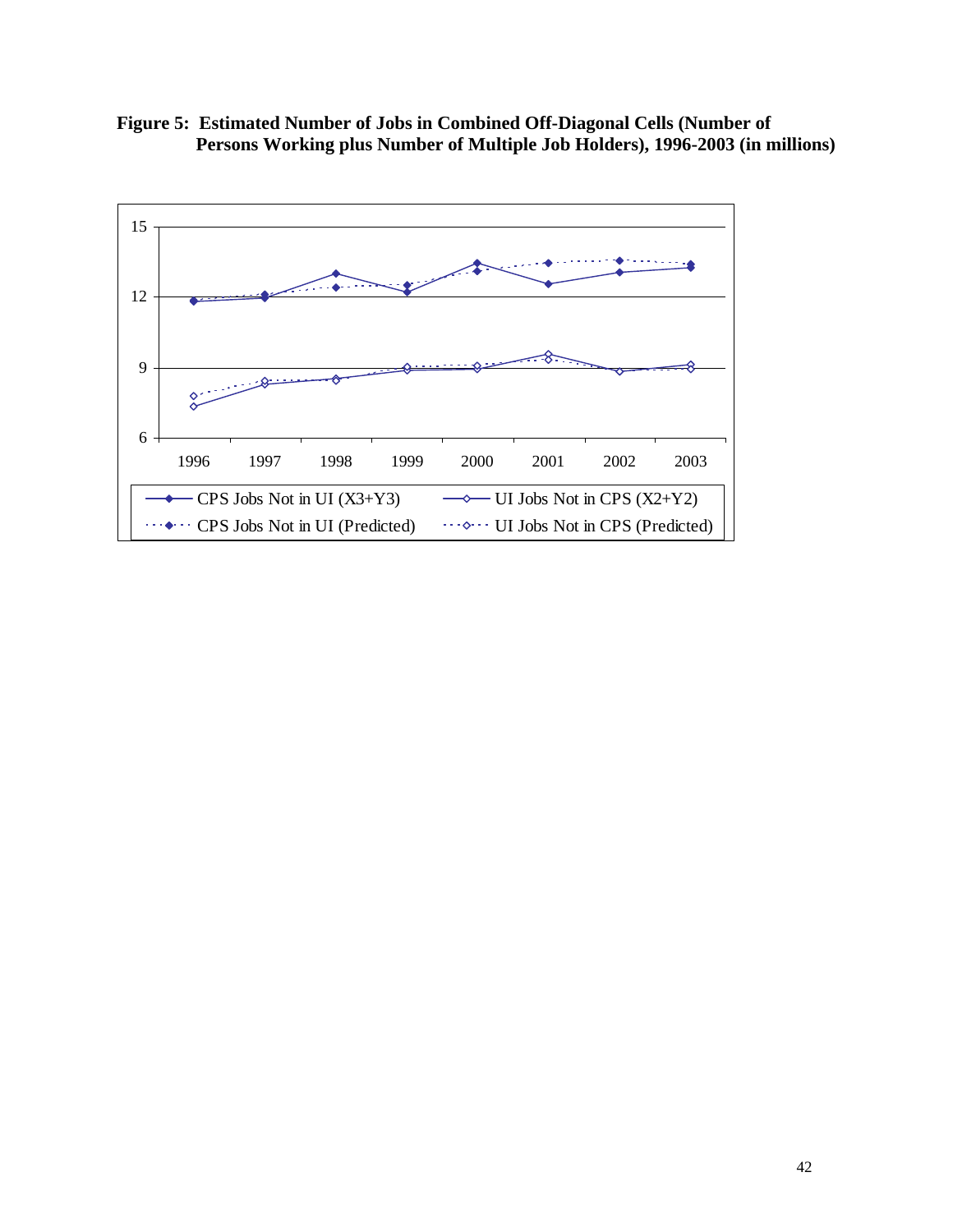# **Table 1: Counts of Employed People and Number of Jobs, CPS Full Sample and UI Universe versus Weighted Linked Sample**

# **Panel A: Number of Employed People, March and First Quarter, CPS Data**

|      | Number Employed in March |               |       | Number Employed during First Quarter |               |        |
|------|--------------------------|---------------|-------|--------------------------------------|---------------|--------|
|      | Full                     | Weighted      |       | Full                                 | Weighted      |        |
| Year | Sample                   | Linked Sample | Ratio | Sample                               | Linked Sample | Ratio  |
| 1996 | 53,396,559               | 53,423,492    | 100.1 | 56,380,775                           | 56,333,809    | 99.9%  |
| 1997 | 54.751.688               | 54.707.231    | 99.9  | 57,843,756                           | 57.775.049    | 99.9%  |
| 1998 | 56,620,250               | 56,552,165    | 99.9  | 59,735,205                           | 59,725,372    | 100.0% |
| 1999 | 57,985,313               | 57,927,126    | 99.9  | 60,720,136                           | 60,652,624    | 99.9%  |
| 2000 | 58,814,505               | 59,611,816    | 101.4 | 62,985,558                           | 62,997,357    | 100.0% |
| 2001 | 59,689,483               | 60,688,442    | 101.7 | 64.141.704                           | 64,155,358    | 100.0% |
| 2002 | 59,100,787               | 60,276,207    | 102.0 | 64,021,006                           | 64,051,702    | 100.0% |
| 2003 | 60,869,144               | 61,033,141    | 100.3 | 64,528,725                           | 64.489.669    | 99.9%  |

# **Panel B: Number of Employed People and Number of Jobs, First Quarter, UI Data**

|      | Number of People |               | Number of Jobs |            |               |       |
|------|------------------|---------------|----------------|------------|---------------|-------|
|      |                  | Weighted      |                |            | Weighted      |       |
| Year | Universe         | Linked Sample | Ratio          | Universe   | Linked Sample | Ratio |
| 1996 | 50,707,030       | 49,477,525    | 97.6%          | 59,880,250 | 57,968,050    | 96.8% |
| 1997 | 52.516.172       | 51,074,482    | 97.3%          | 62,453,400 | 60,590,220    | 97.0% |
| 1998 | 54,479,414       | 52,154,865    | 95.7%          | 65,190,010 | 61,473,350    | 94.3% |
| 1999 | 55,806,185       | 53,579,166    | 96.0%          | 66,784,440 | 64.217.880    | 96.2% |
| 2000 | 57,174,841       | 54.911.649    | 96.0%          | 68,841,680 | 66,272,380    | 96.3% |
| 2001 | 58,378,153       | 57,268,203    | 98.1%          | 69,874,490 | 67,679,090    | 96.9% |
| 2002 | 57.426.210       | 56,581,956    | 98.5%          | 67,373,170 | 66.278.240    | 98.4% |
| 2003 | 57,537,936       | 56,470,108    | 98.1%          | 67,266,300 | 66,076,610    | 98.2% |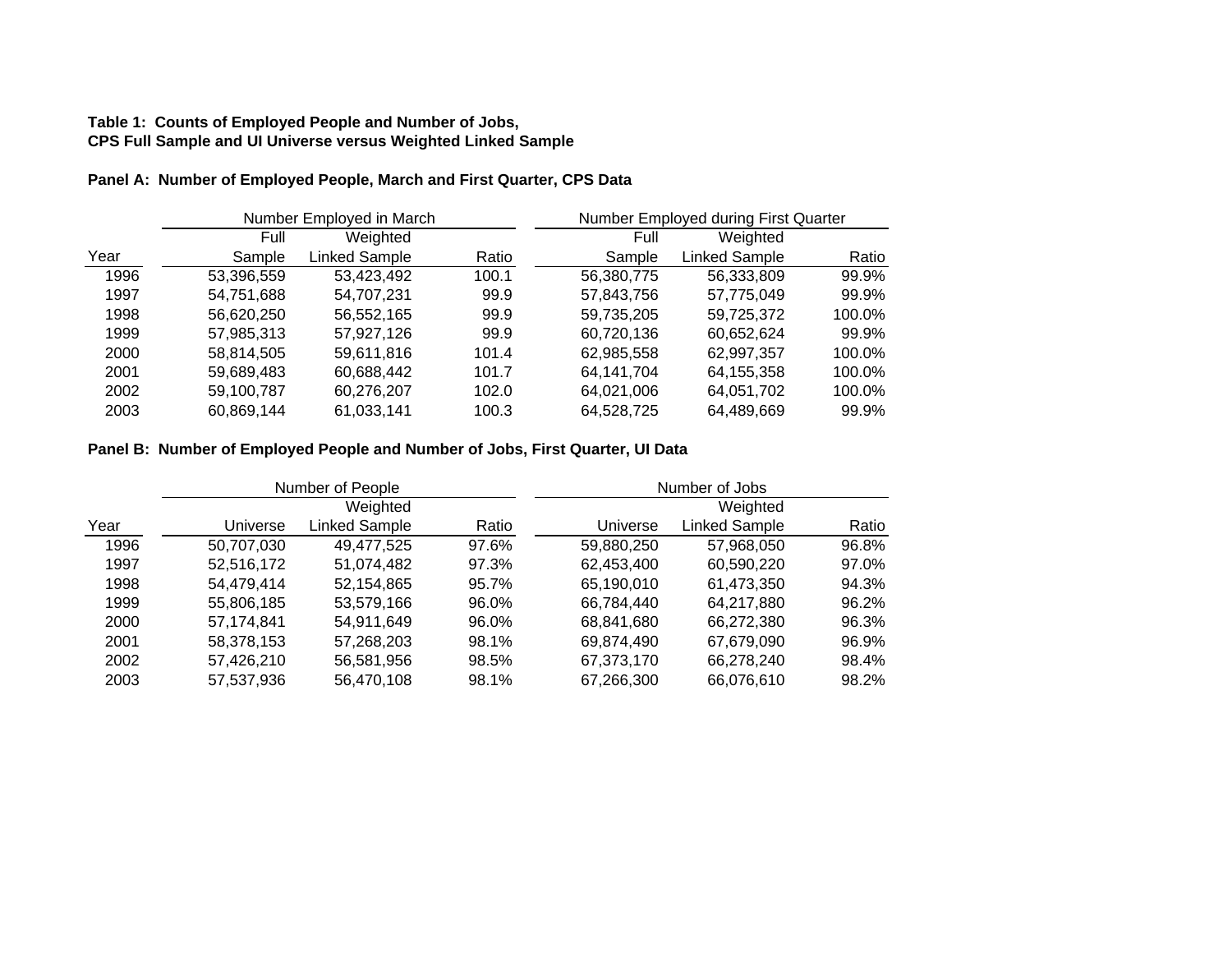|                            | Not In-Scope | In-Scope     |
|----------------------------|--------------|--------------|
|                            | Worker in UI | Worker in UI |
| Not In-Scope Worker in CPS |              |              |
| Overall Share              | 0.371        | 0.034        |
|                            | (0.001)      | (0.000)      |
| Row Share                  | 0.917        | 0.083        |
|                            | (0.001)      | (0.001)      |
| Column Share               | 0.779        | 0.064        |
|                            | (0.001)      | (0.001)      |
| In-Scope Worker in CPS     |              |              |
| <b>Overall Share</b>       | 0.105        | 0.491        |
|                            | (0.000)      | (0.001)      |
| Row Share                  | 0.176        | 0.824        |
|                            | (0.001)      | (0.001)      |
| Column Share               | 0.221        | 0.936        |
|                            | (0.001)      | (0.001)      |

**Table 2: Discrepancies in Employment Status Between CPS and UI Data**

Note: Numbers shown are weighted shares of the CPS-UI overlap sample described in the text. Standard errors are shown in parentheses.

The upper left quadrant corresponds to the X1 group, the upper right quadrant to the X2 group, the lower left quadrant to the X3 group, and the lower right to the X4 group.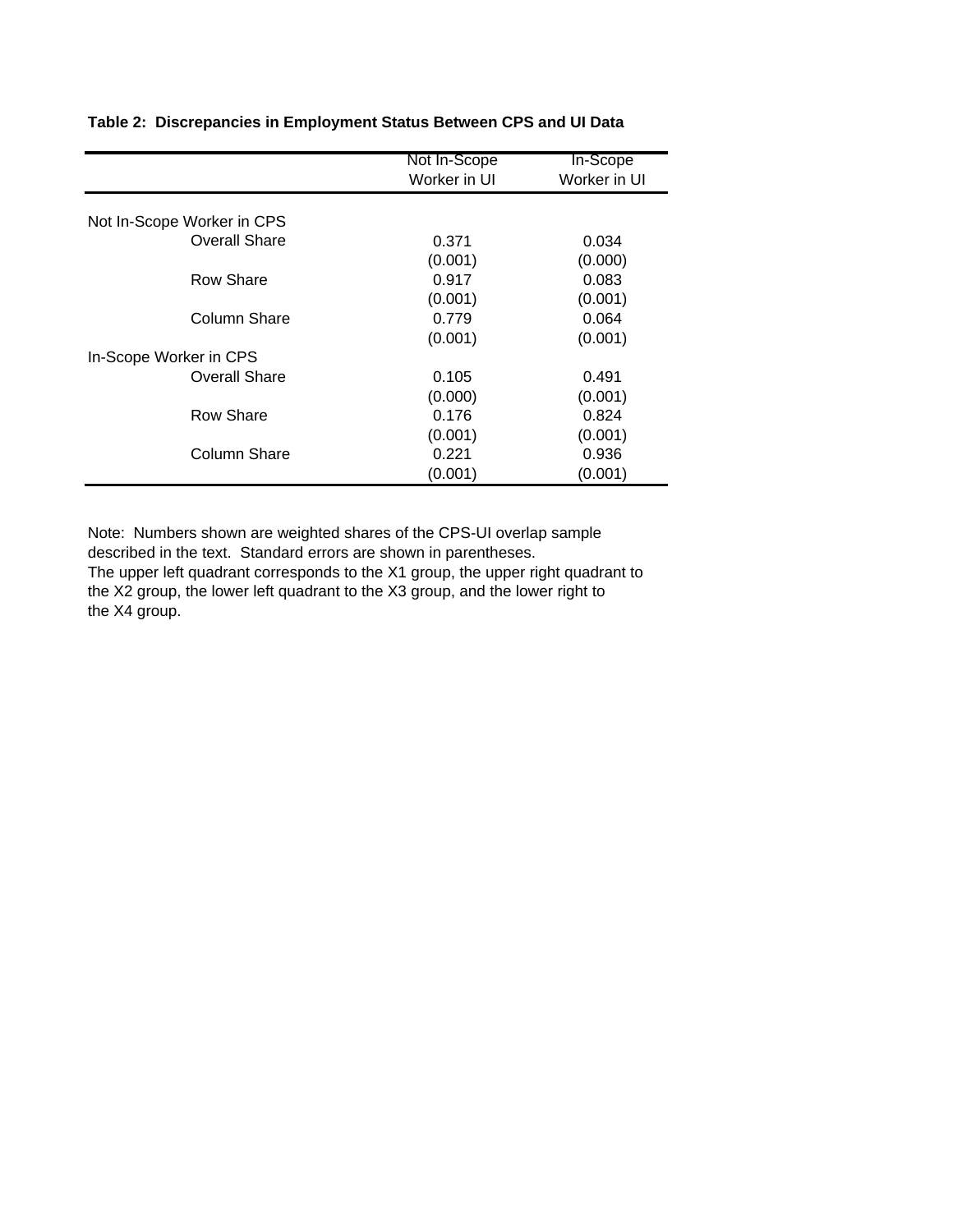| Age 16 to 24                                                |       |
|-------------------------------------------------------------|-------|
| (0.0033)<br>(0.0032)<br>0.0026<br>$-0.0047$<br>Age 25 to 34 |       |
| (0.0025)<br>(0.0024)                                        |       |
| $***$<br>Age 55 to 64<br>0.0257<br>0.0190                   | **    |
| (0.0034)<br>(0.0036)                                        |       |
| **<br>Age 65 plus<br>0.1442<br>0.0879                       | **    |
| (0.0066)<br>(0.0062)                                        |       |
| $***$<br>Less than High School<br>0.0474<br>0.0066          | *     |
| (0.0034)<br>(0.0032)                                        |       |
| $-0.0028$<br>Some College<br>$-0.0003$                      |       |
| (0.0026)<br>(0.0024)                                        |       |
| $-0.0107$<br>**<br>0.0017<br><b>College Graduate</b>        |       |
| (0.0030)<br>(0.0029)                                        |       |
| $-0.0003$<br>0.0099<br>More than College                    | *     |
| (0.0041)<br>(0.0040)                                        |       |
| $-0.0088$<br>$***$<br>0.0055<br>Male                        | **    |
| (0.0020)<br>(0.0019)                                        |       |
| $-0.0012$<br>$-0.0094$<br>Married                           | **    |
| (0.0024)<br>(0.0022)                                        |       |
| 0.0277<br>**<br>0.0215<br><b>Black</b>                      | $***$ |
| (0.0033)<br>(0.0035)                                        |       |
| Other Non-white<br>**<br>0.0161<br>0.0088                   | *     |
| (0.0047)<br>(0.0043)                                        |       |
| **<br>0.0149<br>0.0259<br>Foreign Born                      | **    |
| (0.0031)<br>(0.0029)                                        |       |
| 0.0044<br>0.0063<br>Non-proxy Interview                     | **    |
| (0.0024)<br>(0.0022)                                        |       |
| $-0.2013$<br>Any Long Jobs                                  | **    |
| (0.0061)                                                    | **    |
| $-0.0175$<br>Two or More UI jobs                            |       |
| (0.0027)                                                    | $***$ |
| Qtr UI earn < \$1K<br>0.2803                                |       |
| (0.0036)                                                    | **    |
| $$1K < = Qtr U$ earn < \$2.5K<br>0.0571                     |       |
| (0.0031)                                                    | **    |
| $$12.5K \le Q$ tr UI Earn < \$25K<br>$-0.0118$<br>(0.0031)  |       |
| $-0.0001$<br>Qtr UI earn >= \$25K                           |       |
| (0.0058)                                                    |       |
|                                                             |       |
| Observations<br>56,027<br>56,027                            |       |
| .024<br>R-squared<br>.160                                   |       |

|                                 | Table 3: Effects of Person and Job Characteristics on the Probability that a UI |
|---------------------------------|---------------------------------------------------------------------------------|
| Worker is not a CPS Worker (X2) |                                                                                 |

\* significant at 5% level; \*\* significant at 1% level

Note: Coefficients obtained from linear probability regressions using pooled data for all years 1996 to 2003 for respondents aged 16 and older. Year dummies included in both models. Standard errors in parentheses.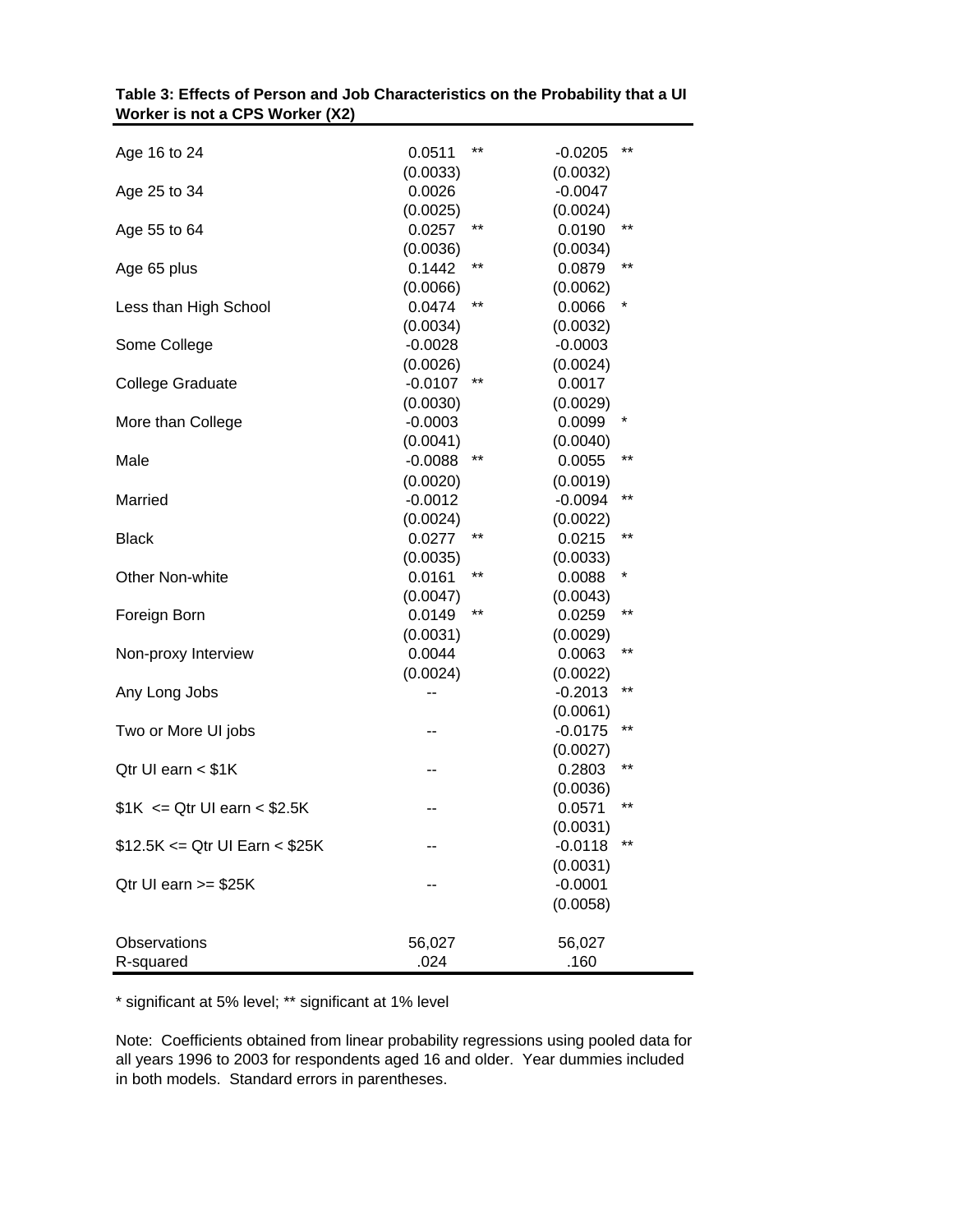| Table 4: Effects of Person and Job Characteristics on the Probability that a |
|------------------------------------------------------------------------------|
| CPS Worker is not a UI Worker (X3)                                           |

| Age 16 to 24                       | 0.0043                                | $***$<br>$-0.0401$                    |
|------------------------------------|---------------------------------------|---------------------------------------|
| Age 25 to 34                       | (0.0050)<br>**<br>$-0.0167$           | (0.0051)<br>$***$<br>$-0.0179$        |
| Age 55 to 64                       | (0.0037)<br>$***$<br>0.0336           | (0.0037)<br>$***$<br>0.0227           |
| Age 65 plus                        | (0.0053)<br>$***$<br>0.1423           | (0.0053)<br>$***$<br>0.0792           |
| Less than High School              | (0.0096)<br>$^{\star\star}$<br>0.0345 | (0.0096)<br>0.0075                    |
| Some College                       | (0.0051)<br>0.0052                    | (0.0051)<br>0.0046                    |
| College Graduate                   | (0.0039)<br>$***$<br>0.0119           | (0.0039)<br>$***$<br>0.0152           |
| More than College                  | (0.0044)<br>$***$<br>0.0521           | (0.0045)<br>$^{\star\star}$<br>0.0527 |
| Male                               | (0.0059)<br>$***$<br>0.0170           | (0.0061)<br>$***$<br>0.0242           |
| Married                            | (0.0030)<br>$-0.0040$                 | (0.0031)<br>$-0.0085$                 |
| <b>Black</b>                       | (0.0035)<br>**<br>$-0.0164$           | (0.0035)<br>$***$<br>$-0.0173$        |
| Other Non-white                    | (0.0053)<br>0.0124                    | (0.0053)<br>0.0046                    |
| Foreign Born                       | (0.0068)<br>0.0360                    | (0.0068)<br>0.0420                    |
| Non-proxy Interview                | (0.0046)<br>$-0.0061$                 | (0.0045)<br>$-0.0023$                 |
| <b>Work Discontinuity</b>          | (0.0035)<br>--                        | (0.0035)<br>$^{\star\star}$<br>0.0735 |
| Probability of Being a Contractor  |                                       | (0.0055)<br>$***$<br>0.0723           |
| Any Full Time Jobs                 |                                       | (0.0079)<br>$***$<br>$-0.0272$        |
|                                    |                                       | (0.0057)<br>$***$                     |
| CPS earnings under \$1K            |                                       | 0.1718<br>(0.0098)<br>$**$            |
| $\$1K <$ CPS earnings $<$ $\$2.5K$ |                                       | 0.0602<br>(0.0061)                    |
| $$12.5K <$ CPS earnings $<$ \$25K  |                                       | $-0.0092$<br>(0.0050)                 |
| CPS earning over \$25K             |                                       | $***$<br>0.0311<br>(0.0112)           |
| CPS earnings missing               |                                       | 0.1710<br>(0.0054)                    |
| Observations<br>R-squared          | 63,901<br>.010                        | 63,901<br>.045                        |

\* significant at 5% level; \*\* significant at 1% level

Note: Coefficients obtained from linear probability regressions using pooled data for all years 1996 to 2003 for respondents aged 16 and older. Year dummies included in both models. Standard errors in parentheses.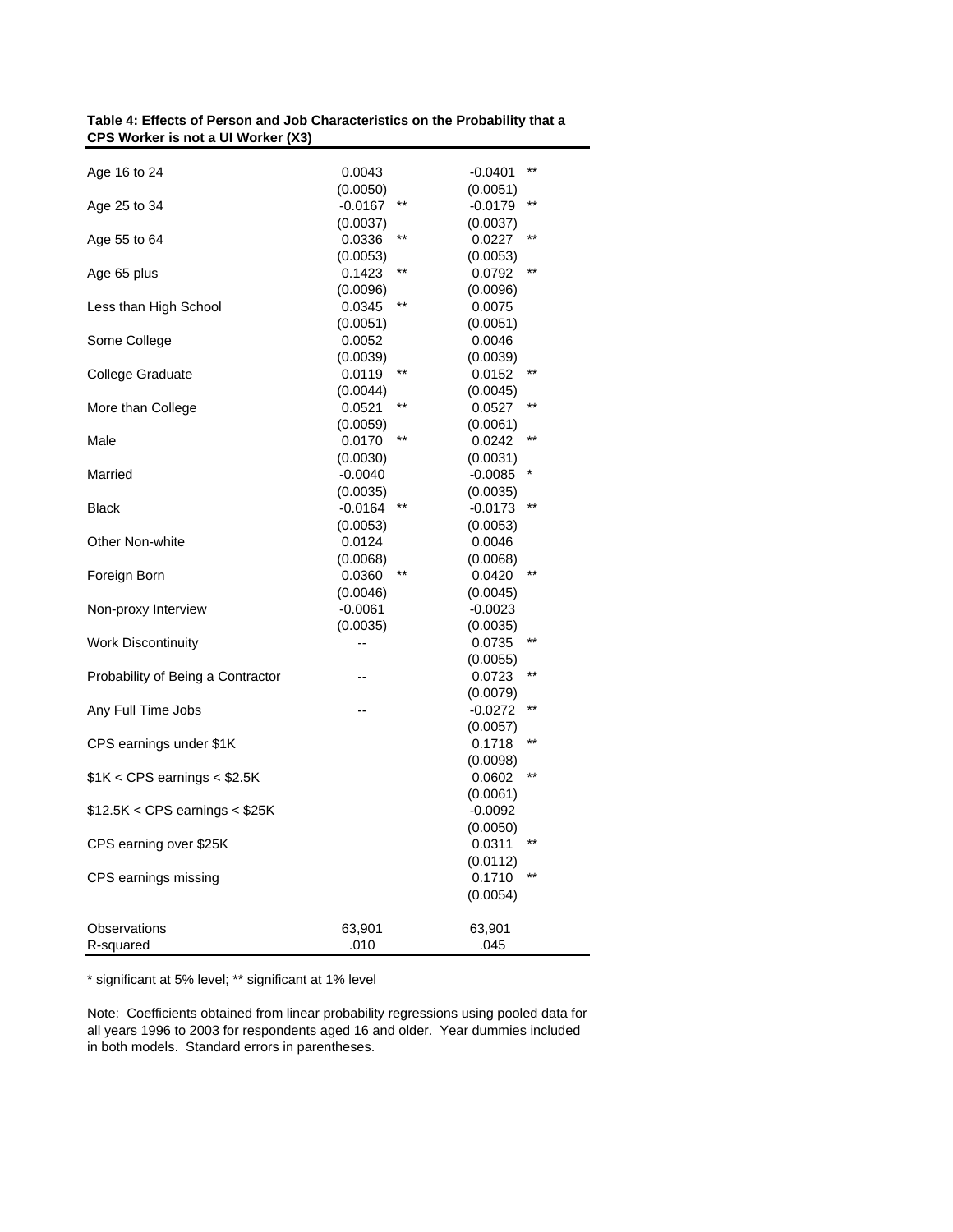|                                       | Number of In-Scope Jobs in UI |                  |
|---------------------------------------|-------------------------------|------------------|
|                                       | One                           | Two Plus         |
| Number of In-Scope Jobs in CPS<br>One |                               |                  |
| Overall Share                         | 0.813<br>(0.001)              | 0.104<br>(0.001) |
| Row Share                             | 0.887<br>(0.001)              | 0.113<br>(0.001) |
| Column Share                          | 0.956<br>(0.000)              | 0.692<br>(0.005) |
| <b>Two Plus</b>                       |                               |                  |
| Overall Share                         | 0.037<br>(0.000)              | 0.046<br>(0.000) |
| Row Share                             | 0.446<br>(0.007)              | 0.554<br>(0.007) |
| Column Share                          | 0.044<br>(0.000)              | 0.308<br>(0.005) |

**Table 5: Discrepancies in Multiple Job Status Between CPS and UI Data**

Note: Numbers shown are weighted shares of persons in the CPS-UI overlap sample described in the text who both sources agree have an in-scope job. The upper left quadrant corresponds to the Y1 group, the upper right quadrant to the Y2 group, the lower left to the Y3 group and the lower right to the Y4 group. These estimates use the more restrictive set of criteria described in the Data Appendix to identify persons holding multiple jobs in the CPS. Standard errors are shown in parentheses.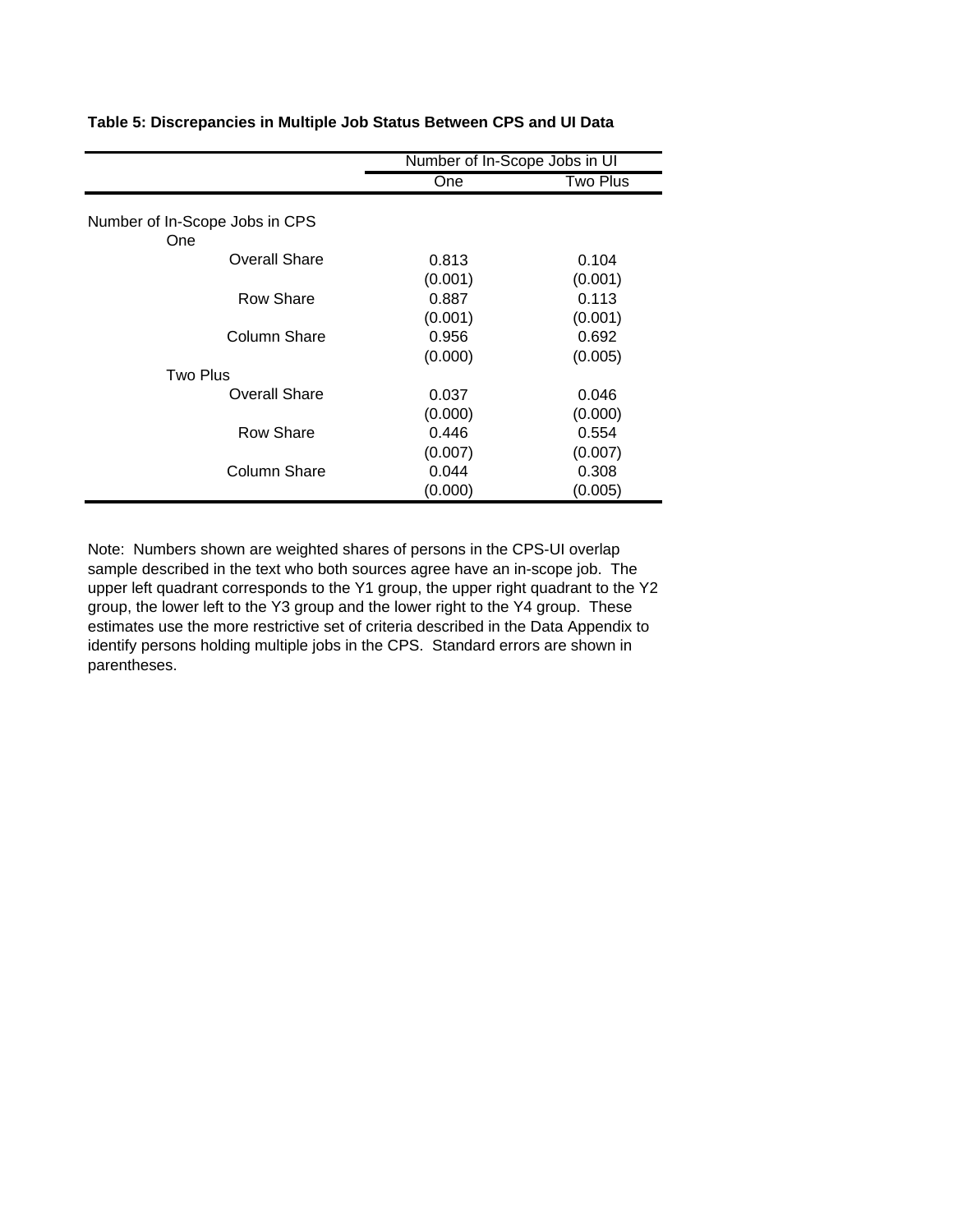| Age 16 to 24                              | $-0.0063$ |       | 0.0023    |                 |
|-------------------------------------------|-----------|-------|-----------|-----------------|
|                                           | (0.0161)  |       | (0.0161)  |                 |
| Age 25 to 34                              | 0.0176    |       | 0.0313    |                 |
|                                           | (0.0133)  |       | (0.0131)  |                 |
| Age 55 to 64                              | 0.0269    |       | 0.0350    |                 |
|                                           | (0.0223)  |       | (0.0219)  |                 |
| Age 65 plus                               | 0.0316    |       | 0.0621    |                 |
|                                           | (0.0492)  |       | (0.0483)  |                 |
| Less than High School                     | 0.0143    |       | 0.0125    |                 |
|                                           | (0.0183)  |       | (0.0179)  |                 |
| Some College                              | $-0.0482$ | **    | $-0.0508$ | $^{\star\star}$ |
|                                           | (0.0137)  |       | (0.0134)  |                 |
| College Graduate                          | $-0.0344$ |       | $-0.0595$ | **              |
|                                           | (0.0161)  |       | (0.016)   |                 |
| More than College                         | $-0.0288$ |       | $-0.0822$ | $***$           |
|                                           | (0.0224)  |       | (0.0225)  |                 |
| Male                                      | 0.0171    |       | 0.0069    |                 |
|                                           | (0.0108)  |       | (0.0107)  |                 |
| Married                                   | $-0.0383$ | **    | $-0.0278$ | *               |
|                                           | (0.0122)  |       | (0.0120)  |                 |
| Black                                     | 0.0857    | $***$ | 0.0972    | $***$           |
|                                           | (0.0160)  |       | (0.0156)  |                 |
| Other Non-white                           | 0.0044    |       | 0.0027    |                 |
|                                           | (0.0238)  |       | (0.0233)  |                 |
| Foreign Born                              | 0.0487    | **    | 0.0574    | $***$           |
|                                           | (0.0164)  |       | (0.0161)  |                 |
| Non-proxy Interview                       | $-0.0186$ |       | $-0.0255$ | *               |
|                                           | (0.0125)  |       | (0.0122)  |                 |
| Any Long 2nd Jobs                         |           |       | $-0.1103$ | $***$           |
|                                           |           |       | (0.0144)  |                 |
| Three or More UI jobs                     |           |       | $-0.0016$ |                 |
|                                           |           |       | (0.0115)  |                 |
| Qtr UI earn $<$ \$1K (2nd job)            |           |       | $-0.0136$ |                 |
|                                           |           |       | (0.0139)  |                 |
| $$1K \le Q$ tr UI earn < \$2.5K (2nd job) |           |       | $-0.1572$ | **              |
|                                           |           |       | (0.0150)  |                 |
| \$12.5K <= Qtr UI Earn < \$25K (2nd job)  |           |       | 0.2097    | **              |
|                                           |           |       | (0.0264)  |                 |
| Qtr UI earn $>= $25K (2nd job)$           |           |       | 0.2499    | $***$           |
|                                           |           |       | (0.052)   |                 |
|                                           |           |       |           |                 |
| Observations                              | 7,442     |       | 7,442     |                 |
| R-squared                                 | .015      |       | .058      |                 |

**Table 6: Effects of Person and Job Characteristics on the Probability that a UI Multiple Job Holder Has a Single CPS Job (Y2)** 

\* significant at 5% level; \*\* significant at 1% level

Note: Coefficients obtained from linear probability regressions using pooled data for all years 1996 to 2003 for respondents aged 16 and older. Year dummies included in both models and the more restricive set of criteria described in the Data Appendix for identifying CPS multiple job holders applied. Standard errors in parentheses.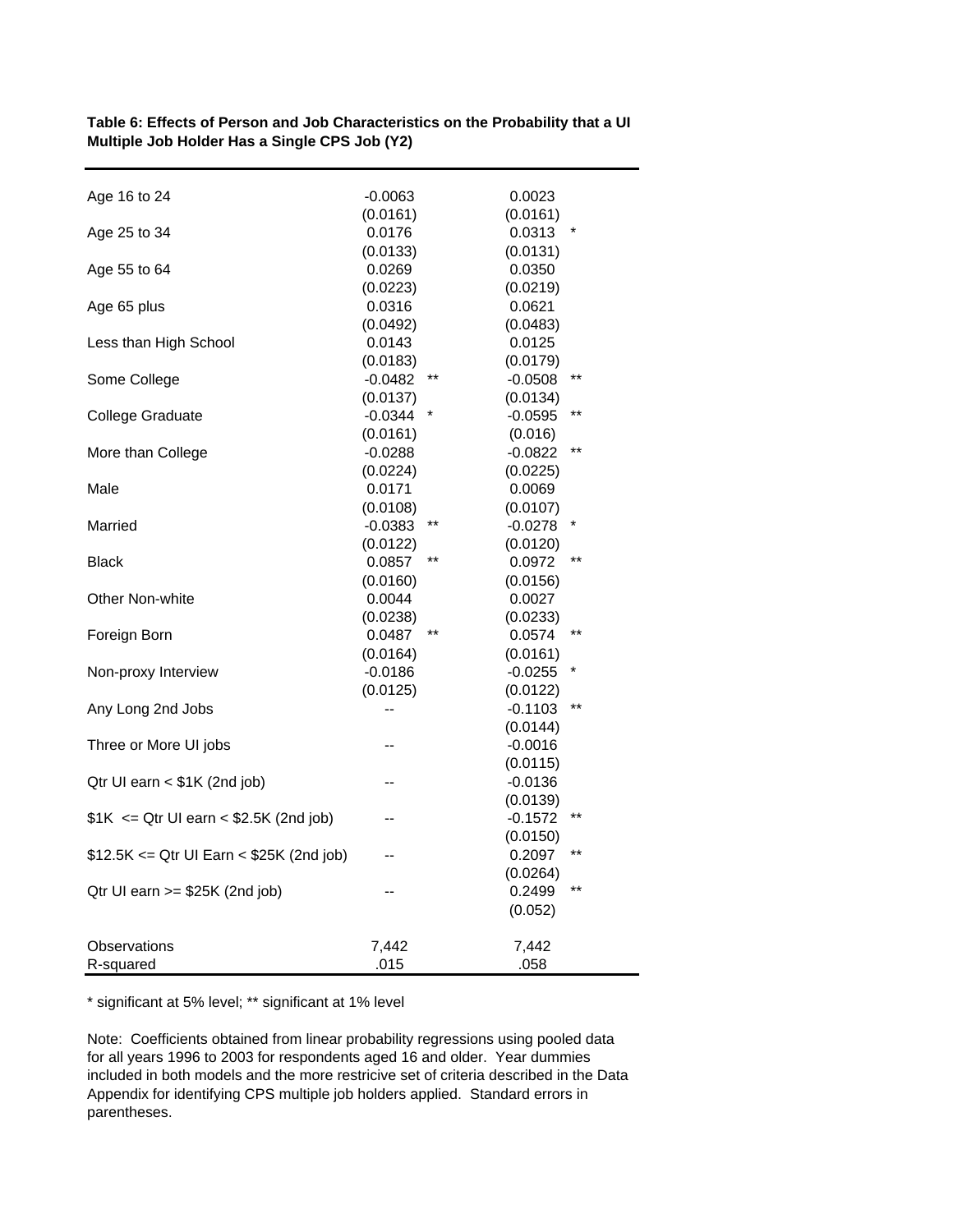| Age 16 to 24                   | $***$<br>$-0.0786$ | $***$<br>$-0.1168$ |
|--------------------------------|--------------------|--------------------|
|                                | (0.0228)           | (0.0225)           |
| Age 25 to 34                   | $-0.0139$          | $-0.0331$          |
|                                | (0.0187)           | (0.0183)           |
| Age 55 to 64                   | $***$<br>0.0873    | $***$<br>0.0868    |
|                                | (0.0297)           | (0.0290)           |
| Age 65 plus                    | 0.0426             | 0.0124             |
|                                | (0.0679)           | (0.0664)           |
| Less than High School          | 0.0310             | 0.0143             |
|                                | (0.0271)           | (0.0265)           |
| Some College                   | $-0.0099$          | 0.0036             |
|                                | (0.0197)           | (0.0194)           |
| <b>College Graduate</b>        | 0.0368             | 0.0450             |
|                                | (0.0227)           | (0.0223)           |
| More than College              | **<br>0.0969       | **<br>0.1167       |
|                                | (0.0294)           | (0.0291)           |
| Male                           | **<br>0.0538       | $***$<br>0.0468    |
|                                | (0.0153)           | (0.0150)           |
| Married                        | $-0.0252$          | $-0.0178$          |
|                                | (0.0172)           | (0.0169)           |
| <b>Black</b>                   | $-0.0365$          | $-0.0378$          |
|                                | (0.0258)           | (0.0253)           |
| Other Non-white                | $-0.0337$          | $-0.0367$          |
|                                | (0.0341)           | (0.0333)           |
| Foreign Born                   | 0.0450             | 0.0310             |
|                                | (0.0238)           | (0.0234)           |
| Non-proxy Interview            | $-0.0571$<br>**    | $-0.0403$<br>*     |
|                                | (0.0178)           | (0.0175)           |
| Simultaneous Multiple Jobs     |                    | $***$<br>$-0.1020$ |
|                                |                    | (0.0210)           |
| Multiple Jobs All Three Months |                    | $***$<br>$-0.0601$ |
|                                |                    | (0.0220)           |
| 16+ hours per week 2nd job(s)  |                    | $***$<br>$-0.1236$ |
|                                |                    | (0.0220)           |
|                                |                    |                    |
| Observations                   | 4,352              | 4,352              |
| R-squared                      | .025               | .070               |
|                                |                    |                    |

**Table 7: Effects of Person and Job Characteristics on the Probability that a CPS Multiple Job Holder Has a Single UI Job (Y3)** 

\* significant at 5% level; \*\* significant at 1% level

Note: Coefficients obtained from linear probability regressions using pooled data for all years 1996 to 2003 for respondents aged 16 and older. Year dummies included in both models and the more restrictive set of criteria described in the Data Appendix for identifying CPS multiple job holders applied. Standard errors in parentheses.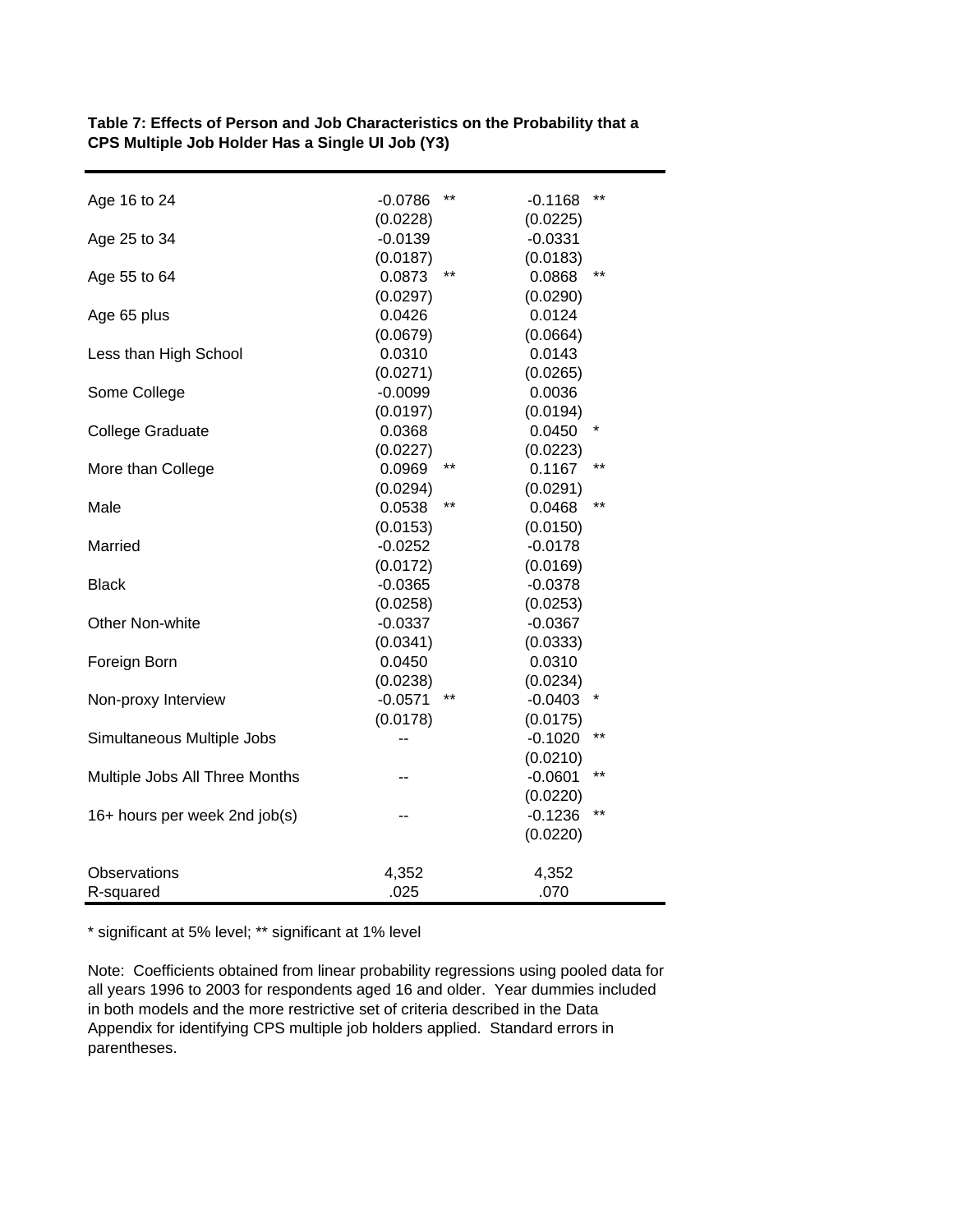|                         | UI          | <b>CPS</b>  |
|-------------------------|-------------|-------------|
|                         | Employment  | Employment  |
| Age 16 to 24            | $-0.042$ ** | $-0.082$ ** |
|                         | (0.005)     | (0.004)     |
| Age 25 to 34            | $0.052$ **  | $0.042$ **  |
|                         | (0.004)     | (0.004)     |
| Age 55 to 64            | $-0.182**$  | $-0.202$ ** |
|                         | (0.005)     | (0.004)     |
| Age 65 plus             | $-0.514$ ** | $-0.585**$  |
|                         | (0.004)     | (0.004)     |
| Less than High School   | $-0.143$ ** | $-0.162$ ** |
|                         | (0.004)     | (0.004)     |
| Some College            | $0.024$ **  | $0.033$ **  |
|                         | (0.004)     | (0.003)     |
| <b>College Graduate</b> | $0.047**$   | $0.071$ **  |
|                         | (0.004)     | (0.004)     |
| More than College       | $0.038**$   | $0.088**$   |
|                         | (0.006)     | (0.006)     |
| Male                    | $0.042$ **  | $0.066$ **  |
|                         | (0.003)     | (0.003)     |
| Married                 | $0.019**$   | $0.020$ **  |
|                         | (0.003)     | (0.003)     |
| <b>Black</b>            | $-0.002$    | $-0.032$ ** |
|                         | (0.005)     | (0.005)     |
| Other Non-white         | $-0.058$ ** | $-0.064$ ** |
|                         | (0.006)     | (0.006)     |
| Foreign Born            | $-0.019**$  | $-0.007$    |
|                         | (0.004)     | (0.004)     |
| Non-proxy Interview     | $-0.027$ ** | $-0.037**$  |
|                         | (0.003)     | (0.003)     |
| Observations            | 107,731     | 107,731     |
| R-squared               | 0.18        | 0.25        |

# **Table 8: Effects of Person Characteristics on the Probability of UI Employment and CPS Employment**

\* significant at 5% level; \*\* significant at 1% level

Note: Coefficients obtained from linear probability regressions using pooled data for all years 1996 to 2003 for respondents aged 16 and older. Year dummies included in both models. Standard errors in parentheses.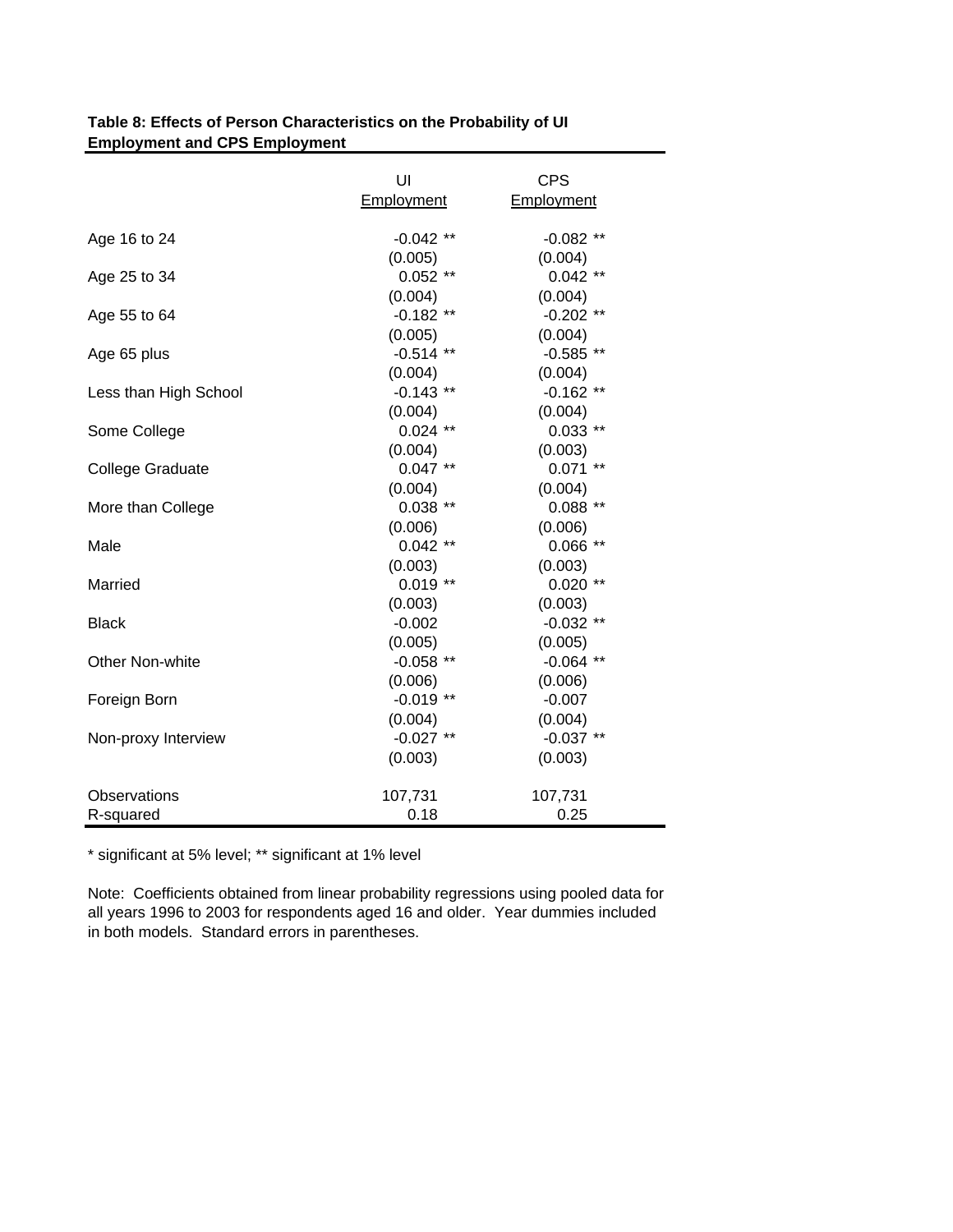# **Data Appendix**

#### *Analysis Sample*

The data file used in our analysis is a linked sample for which CPS records have been matched with state unemployment insurance (UI) wage records for the same individuals. The identifier used to link these records is a Protected Identity Key (PIK), the person ID used internally at Census to process and integrate person-level data. Social Security numbers (SSNs) are collected for CPS respondents who complete the Annual Social and Economic Supplement (ASEC) conducted as part of the March CPS. Information on age, race and sex is compared with the information in the Social Security Administration's records to validate reported SSNs. In addition, the same information together with name and address may be used to assign SSNs to respondents who agreed to having their survey responses matched to administrative records but did not know or could not remember their SSN. All UI wage records also contain an SSN. Files containing SSNs received by the Census Bureau are maintained and protected in a secure environment within an administrative records division. The administrative records division validates the SSNs and replaces the SSNs with a Protected Identity Key (PIK).

Because we must construct a quarterly employment measure and PIKs are available in the CPS only for March, our attention is restricted to individuals for whom CPS reports were present in all three months of the first quarter of the year. Given the sample rotation pattern for the CPS, this means our sample includes only individuals who were in their  $3<sup>rd</sup>$ ,  $4<sup>th</sup>$ ,  $7<sup>th</sup>$ , or  $8<sup>th</sup>$ month in the CPS sample in March of the year in question, cutting the sample otherwise available roughly in half. Some additional sample is lost due to nonresponse in one or more of the three months in the quarter. Second, the PIK is missing for approximately 20 to 30 percent of March CPS respondents. Finally, although the LEHD program is approaching national coverage, data are available in all years from the mid-1990's through the present only for the following 17 states: California, Colorado, Florida, Idaho, Illinois, Kansas, Maryland, Minnesota, Missouri, Montana, New Mexico, North Carolina, Oregon, Pennsylvania, Texas, Washington, and Wisconsin. In most states, American Community Survey data show that 95 percent or more of the workers resident in the state also are employed in the state, but more than 15 percent of workers resident in Maryland (where they are coded in the CPS) actually work in another state or the District of Columbia (where their employers pay unemployment insurance taxes). Because we do not have UI wage records for Virginia, West Virginia or the District of Columbia, we chose to drop Maryland from our analysis, leaving us with data for 16 states. These states account for roughly 50 percent of employment nationwide.

In addition to these constraints on the CPS records we can use, we restrict our attention to CPS records for persons aged 16 years or older. This restriction makes the age range of our sample comparable to the age range of the population covered by published CPS employment estimates.

#### *Estimation Weights*

 One consequence of the restrictions imposed on our linked sample is that we cannot use the standard CPS weights for our analysis. We use a two-step propensity scoring and weight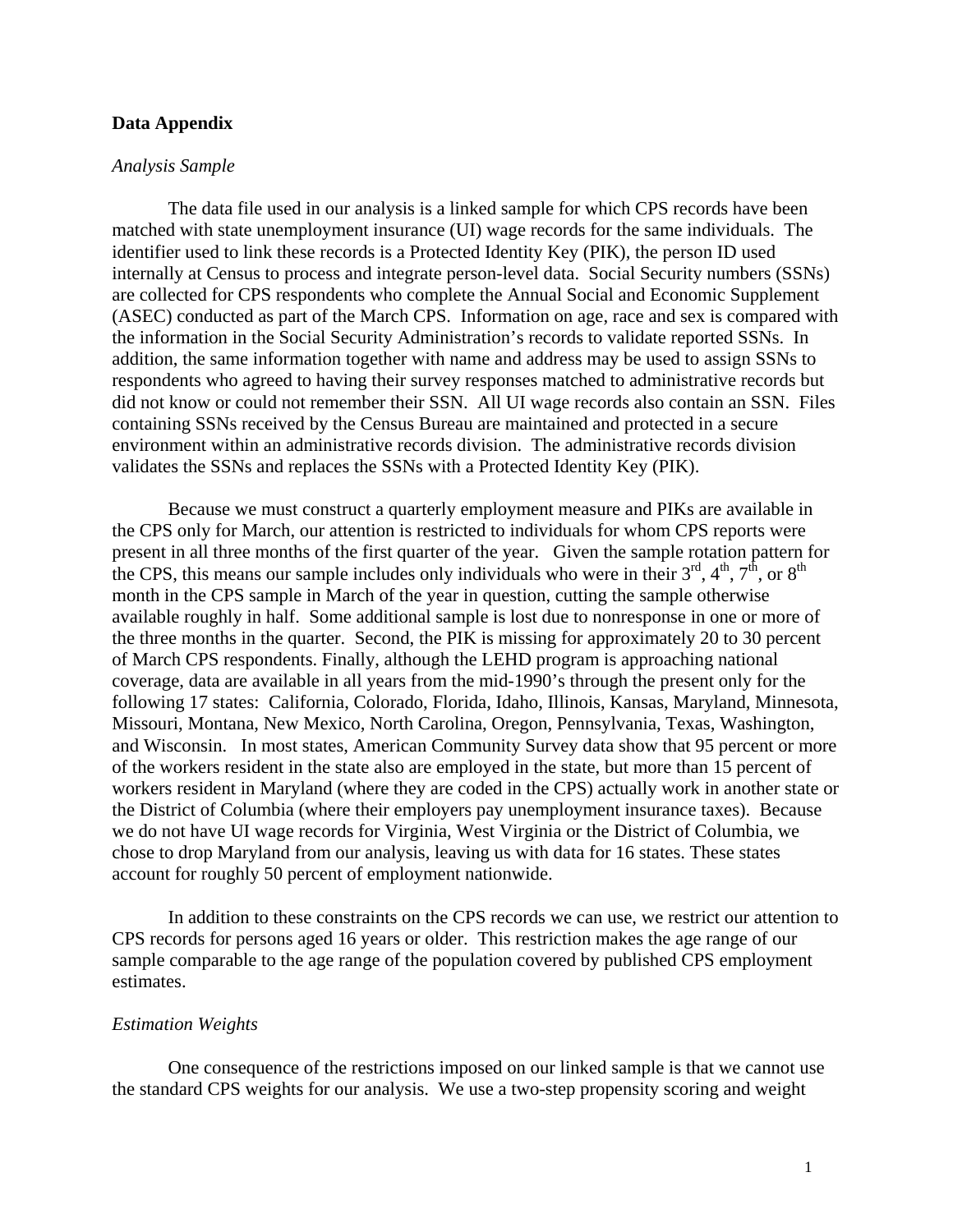adjustment procedure to modify the CPS sample weights to make our analysis sample representative of the population in the 16 states for which we have data.

Step 1: The March basic estimation weight is the foundation for our adjusted sample weights. As noted above, our sample includes only those March respondents who also responded to the January and February monthly surveys. Starting with the full March sample aged 16 and above, we estimate the probability that an individual was interviewed in all three months of the first quarter as a function of age group, gender, race, education, marital status, foreign-born status, and an indicator for whether the person had in-scope employment in March. March basic estimation weights are used in estimating these models. For each observation in the three-month sample, we then construct a weight adjustment factor equal to the inverse of this predicted probability. Only about half of CPS respondents are in the rotation groups eligible to have been interviewed in all three of the months we care about, and others are lost because they moved or failed to respond in one or more months. The average value of this propensity score adjustment factor is roughly 2.5.

 Step 2: Our analysis also requires that a CPS record have available a PIK for linking to the UI data. Roughly 20 to 30 percent of March records do not have a PIK. For each record for a person age 16 and above living in one of our 16 states who was interviewed in January, February and March, we estimate the probability that the record has a PIK available as a function of the same traits listed above, but using an indicator for in-scope employment at any time during the quarter rather than during March. The weight used in the estimation of this stage is the adjusted weight constructed by applying the weight adjustment factor from Step 1 to the March basic estimation weights. For each record with a PIK, we then apply a second weight adjustment factor equal to the inverse of the predicted probability of having a PIK. This adjustment has a much smaller impact on the distribution of weights, adjusting the value of each weight upward by roughly 25 to 40 percent on average (again, the exact adjustment varies with respondent characteristics).

 By construction, the estimates of the population for the month of March obtained by applying the final weights just described to our CPS analysis sample match the published CPS population estimates. Estimates based on the first set of propensity-score-adjusted weights we produced yielded employment estimates for the month of March that were noticeably larger than those based on the full CPS sample. This was because these initial models did not account for the fact that employed people are more likely to have a PIK on their CPS records than people who are not employed. Adding a measure of employment to the propensity score models to take this higher probability into account reduced the final weight accorded to employed sample members. Applying these new weights to our analysis sample yielded employment estimates for the month of March that were very close to published CPS employment estimates.

## *Measuring Employment Status and Job Characteristics*

 Measuring the number of unique in-scope jobs held by a respondent in each quarter in both the UI and the CPS data is not a completely straightforward task. The strategy we have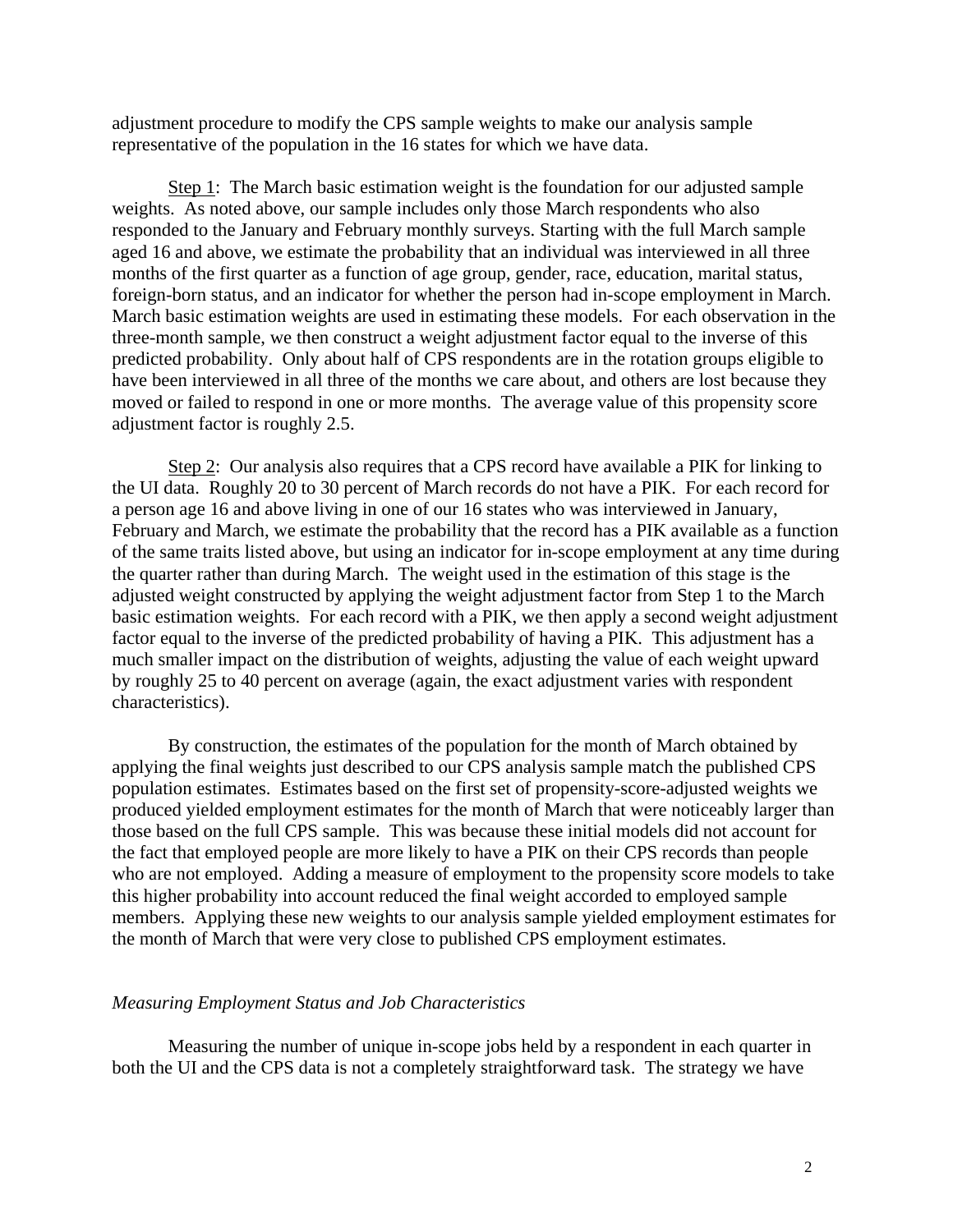adopted is outlined here, together with a brief description of other measures we have created of the characteristics of UI and CPS jobs held during the quarter.

 UI Variable Construction. For employers who are covered by a state's unemployment insurance system, the UI data contain a variable identifying the employing business, a variable identifying the worker, and a record of the earnings the worker received at the business in each quarter.<sup>13</sup> Thus, there is a UI record for each employer-employee match present in each quarter. We use information on the employer's industry to exclude private household and agricultural jobs and information on establishment ownership to exclude jobs outside of the private sector, state government or local government. Using this information, we create a first variable to indicate whether a person in the linked sample is observed with positive in-scope UI earnings during the first quarter and a second variable that is equal to the number of different in-scope employers from whom the worker received positive earnings in the quarter.

We also construct variables that capture earnings during the quarter on the worker's primary job, defined simply as the highest-earning job, and, for those who hold more than one job during the quarter, variables that capture earnings on any additional jobs. If we observe that a worker is employed at a particular business in the first quarter and also worked for that same employer in the preceding and/or following quarter, we code that job as a long-duration job. Using this information, we create variables to indicate whether an individual had at least one long-duration job and whether the individual held any secondary jobs that were of long duration.

CPS Variable Construction. The basic CPS employment data are collected monthly and refer to employment during the survey reference week. Although the CPS records up to four jobs in each month, the class-of-worker information needed to determine whether a job is inscope is collected as part of the basic CPS interview only for the main job. Class of worker information also is collected for the second job, if there is one, but only in the outgoing rotation months (CPS months-in-sample four and eight). No class of worker information is observed for other jobs.

We define a CPS respondent to have been an in-scope worker in the first quarter if they worked at a main job in any of the three months that was a non-agricultural private sector wageand-salary job or a wage-and-salary job in state or local government.<sup>14</sup> Constructing a count of the number of unique in-scope jobs held over a quarter requires knowing both the number of inscope jobs held each month and the number of employer changes that may have occurred across months. Because we know the class of worker for second jobs only in the outgoing rotation months and have no class-of-worker information for additional jobs, we cannot be certain about the number of in-scope jobs held by those who report holding multiple jobs at any one point in

l

 $<sup>13</sup>$  In the UI wage records, the employer ID is a state unemployment insurance account number for the business. For</sup> multi-establishment businesses, this employer ID is typically at a level above the establishment but below the firm, generally representing the activity of the firm at an industry-state level. For details about the UI wage record data, see Abowd et. al. (2006).

<sup>&</sup>lt;sup>14</sup> This definition excludes individuals whose primary job is out of scope but who have a second job that is in scope. Except in an individual's outgoing rotation months, we cannot say with certainty whether a second job is in-scope. In data for the March outgoing rotation groups covering the years 1996 to 2003, adding those with out-of-scope primary jobs but in-scope second jobs to the weighted count of in-scope workers would raise the total number of inscope CPS workers less than 1 percent on average.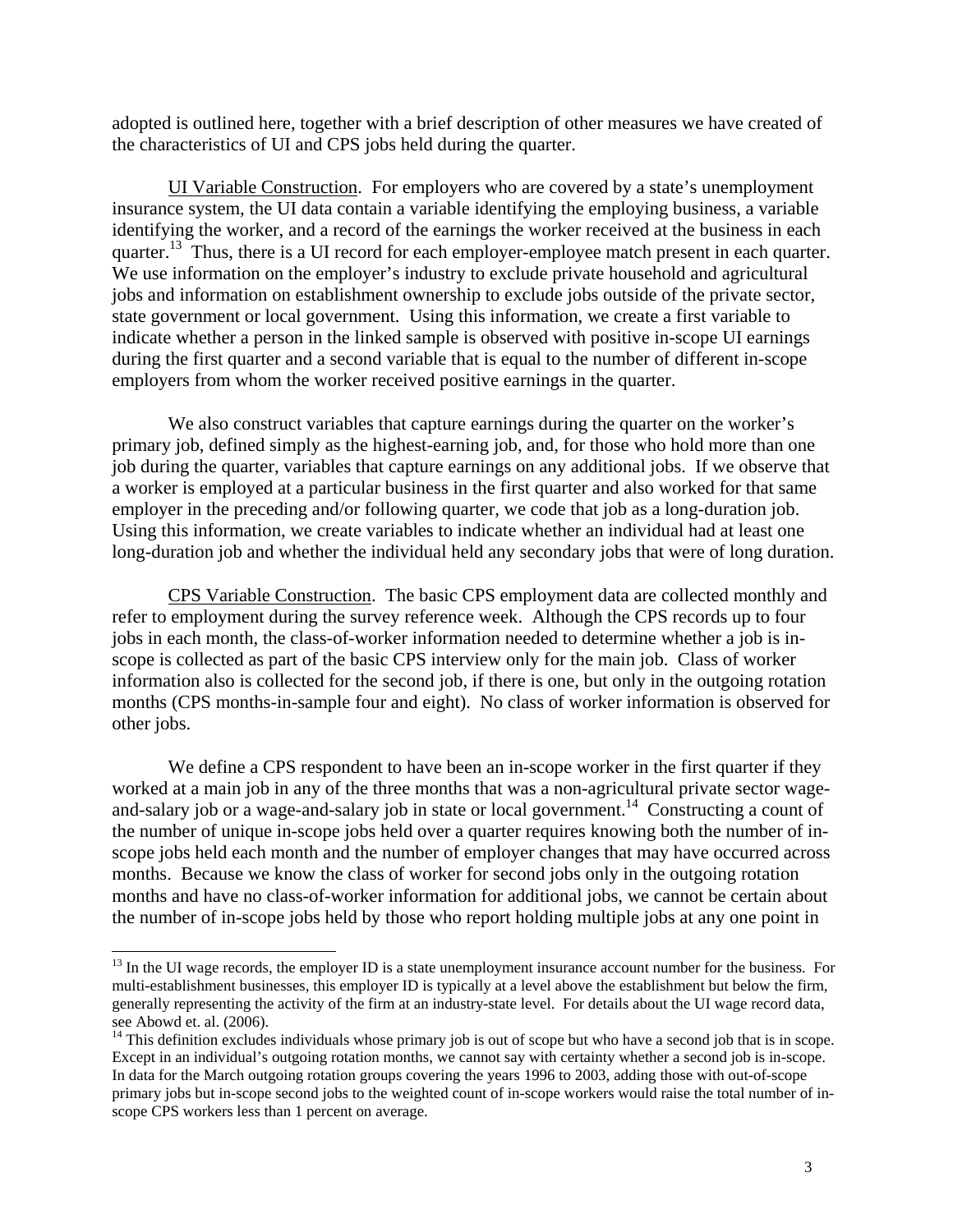time. Further, the monthly CPS questionnaire probes only for changes in main job, and even this information is not complete. Given these difficulties, rather than attempting to count the number of in-scope jobs that a worker holds during the quarter, we instead construct indicator variables for whether a worker holds one in-scope job or more than one in-scope job during the quarter.

A worker may hold more than one job during the quarter either by holding more than one job at the same time and/or by changing jobs. We can identify neither of these situations in the CPS with certainty in all cases. We can, however, separate workers into broad groups within which we have greater or lesser confidence that the worker held more than one in-scope job at the same time or that the worker changed employers. By combining these groups in different ways, we are able to generate both a conservative and a more expansive version of the multiple job indicator variable for each worker, and thence both a conservative and a more expansive estimate of the total number of workers who held multiple in-scope jobs in the quarter.

*Simultaneous Jobholders.* Some CPS workers can be identified with reasonable confidence as having held two or more in-scope jobs simultaneously at some point during the quarter, but for others this is less clear. The complicating factor is that some of those who report holding multiple jobs may hold a mix of in-scope jobs and jobs in agriculture, jobs in private households, jobs in the federal government and/or self-employment jobs, and complete information about the type of job is not collected as part of the basic monthly interview. We consider two possible cases.

First, if a worker has two or more jobs in January, February and/or March, has two or more jobs in his/her outgoing rotation month (March or April), and both of the jobs held in the outgoing rotation month are in-scope jobs, we can be reasonably confident that the worker held two simultaneous in-scope jobs at some point during the quarter. These people belong to multiple job group 1 (MJ1). In each year, roughly 2 percent of CPS workers fall into this group.

Second, if a worker has two or more jobs in January, February and/or March and has two or more jobs in the outgoing rotation month, but class-of-workers detail is missing for at least one of these outgoing rotation jobs, the worker could have held simultaneous in-scope jobs at some point during the quarter, but this is less certain. The same is true of workers who have two or more jobs in January, February and/or March but only one job in the outgoing rotation group. These people are assigned to multiple job group 2 (MJ2). In each year, between 4 percent and 5 percent of workers fall into this category. Though many in this group may hold more than one inscope wage-and-salary job, others may not.

*Job Changers.* Those who changed jobs during the quarter also can be identified with greater or lesser confidence. The basic CPS questionnaire includes a question asked of those employed both in the prior month and in the current month that indicates whether the respondent has changed employer on their main job, but this question is not always asked even when one might think it should be.<sup>15</sup> In addition, respondents are not queried about changes in employer on any jobs other than the main job.

l

<sup>&</sup>lt;sup>15</sup> Roughly 7 percent of workers who are employed in adjacent months have a missing value for the variable that records the answer to the job change question. When we asked why this variable was missing for so many people, we were told that the question is a screener to determine whether information on industry and occupation needs to be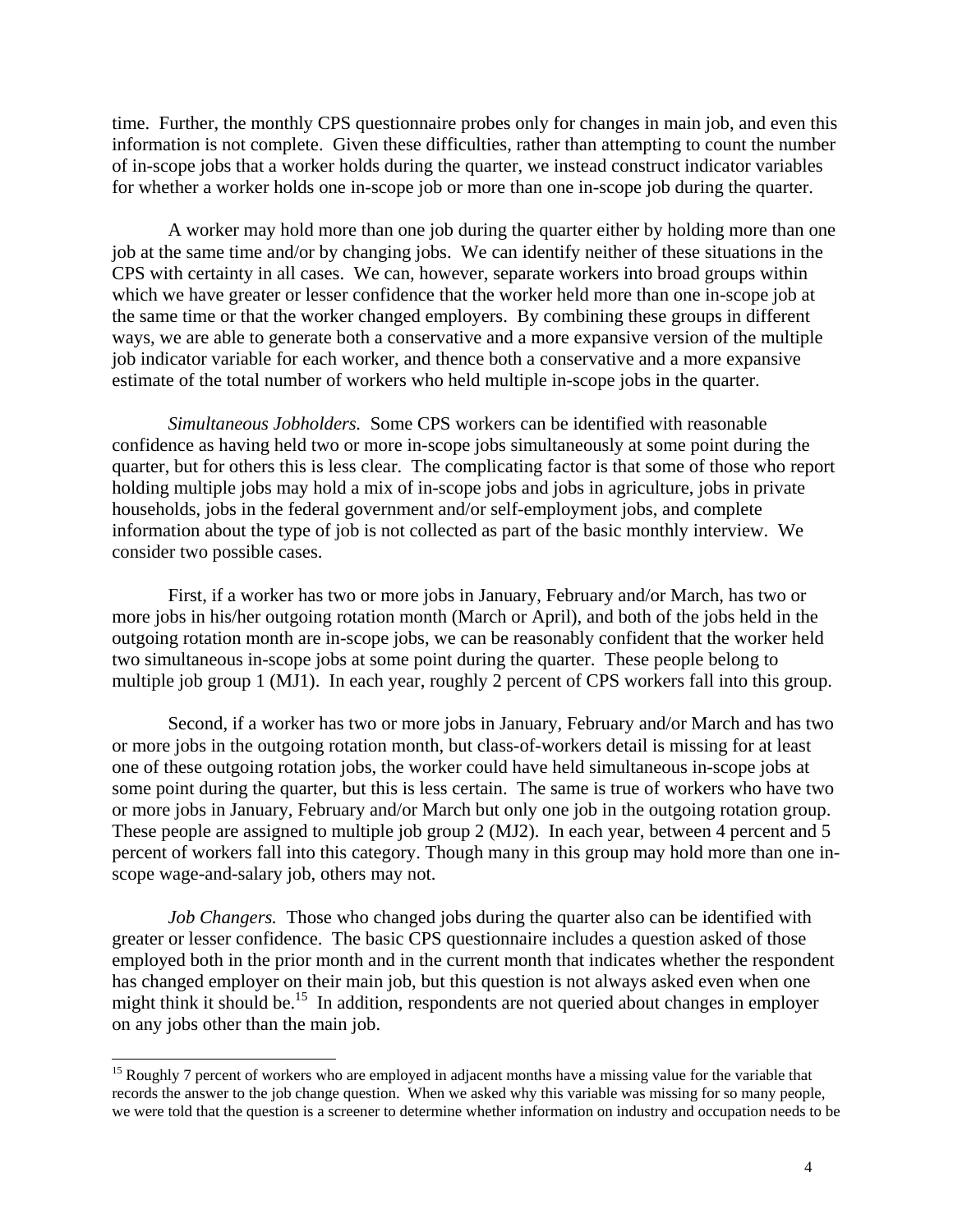Most respondents who were employed in both January and February were asked in February if they were still working for the same employer on their main job. Similarly, most respondents employed in both February and March were asked this same question in March. We can be reasonably confident that those who reported a change of employer did indeed change jobs. Respondents who report a change in job from one in-scope employer to another are assigned to job change group 1 (JC1). Depending on the year, between 2 percent and 3 percent of workers belong to this group.

A high fraction of workers either report no job change or were not asked the job change question. A fair number of these workers, however, have employment patterns that suggest a job change may have occurred. If a worker holding an in-scope job either in both January and February or in both February and March does not report a job change directly but does report a change in industry, occupation, or class of worker between months, we consider him/her to be a possible job changer and the worker is assigned to job change group 2 (JC2). In addition, if a worker held fewer in-scope jobs in February than in both January and March and the worker was not on layoff in February, there is a basis for assignment to group JC2. Again depending on the year, between roughly 4 percent and 6 percent of workers belong to this group.

*Multiple Job Indicator.* Note that it is entirely possible for a CPS worker both to hold simultaneous in-scope jobs and to have changed from one in-scope job to another, though either alone would be enough for the person to be categorized as holding more than one in-scope job over the course of the quarter. We use the indicator variables to construct both a more restrictive and a less restrictive measure of which CPS respondents hold more than one in-scope job during the quarter. The more restrictive measure counts only workers assigned to groups MJ1 and/or JC1 as multiple job holders. The less restrictive measure includes all workers assigned to groups MJ1, MJ2, JC1 and/or JC2.

*Other Job Characteristics*. In addition to variables that tell us whether there is reason to believe that a CPS worker held more than one in-scope job simultaneously at any point during the quarter or changed from one in-scope job to another during the quarter, we construct several other job characteristic measures based on the CPS data. First, we construct indicators of whether the person was without an in-scope job in at least one month of the quarter and, for those holding more than one job during the quarter, whether they ever held multiple jobs simultaneously and whether this was so in all three months of the quarter. Another variable indicates whether a person is in an industry and occupation in which the share of self-employed workers for the industry/occupation cell is in the top 20 percent for all employment. This variable was constructed using data for the full March 1999 CPS sample. The rationale behind this variable is that, in jobs with many self-employed workers, a higher share of respondents are at risk of reporting erroneously that they are a wage and salary worker. Information on hours of work was used to distinguish those who worked full time in at least one month from those who never worked full time and to distinguish those who worked 16 hours or more on a second job in at least one month from those whose second jobs always involved fewer than 16 hours. Finally, for the main job, we use the weekly earnings reported at the time of the outgoing rotation

 $\overline{a}$ 

updated and that interviewers have the discretion just to ask those questions if they have any reservations about the quality of the job information collected in the previous interview.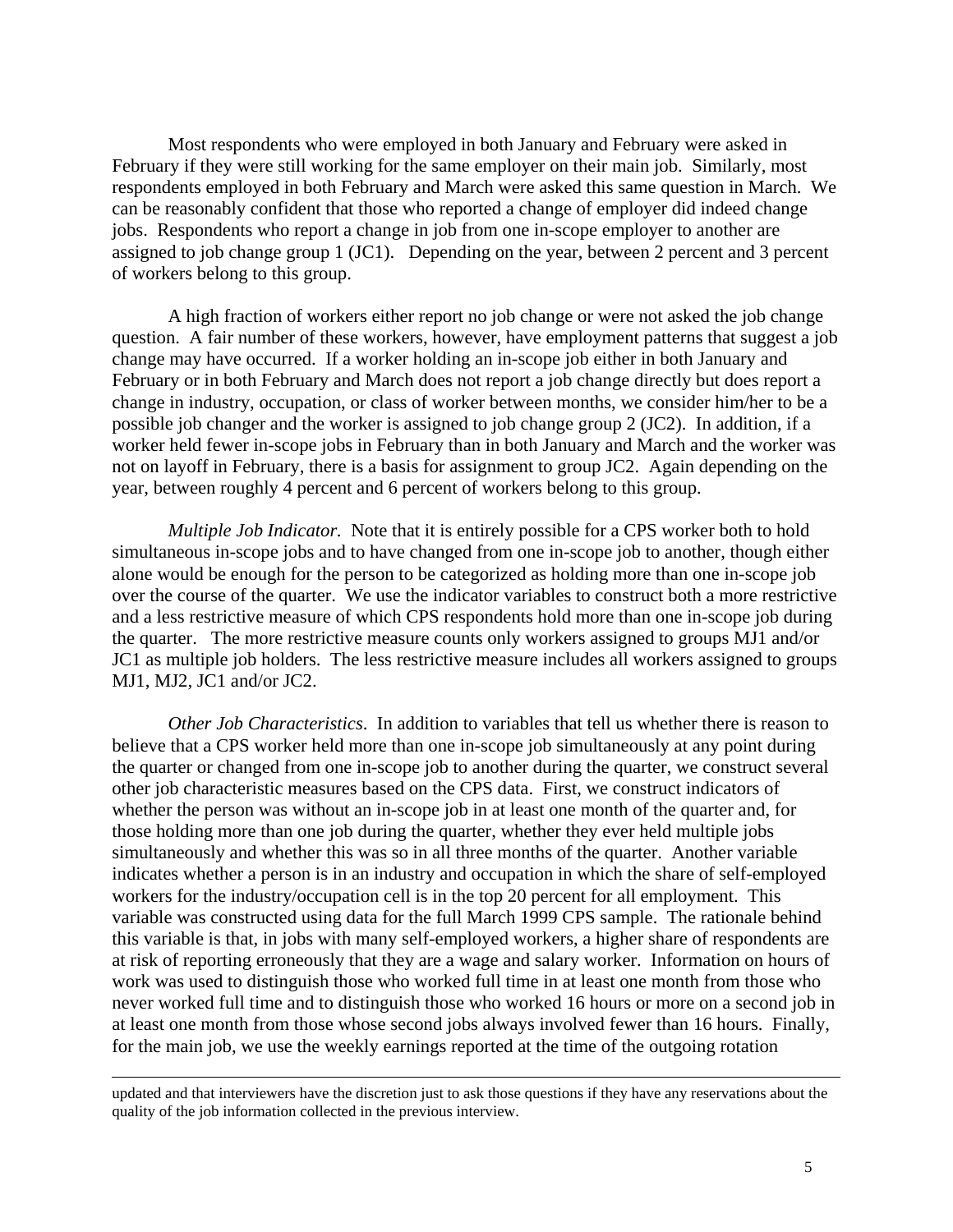interview, converted to a quarterly equivalent assuming the same earnings in all 13 weeks of the quarter, to construct a set of earnings dummies as similar as possible to those constructed for the UI data. One of the earnings dummies captures those for whom no earnings information is available (approximately XX percent of those with some work during the quarter).

#### *Relating the Trends in Published Employment Estimates to the Linked Sample Estimates*

As noted in the body of the paper, in order for our linked CPS-UI data to be useful for understanding the cyclical behavior of the CPS and CES employment series, it must be the case that CPS and UI employment series derived from the linked data set behave similarly to the published CPS and CES employment series. The charts displayed in Appendix Figure 1 show how accounting in turn for each of the differences between the published CPS and CES estimates affect the behavior of the resulting employment series over time. In each of the panels in the figure, the CPS series measures the number of individuals employed and the CES or UI series measures the number of jobs. The top panel in the figure, Figure A1a, shows the trends in seasonally-adjusted employment for the month of March taken from Figure 1, in levels in the chart on the left and in index form in the chart on the right. The gap between the CPS and CES employment estimates that emerges between 1998 and 2001 and then closes between 2001 and 2003 is very apparent in these data. These charts are the benchmark to which each of the other pairs of charts ultimately is compared.

 The next panel, Figure A1b, narrows the geographic scope of the estimates, reporting seasonally unadjusted numbers for the 16 states represented in our linked sample. Seasonally adjusted series for the same states are not shown but look very similar. The CPS estimates were calculated from the microdata, and the CES estimates were downloaded from the BLS website. The employment trend discrepancies are essentially the same in our 16 states as in the national data.

 Figure A1c further narrows the scope of the estimates reported to jobs in the private sector, state government or local government (denoted as PSL), removing the self-employed, agricultural workers, private household workers, and Federal government workers from the CPS data and Federal government workers from the CES data. These restrictions are needed so that the scope of the CPS microdata we analyze conforms to the scope of the UI wage records. CPS and CES data for this measure of employment show essentially the same trend growth rate between 1996 and 2001, though because estimated CES employment starts in 1996 at a higher level than CPS employment, it is still the case that CES job gains exceed CPS job gains over this period, by more than half a million over the five years in question. Further, as in the earlier figures, CES employment falls off sharply after 2001, while CPS employment falls more modestly between 2001 and 2002, then rises between 2002 and 2003.

 In Figure A1d, we switch from the published CES data to the UI wage records microdata. For the reasons already explained, this requires a switch from the familiar CPS monthly employment concept to a first quarter employment concept (employed during January, February, or March). This increases the level of employment, since more people are employed at some point during the quarter than in any one month, but the growth trends in Figure A1d look very similar to those in the top panel.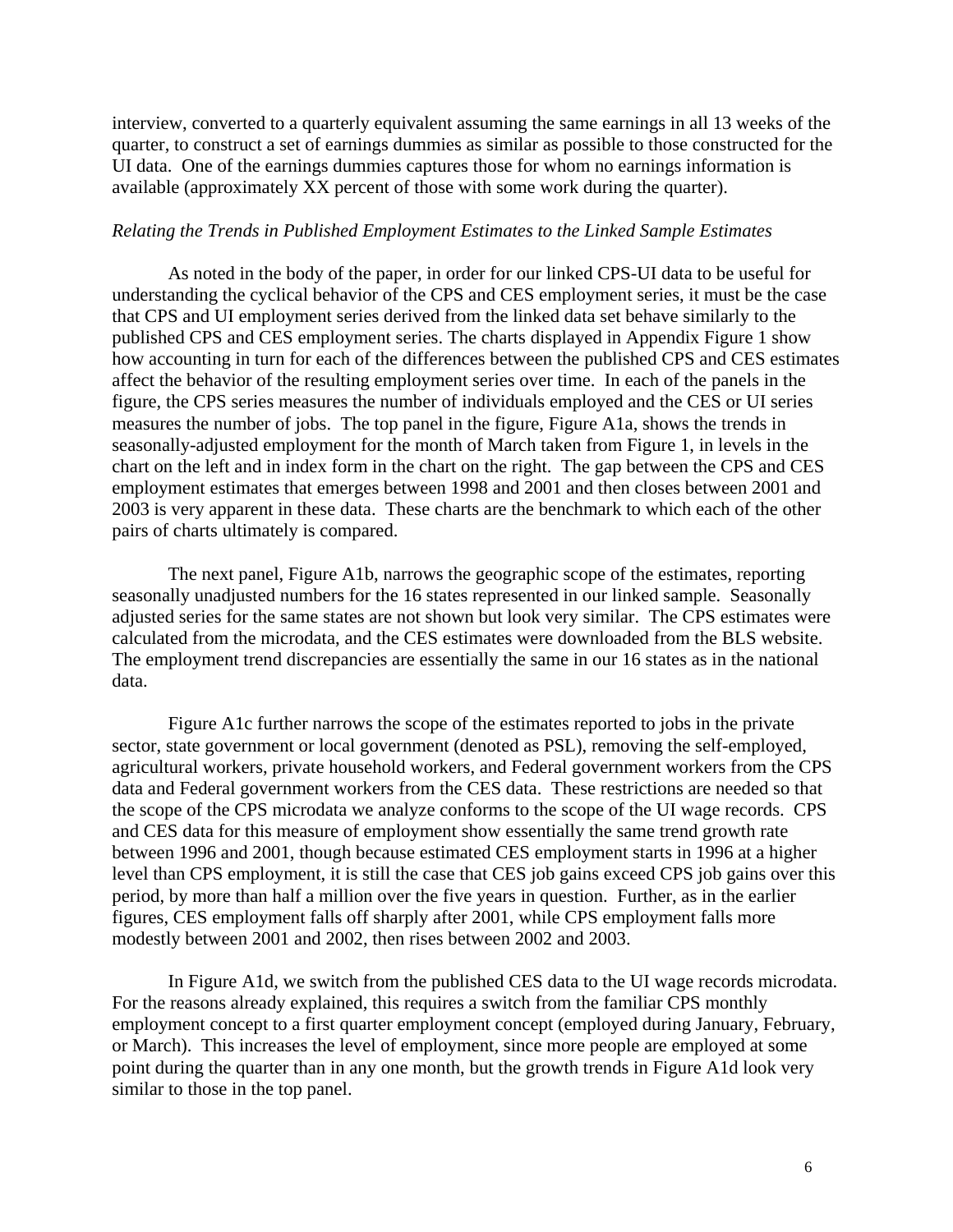Finally, in Figure A1e, we switch from estimates based on the full UI database to estimates based on our linked sample of approximately 12 to 15 thousand individuals per year. We use the adjusted March CPS basic estimation weights already described to create 16-state employment totals for both the CPS and the UI data. The resulting CPS employment estimates are very close to those in the previous panel; because of the missing UI jobs issue discussed in the body of the paper, the UI employment estimates are a few percentage points lower. The employment trends in this last panel, however, are strongly similar.